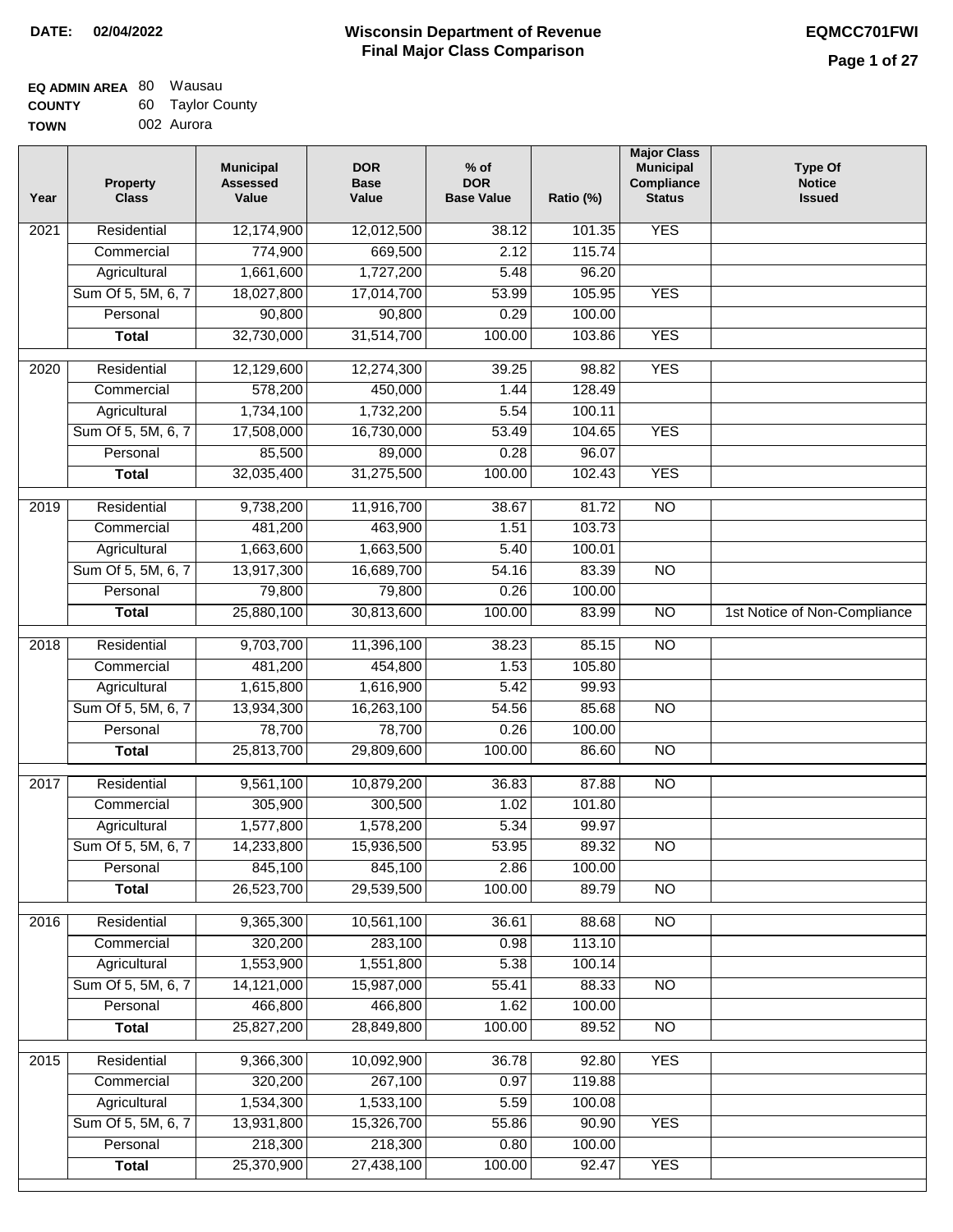# **Wisconsin Department of Revenue DATE: 02/04/2022 EQMCC701FWI Final Major Class Comparison**

| <b>EQ ADMIN AREA 80 Wausau</b> |                  |
|--------------------------------|------------------|
| <b>COUNTY</b>                  | 60 Taylor County |
| <b>TOWN</b>                    | 004 Browning     |

| Year              | <b>Property</b><br><b>Class</b> | <b>Municipal</b><br><b>Assessed</b><br>Value | <b>DOR</b><br><b>Base</b><br>Value | $%$ of<br><b>DOR</b><br><b>Base Value</b> | Ratio (%) | <b>Major Class</b><br><b>Municipal</b><br>Compliance<br><b>Status</b> | <b>Type Of</b><br><b>Notice</b><br><b>Issued</b> |
|-------------------|---------------------------------|----------------------------------------------|------------------------------------|-------------------------------------------|-----------|-----------------------------------------------------------------------|--------------------------------------------------|
| 2021              | Residential                     | 42,594,200                                   | 42,649,200                         | 61.79                                     | 99.87     | <b>YES</b>                                                            |                                                  |
|                   | Commercial                      | 1,370,600                                    | 1,176,300                          | 1.70                                      | 116.52    |                                                                       |                                                  |
|                   | Agricultural                    | 1,535,600                                    | 1,534,200                          | 2.22                                      | 100.09    |                                                                       |                                                  |
|                   | Sum Of 5, 5M, 6, 7              | 23,853,800                                   | 23,522,000                         | 34.08                                     | 101.41    | <b>YES</b>                                                            |                                                  |
|                   | Personal                        | 138,000                                      | 138,000                            | 0.20                                      | 100.00    |                                                                       |                                                  |
|                   | <b>Total</b>                    | 69,492,200                                   | 69,019,700                         | 100.00                                    | 100.68    | <b>YES</b>                                                            |                                                  |
| $\overline{2020}$ | Residential                     | 31,910,300                                   | 39,071,300                         | 58.77                                     | 81.67     | $\overline{NO}$                                                       |                                                  |
|                   | Commercial                      | 682,100                                      | 693,400                            | 1.04                                      | 98.37     |                                                                       |                                                  |
|                   | Agricultural                    | 1,655,300                                    | 1,657,300                          | 2.49                                      | 99.88     |                                                                       |                                                  |
|                   | Sum Of 5, 5M, 6, 7              | 19,982,400                                   | 24,975,200                         | 37.57                                     | 80.01     | <b>NO</b>                                                             |                                                  |
|                   | Personal                        | 79,400                                       | 79,400                             | 0.12                                      | 100.00    |                                                                       |                                                  |
|                   | <b>Total</b>                    | 54,309,500                                   | 66,476,600                         | 100.00                                    | 81.70     | $\overline{NO}$                                                       | 2nd Notice of Non-Compliance                     |
| 2019              | Residential                     | 31,359,700                                   | 37,616,500                         | 59.43                                     | 83.37     | $\overline{NO}$                                                       |                                                  |
|                   | Commercial                      | 587,400                                      | 604,400                            | 0.95                                      | 97.19     |                                                                       |                                                  |
|                   | Agricultural                    | 1,601,500                                    | 1,595,700                          | 2.52                                      | 100.36    |                                                                       |                                                  |
|                   | Sum Of 5, 5M, 6, 7              | 19,014,100                                   | 23,397,700                         | 36.96                                     | 81.26     | $\overline{NO}$                                                       |                                                  |
|                   | Personal                        | 83,300                                       | 83,300                             | 0.13                                      | 100.00    |                                                                       |                                                  |
|                   | <b>Total</b>                    | 52,646,000                                   | 63,297,600                         | 100.00                                    | 83.17     | $\overline{NO}$                                                       | 1st Notice of Non-Compliance                     |
|                   |                                 |                                              |                                    |                                           |           |                                                                       |                                                  |
| 2018              | Residential                     | 30,916,500                                   | 34,753,300                         | 58.54                                     | 88.96     | $\overline{NO}$                                                       |                                                  |
|                   | Commercial                      | 587,300                                      | 592,500                            | 1.00                                      | 99.12     |                                                                       |                                                  |
|                   | Agricultural                    | 1,550,500                                    | 1,549,200                          | 2.61                                      | 100.08    |                                                                       |                                                  |
|                   | Sum Of 5, 5M, 6, 7              | 19,160,900                                   | 22,394,500                         | 37.72                                     | 85.56     | $\overline{NO}$                                                       |                                                  |
|                   | Personal                        | 76,100                                       | 76,100                             | 0.13                                      | 100.00    |                                                                       |                                                  |
|                   | <b>Total</b>                    | 52,291,300                                   | 59,365,600                         | 100.00                                    | 88.08     | NO                                                                    |                                                  |
| 2017              | Residential                     | 30,703,600                                   | 34,557,100                         | 59.15                                     | 88.85     | <b>NO</b>                                                             |                                                  |
|                   | Commercial                      | 587,300                                      | 637,100                            | 1.09                                      | 92.18     |                                                                       |                                                  |
|                   | Agricultural                    | 1,512,400                                    | 1,512,600                          | 2.59                                      | 99.99     |                                                                       |                                                  |
|                   | Sum Of 5, 5M, 6, 7              | 18,865,600                                   | 21,620,000                         | 37.00                                     | 87.26     | $\overline{NO}$                                                       |                                                  |
|                   | Personal                        | 98,500                                       | 98,500                             | 0.17                                      | 100.00    |                                                                       |                                                  |
|                   | <b>Total</b>                    | 51,767,400                                   | 58,425,300                         | 100.00                                    | 88.60     | $\overline{NO}$                                                       |                                                  |
| 2016              | Residential                     | 30,351,900                                   | 34,478,500                         | 59.51                                     | 88.03     | N <sub>O</sub>                                                        |                                                  |
|                   | Commercial                      | 587,300                                      | 616,500                            | 1.06                                      | 95.26     |                                                                       |                                                  |
|                   | Agricultural                    | 1,490,100                                    | 1,490,400                          | 2.57                                      | 99.98     |                                                                       |                                                  |
|                   | Sum Of 5, 5M, 6, 7              | 18,890,400                                   | 21,244,500                         | 36.67                                     | 88.92     | <b>NO</b>                                                             |                                                  |
|                   | Personal                        | 109,000                                      | 109,000                            | 0.19                                      | 100.00    |                                                                       |                                                  |
|                   | <b>Total</b>                    | 51,428,700                                   | 57,938,900                         | 100.00                                    | 88.76     | $\overline{NO}$                                                       |                                                  |
| 2015              | Residential                     | 29,851,600                                   | 32,928,400                         | 59.44                                     | 90.66     | <b>YES</b>                                                            |                                                  |
|                   | Commercial                      | 641,900                                      | 636,500                            | 1.15                                      | 100.85    |                                                                       |                                                  |
|                   | Agricultural                    | 1,475,100                                    | 1,473,800                          | 2.66                                      | 100.09    |                                                                       |                                                  |
|                   | Sum Of 5, 5M, 6, 7              | 18,750,900                                   | 20,239,200                         | 36.53                                     | 92.65     | <b>YES</b>                                                            |                                                  |
|                   | Personal                        | 122,500                                      | 122,500                            | 0.22                                      | 100.00    |                                                                       |                                                  |
|                   | <b>Total</b>                    | 50,842,000                                   | 55,400,400                         | 100.00                                    | 91.77     | <b>YES</b>                                                            |                                                  |
|                   |                                 |                                              |                                    |                                           |           |                                                                       |                                                  |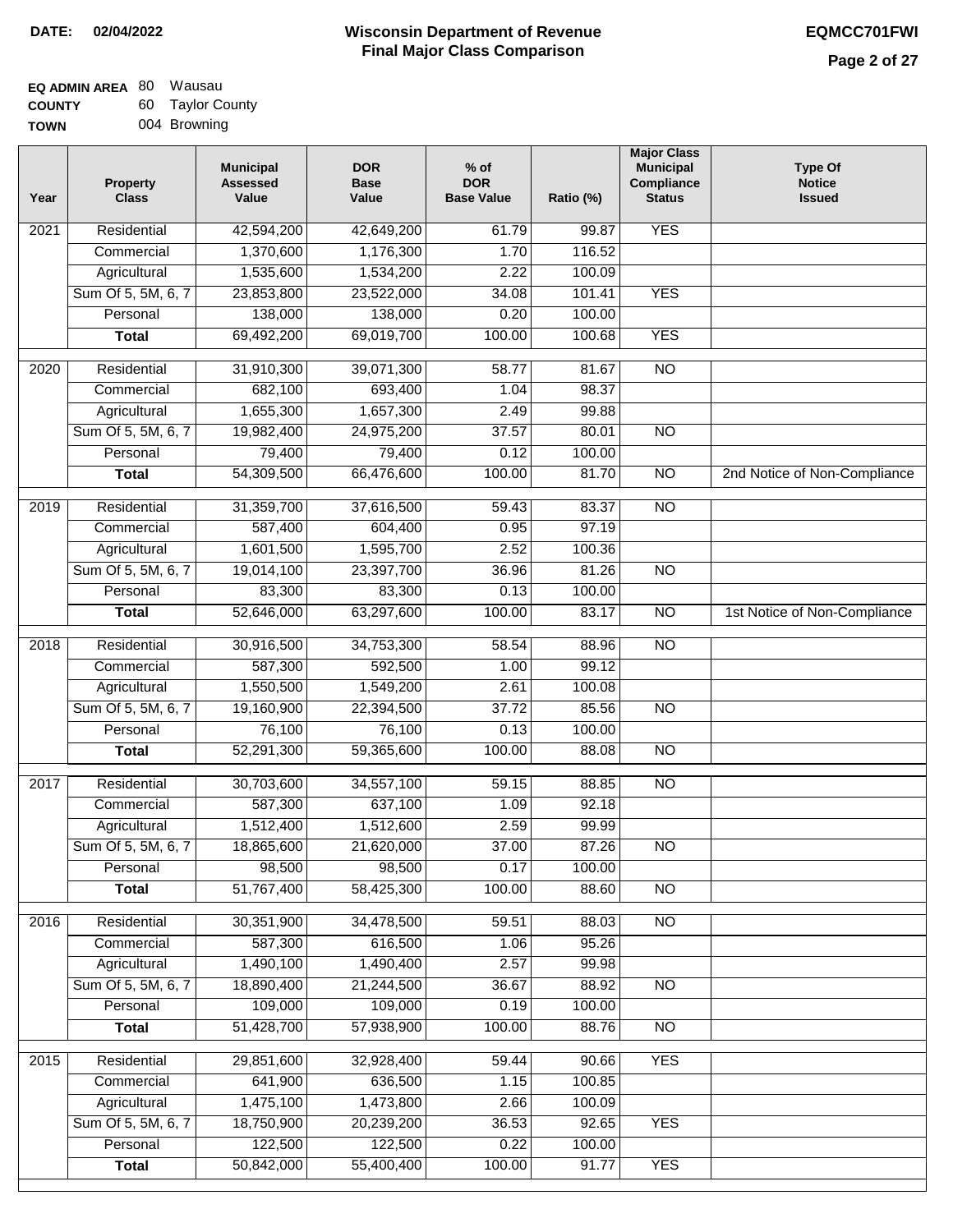| EQ ADMIN AREA 80 | Wausau           |
|------------------|------------------|
| <b>COUNTY</b>    | 60 Taylor County |
| <b>TOWN</b>      | 006 Chelsea      |

| Year              | <b>Property</b><br><b>Class</b> | <b>Municipal</b><br><b>Assessed</b><br>Value | <b>DOR</b><br><b>Base</b><br>Value | $%$ of<br><b>DOR</b><br><b>Base Value</b> | Ratio (%) | <b>Major Class</b><br><b>Municipal</b><br>Compliance<br><b>Status</b> | <b>Type Of</b><br><b>Notice</b><br><b>Issued</b> |
|-------------------|---------------------------------|----------------------------------------------|------------------------------------|-------------------------------------------|-----------|-----------------------------------------------------------------------|--------------------------------------------------|
| $\overline{202}1$ | Residential                     | 43,274,300                                   | 47,961,700                         | 71.85                                     | 90.23     | <b>YES</b>                                                            |                                                  |
|                   | Commercial                      | 1,753,600                                    | 1,569,300                          | 2.35                                      | 111.74    |                                                                       |                                                  |
|                   | Agricultural                    | 528,700                                      | 588,200                            | 0.88                                      | 89.88     |                                                                       |                                                  |
|                   | Sum Of 5, 5M, 6, 7              | 16,765,600                                   | 16,457,800                         | 24.65                                     | 101.87    | <b>YES</b>                                                            |                                                  |
|                   | Personal                        | 179,800                                      | 179,800                            | 0.27                                      | 100.00    |                                                                       |                                                  |
|                   | <b>Total</b>                    | 62,502,000                                   | 66,756,800                         | 100.00                                    | 93.63     | <b>YES</b>                                                            |                                                  |
| $\overline{2020}$ | Residential                     | 42,773,000                                   | 47,575,500                         | 69.77                                     | 89.91     | $\overline{NO}$                                                       |                                                  |
|                   | Commercial                      | 1,456,500                                    | 1,444,400                          | 2.12                                      | 100.84    |                                                                       |                                                  |
|                   | Agricultural                    | 543,700                                      | 584,800                            | 0.86                                      | 92.97     |                                                                       |                                                  |
|                   | Sum Of 5, 5M, 6, 7              | 16,879,800                                   | 18,392,600                         | 26.97                                     | 91.77     | <b>YES</b>                                                            |                                                  |
|                   | Personal                        | 188,200                                      | 188,200                            | 0.28                                      | 100.00    |                                                                       |                                                  |
|                   | <b>Total</b>                    | 61,841,200                                   | 68,185,500                         | 100.00                                    | 90.70     | $\overline{NO}$                                                       |                                                  |
| 2019              | Residential                     | 42,049,800                                   | 45,487,700                         | 69.71                                     | 92.44     | <b>YES</b>                                                            |                                                  |
|                   | Commercial                      | 1,456,500                                    | 1,489,000                          | 2.28                                      | 97.82     |                                                                       |                                                  |
|                   | Agricultural                    | 518,300                                      | 561,000                            | 0.86                                      | 92.39     |                                                                       |                                                  |
|                   | Sum Of 5, 5M, 6, 7              | 17,083,800                                   | 17,555,600                         | 26.90                                     | 97.31     | <b>YES</b>                                                            |                                                  |
|                   | Personal                        | 162,200                                      | 162,200                            | 0.25                                      | 100.00    |                                                                       |                                                  |
|                   | <b>Total</b>                    | 61,270,600                                   | 65,255,500                         | 100.00                                    | 93.89     | <b>YES</b>                                                            |                                                  |
|                   |                                 |                                              |                                    |                                           |           |                                                                       |                                                  |
| 2018              | Residential                     | 41,452,000                                   | 44,938,600                         | 70.28                                     | 92.24     | <b>YES</b>                                                            |                                                  |
|                   | Commercial                      | 1,446,200                                    | 1,459,100                          | 2.28                                      | 99.12     |                                                                       |                                                  |
|                   | Agricultural                    | 517,000                                      | 546,000                            | 0.85                                      | 94.69     |                                                                       |                                                  |
|                   | Sum Of 5, 5M, 6, 7              | 17,111,900                                   | 16,832,500                         | 26.32                                     | 101.66    | <b>YES</b>                                                            |                                                  |
|                   | Personal                        | 169,600                                      | 169,600                            | 0.27                                      | 100.00    |                                                                       |                                                  |
|                   | <b>Total</b>                    | 60,696,700                                   | 63,945,800                         | 100.00                                    | 94.92     | <b>YES</b>                                                            |                                                  |
| 2017              | Residential                     | 41,122,100                                   | 44,623,700                         | 70.18                                     | 92.15     | <b>YES</b>                                                            |                                                  |
|                   | Commercial                      | 1,607,800                                    | 1,595,800                          | 2.51                                      | 100.75    |                                                                       |                                                  |
|                   | Agricultural                    | 519,500                                      | 534,900                            | 0.84                                      | 97.12     |                                                                       |                                                  |
|                   | Sum Of 5, 5M, 6, 7              | 17,130,800                                   | 16,613,200                         | 26.13                                     | 103.12    | <b>YES</b>                                                            |                                                  |
|                   | Personal                        | 219,300                                      | 219,300                            | 0.34                                      | 100.00    |                                                                       |                                                  |
|                   | <b>Total</b>                    | 60,599,500                                   | 63,586,900                         | 100.00                                    | 95.30     | <b>YES</b>                                                            |                                                  |
| 2016              | Residential                     | 40,477,100                                   | 44,058,600                         | 70.11                                     | 91.87     | <b>YES</b>                                                            |                                                  |
|                   | Commercial                      | 1,583,500                                    | 1,750,300                          | 2.79                                      | 90.47     |                                                                       |                                                  |
|                   | Agricultural                    | 516,700                                      | 523,300                            | 0.83                                      | 98.74     |                                                                       |                                                  |
|                   | Sum Of 5, 5M, 6, 7              | 17,215,400                                   | 16,261,000                         | 25.88                                     | 105.87    | <b>YES</b>                                                            |                                                  |
|                   | Personal                        | 245,100                                      | 245,100                            | 0.39                                      | 100.00    |                                                                       |                                                  |
|                   | <b>Total</b>                    | 60,037,800                                   | 62,838,300                         | 100.00                                    | 95.54     | <b>YES</b>                                                            |                                                  |
| 2015              | Residential                     | 40,268,400                                   | 42,948,100                         | 69.16                                     | 93.76     | <b>YES</b>                                                            |                                                  |
|                   | Commercial                      | 1,631,500                                    | 1,701,100                          | 2.74                                      | 95.91     |                                                                       |                                                  |
|                   | Agricultural                    | 514,000                                      | 513,900                            | 0.83                                      | 100.02    |                                                                       |                                                  |
|                   | Sum Of 5, 5M, 6, 7              | 17,213,600                                   | 16,669,000                         | 26.84                                     | 103.27    | <b>YES</b>                                                            |                                                  |
|                   | Personal                        | 266,400                                      | 266,400                            | 0.43                                      | 100.00    |                                                                       |                                                  |
|                   | <b>Total</b>                    | 59,893,900                                   | 62,098,500                         | 100.00                                    | 96.45     | <b>YES</b>                                                            |                                                  |
|                   |                                 |                                              |                                    |                                           |           |                                                                       |                                                  |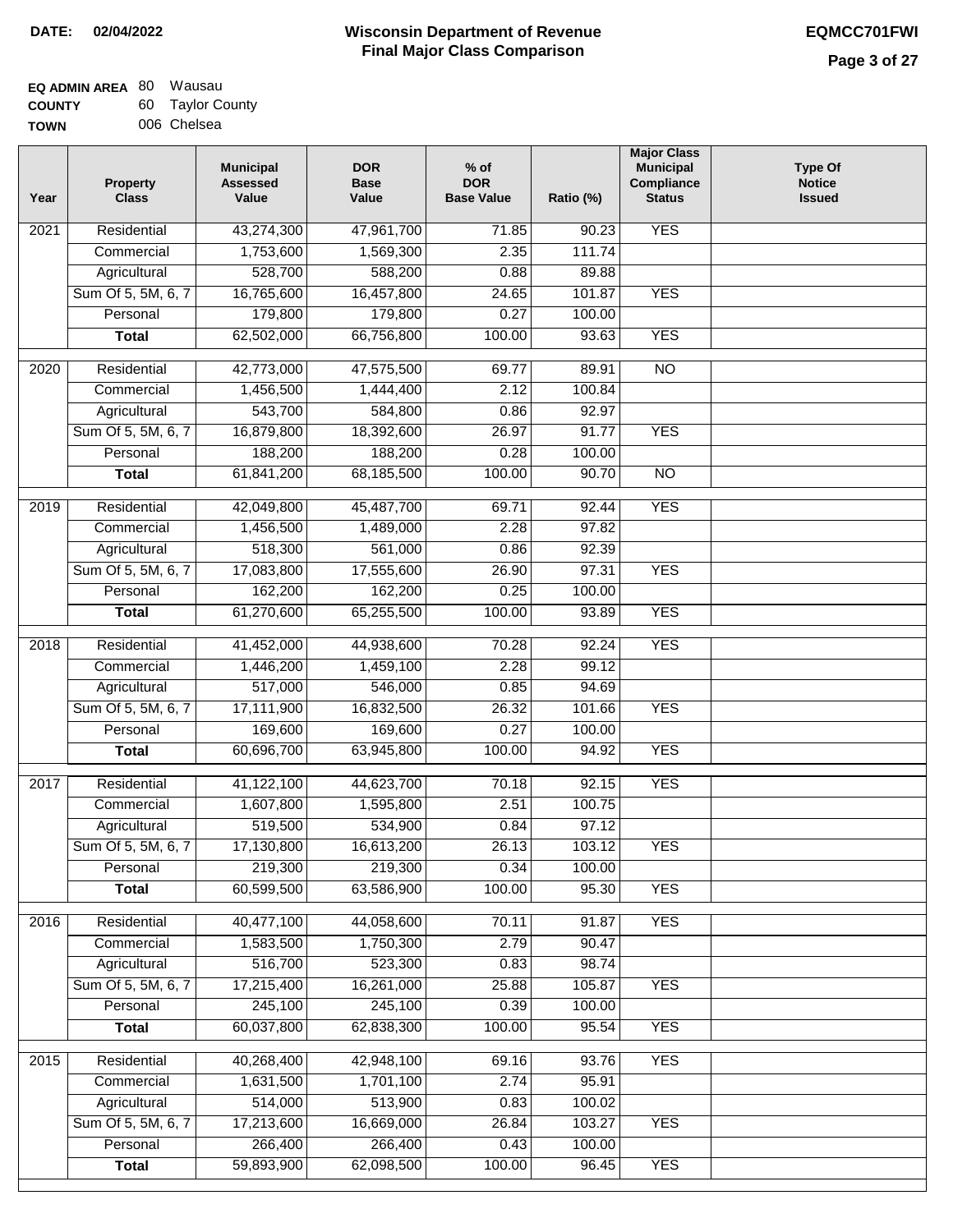# **Wisconsin Department of Revenue DATE: 02/04/2022 EQMCC701FWI Final Major Class Comparison**

| EQ ADMIN AREA 80 | Wausau           |
|------------------|------------------|
| <b>COUNTY</b>    | 60 Taylor County |
| <b>TOWN</b>      | 008 Cleveland    |

| Year | <b>Property</b><br><b>Class</b> | <b>Municipal</b><br><b>Assessed</b><br>Value | <b>DOR</b><br><b>Base</b><br>Value | $%$ of<br><b>DOR</b><br><b>Base Value</b> | Ratio (%) | <b>Major Class</b><br><b>Municipal</b><br>Compliance<br><b>Status</b> | <b>Type Of</b><br><b>Notice</b><br><b>Issued</b> |
|------|---------------------------------|----------------------------------------------|------------------------------------|-------------------------------------------|-----------|-----------------------------------------------------------------------|--------------------------------------------------|
| 2021 | Residential                     | 13,263,500                                   | 15,143,800                         | 63.57                                     | 87.58     | N <sub>O</sub>                                                        |                                                  |
|      | Commercial                      | 197,500                                      | 254,100                            | 1.07                                      | 77.73     |                                                                       |                                                  |
|      | Agricultural                    | 625,100                                      | 624,800                            | 2.62                                      | 100.05    |                                                                       |                                                  |
|      | Sum Of 5, 5M, 6, 7              | 7,536,600                                    | 7,701,400                          | 32.33                                     | 97.86     | <b>YES</b>                                                            |                                                  |
|      | Personal                        | 98,800                                       | 98,800                             | 0.41                                      | 100.00    |                                                                       |                                                  |
|      | <b>Total</b>                    | 21,721,500                                   | 23,822,900                         | 100.00                                    | 91.18     | $\overline{NO}$                                                       |                                                  |
| 2020 | Residential                     | 12,747,800                                   | 14,925,200                         | 63.99                                     | 85.41     | $\overline{NO}$                                                       |                                                  |
|      | Commercial                      | 197,500                                      | 267,500                            | 1.15                                      | 73.83     |                                                                       |                                                  |
|      | Agricultural                    | 567,000                                      | 610,100                            | 2.62                                      | 92.94     |                                                                       |                                                  |
|      | Sum Of 5, 5M, 6, 7              | 7,650,200                                    | 7,435,100                          | 31.88                                     | 102.89    | <b>YES</b>                                                            |                                                  |
|      | Personal                        | 86,500                                       | 86,500                             | 0.37                                      | 100.00    |                                                                       |                                                  |
|      | <b>Total</b>                    | 21,249,000                                   | 23,324,400                         | 100.00                                    | 91.10     | $\overline{NO}$                                                       |                                                  |
|      |                                 |                                              |                                    |                                           |           |                                                                       |                                                  |
| 2019 | Residential                     | 12,580,400                                   | 14,457,900                         | 63.51                                     | 87.01     | $\overline{10}$                                                       |                                                  |
|      | Commercial                      | 197,500                                      | 275,800                            | 1.21                                      | 71.61     |                                                                       |                                                  |
|      | Agricultural                    | 584,300                                      | 584,600                            | 2.57                                      | 99.95     |                                                                       |                                                  |
|      | Sum Of 5, 5M, 6, 7              | 7,627,200                                    | 7,362,100                          | 32.34                                     | 103.60    | <b>YES</b>                                                            |                                                  |
|      | Personal                        | 86,000                                       | 86,000                             | 0.38                                      | 100.00    |                                                                       |                                                  |
|      | <b>Total</b>                    | 21,075,400                                   | 22,766,400                         | 100.00                                    | 92.57     | $\overline{NO}$                                                       |                                                  |
| 2018 | Residential                     | 12,392,500                                   | 13,722,300                         | 64.07                                     | 90.31     | <b>YES</b>                                                            |                                                  |
|      | Commercial                      | 197,500                                      | 270,300                            | 1.26                                      | 73.07     |                                                                       |                                                  |
|      | Agricultural                    | 581,600                                      | 581,700                            | 2.72                                      | 99.98     |                                                                       |                                                  |
|      | Sum Of 5, 5M, 6, 7              | 7,367,800                                    | 6,750,100                          | 31.52                                     | 109.15    | <b>YES</b>                                                            |                                                  |
|      | Personal                        | 92,100                                       | 92,100                             | 0.43                                      | 100.00    |                                                                       |                                                  |
|      | <b>Total</b>                    | 20,631,500                                   | 21,416,500                         | 100.00                                    | 96.33     | <b>YES</b>                                                            |                                                  |
| 2017 | Residential                     | 12,304,400                                   | 13,237,800                         | 60.93                                     | 92.95     | <b>YES</b>                                                            |                                                  |
|      | Commercial                      | 197,500                                      | 290,600                            | 1.34                                      | 67.96     |                                                                       |                                                  |
|      | Agricultural                    | 567,900                                      | 566,600                            | 2.61                                      | 100.23    |                                                                       |                                                  |
|      | Sum Of 5, 5M, 6, 7              | 7,494,000                                    | 7,534,200                          | 34.68                                     | 99.47     | <b>YES</b>                                                            |                                                  |
|      | Personal                        | 92,500                                       | 97,300                             | 0.45                                      | 95.07     |                                                                       |                                                  |
|      | <b>Total</b>                    | 20,656,300                                   | 21,726,500                         | 100.00                                    | 95.07     | <b>YES</b>                                                            |                                                  |
| 2016 | Residential                     | 12,316,300                                   | 13,068,700                         | 60.24                                     | 94.24     | <b>YES</b>                                                            |                                                  |
|      | Commercial                      | 217,600                                      | 305,000                            | 1.41                                      | 71.34     |                                                                       |                                                  |
|      | Agricultural                    | 557,400                                      | 557,800                            | 2.57                                      | 99.93     |                                                                       |                                                  |
|      | Sum Of 5, 5M, 6, 7              | 7,582,000                                    | 7,667,900                          | 35.35                                     | 98.88     | <b>YES</b>                                                            |                                                  |
|      | Personal                        | 94,000                                       | 94,000                             | 0.43                                      | 100.00    |                                                                       |                                                  |
|      | <b>Total</b>                    | 20,767,300                                   | 21,693,400                         | 100.00                                    | 95.73     | <b>YES</b>                                                            |                                                  |
| 2015 | Residential                     | 12,279,900                                   | 12,069,200                         | 58.63                                     | 101.75    | <b>YES</b>                                                            |                                                  |
|      | Commercial                      | 217,600                                      | 287,700                            | 1.40                                      | 75.63     |                                                                       |                                                  |
|      | Agricultural                    | 550,400                                      | 550,800                            | 2.68                                      | 99.93     |                                                                       |                                                  |
|      | Sum Of 5, 5M, 6, 7              | 7,714,900                                    | 7,618,100                          | 37.01                                     | 101.27    | <b>YES</b>                                                            |                                                  |
|      | Personal                        | 60,200                                       | 60,200                             | 0.29                                      | 100.00    |                                                                       |                                                  |
|      | <b>Total</b>                    | 20,823,000                                   | 20,586,000                         | 100.00                                    | 101.15    | <b>YES</b>                                                            |                                                  |
|      |                                 |                                              |                                    |                                           |           |                                                                       |                                                  |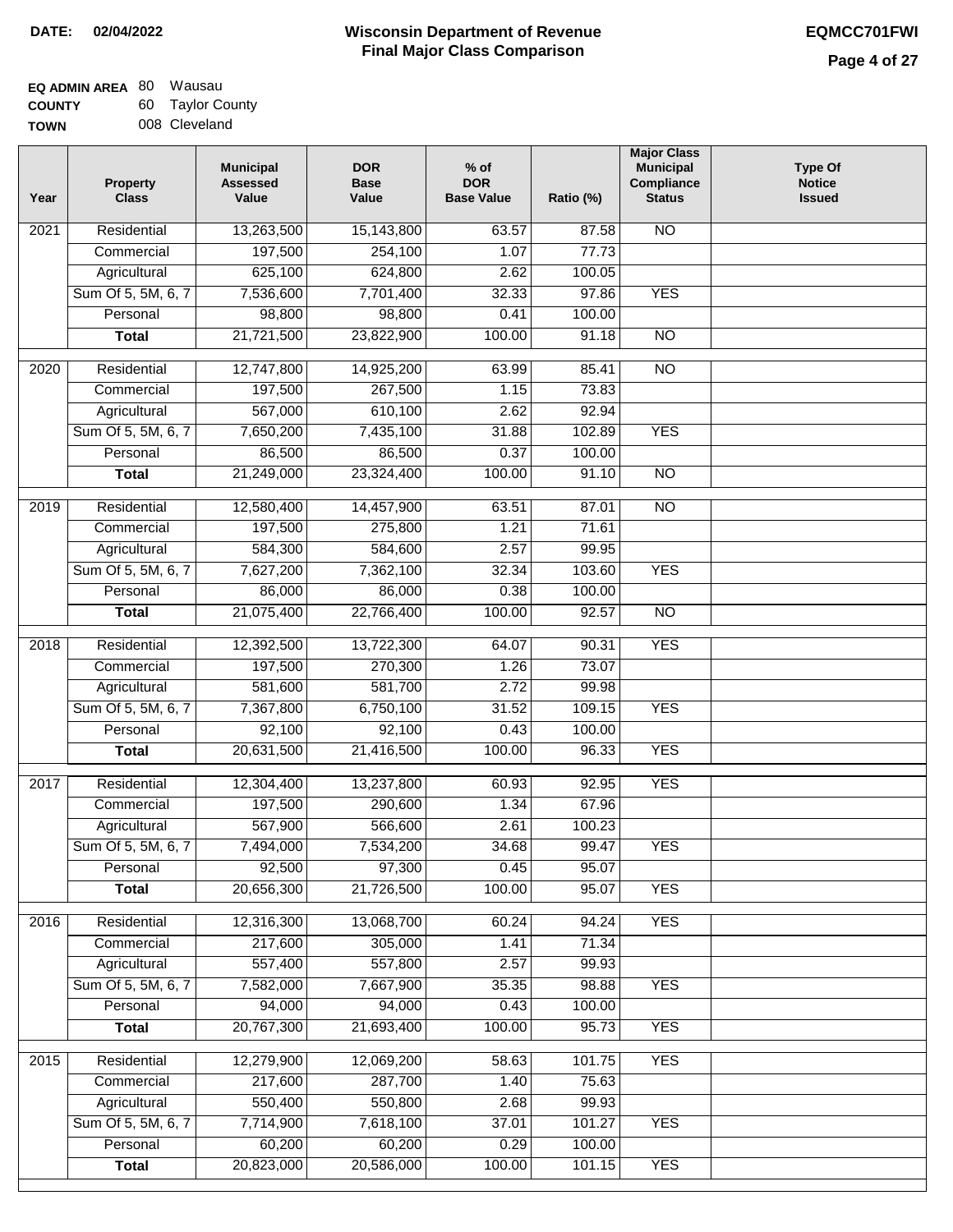| <b>EQ ADMIN AREA 80 Wausau</b> |                  |
|--------------------------------|------------------|
| <b>COUNTY</b>                  | 60 Taylor County |
| <b>TOWN</b>                    | 010 Deer Creek   |

| ັບ | rayior Oodiny  |
|----|----------------|
|    | 010 Deer Creek |

| Year             | <b>Property</b><br><b>Class</b>    | <b>Municipal</b><br><b>Assessed</b><br>Value | <b>DOR</b><br><b>Base</b><br>Value | $%$ of<br><b>DOR</b><br><b>Base Value</b> | Ratio (%)      | <b>Major Class</b><br><b>Municipal</b><br>Compliance<br><b>Status</b> | <b>Type Of</b><br><b>Notice</b><br><b>Issued</b> |
|------------------|------------------------------------|----------------------------------------------|------------------------------------|-------------------------------------------|----------------|-----------------------------------------------------------------------|--------------------------------------------------|
| 2021             | Residential                        | 22,280,200                                   | 26,280,300                         | 51.95                                     | 84.78          | $\overline{NO}$                                                       |                                                  |
|                  | Commercial                         | 550,000                                      | 541,900                            | 1.07                                      | 101.49         |                                                                       |                                                  |
|                  | Agricultural                       | 2,106,200                                    | 2,477,100                          | 4.90                                      | 85.03          |                                                                       |                                                  |
|                  | Sum Of 5, 5M, 6, 7                 | 17,949,900                                   | 21,014,400                         | 41.54                                     | 85.42          | $\overline{NO}$                                                       |                                                  |
|                  | Personal                           | 233,500                                      | 274,700                            | 0.54                                      | 85.00          |                                                                       |                                                  |
|                  | <b>Total</b>                       | 43,119,800                                   | 50,588,400                         | 100.00                                    | 85.24          | $\overline{NO}$                                                       |                                                  |
| $\frac{1}{2020}$ | Residential                        | 21,811,600                                   | 24,726,500                         | 50.00                                     | 88.21          | $\overline{NO}$                                                       |                                                  |
|                  | Commercial                         | 556,600                                      | 539,100                            | 1.09                                      | 103.25         |                                                                       |                                                  |
|                  | Agricultural                       | 2,022,600                                    | 2,383,200                          | 4.82                                      | 84.87          |                                                                       |                                                  |
|                  | Sum Of 5, 5M, 6, 7                 | 18,157,000                                   | 21,524,500                         | 43.52                                     | 84.36          | <b>NO</b>                                                             |                                                  |
|                  | Personal                           | 238,300                                      | 280,300                            | 0.57                                      | 85.02          |                                                                       |                                                  |
|                  | <b>Total</b>                       | 42,786,100                                   | 49,453,600                         | 100.00                                    | 86.52          | $\overline{NO}$                                                       |                                                  |
| $\frac{1}{2019}$ | Residential                        |                                              | 23,475,400                         |                                           | 90.28          | <b>YES</b>                                                            |                                                  |
|                  | Commercial                         | 21,192,700<br>550,000                        | 547,800                            | 49.81<br>1.16                             | 100.40         |                                                                       |                                                  |
|                  |                                    | 2,043,600                                    | 2,300,200                          | 4.88                                      | 88.84          |                                                                       |                                                  |
|                  | Agricultural<br>Sum Of 5, 5M, 6, 7 | 17,942,300                                   | 20,541,000                         | 43.58                                     | 87.35          | $\overline{NO}$                                                       |                                                  |
|                  | Personal                           |                                              |                                    | 0.57                                      | 89.00          |                                                                       |                                                  |
|                  |                                    | 238,800<br>41,967,400                        | 268,300<br>47,132,700              | 100.00                                    | 89.04          | $\overline{NO}$                                                       |                                                  |
|                  | <b>Total</b>                       |                                              |                                    |                                           |                |                                                                       |                                                  |
| 2018             | Residential                        | 20,630,300                                   | 21,354,400                         | 48.38                                     | 96.61          | <b>YES</b>                                                            |                                                  |
|                  | Commercial                         | 544,000                                      | 530,500                            | 1.20                                      | 102.54         |                                                                       |                                                  |
|                  | Agricultural                       | 2,245,400                                    | 2,243,400                          | 5.08                                      | 100.09         |                                                                       |                                                  |
|                  | Sum Of 5, 5M, 6, 7                 | 17,770,800                                   | 19,741,300                         | 44.73                                     | 90.02          | <b>YES</b>                                                            |                                                  |
|                  | Personal                           | 251,300                                      | 267,400                            | 0.61                                      | 93.98          |                                                                       |                                                  |
|                  | <b>Total</b>                       | 41,441,800                                   | 44,137,000                         | 100.00                                    | 93.89          | <b>YES</b>                                                            |                                                  |
| 2017             | Residential                        | 20,318,700                                   | 22,007,700                         | 49.51                                     | 92.33          | <b>YES</b>                                                            |                                                  |
|                  | Commercial                         | 525,400                                      | 505,600                            | 1.14                                      | 103.92         |                                                                       |                                                  |
|                  | Agricultural                       | 2,181,600                                    | 2,186,900                          | 4.92                                      | 99.76          |                                                                       |                                                  |
|                  | Sum Of 5, 5M, 6, 7                 | 17,152,200                                   | 19,428,200                         | 43.71                                     | 88.29          | $\overline{NO}$                                                       |                                                  |
|                  | Personal                           | 301,300                                      | 320,600                            | 0.72                                      | 93.98          |                                                                       |                                                  |
|                  | <b>Total</b>                       | 40,479,200                                   | 44,449,000                         | 100.00                                    | 91.07          | $\overline{N}$                                                        |                                                  |
| 2016             | Residential                        | 20,088,200                                   | 22,017,100                         | 49.35                                     | 91.24          | <b>YES</b>                                                            |                                                  |
|                  | Commercial                         | 525,400                                      | 555,600                            | 1.25                                      | 94.56          |                                                                       |                                                  |
|                  | Agricultural                       | 2,143,900                                    | 2,143,700                          | 4.81                                      | 100.01         |                                                                       |                                                  |
|                  | Sum Of 5, 5M, 6, 7                 | 17,233,500                                   | 19,595,900                         | 43.93                                     | 87.94          | N <sub>O</sub>                                                        |                                                  |
|                  | Personal                           | 280,100                                      | 297,900                            | 0.67                                      | 94.02          |                                                                       |                                                  |
|                  | <b>Total</b>                       | 40,271,100                                   | 44,610,200                         | 100.00                                    | 90.27          | $\overline{NO}$                                                       |                                                  |
|                  |                                    |                                              |                                    |                                           |                |                                                                       |                                                  |
| 2015             | Residential                        | 20,083,500                                   | 21,377,100                         | 49.55                                     | 93.95          | <b>YES</b>                                                            |                                                  |
|                  | Commercial                         | 482,300                                      | 524,100                            | 1.21                                      | 92.02          |                                                                       |                                                  |
|                  | Agricultural                       | 2,119,700                                    | 2,119,800                          | 4.91                                      | 100.00         |                                                                       |                                                  |
|                  | Sum Of 5, 5M, 6, 7<br>Personal     | 17,031,500<br>385,000                        | 18,708,100<br>409,600              | 43.37<br>0.95                             | 91.04          | <b>YES</b>                                                            |                                                  |
|                  | <b>Total</b>                       | 40,102,000                                   | 43,138,700                         | 100.00                                    | 93.99<br>92.96 | <b>YES</b>                                                            |                                                  |
|                  |                                    |                                              |                                    |                                           |                |                                                                       |                                                  |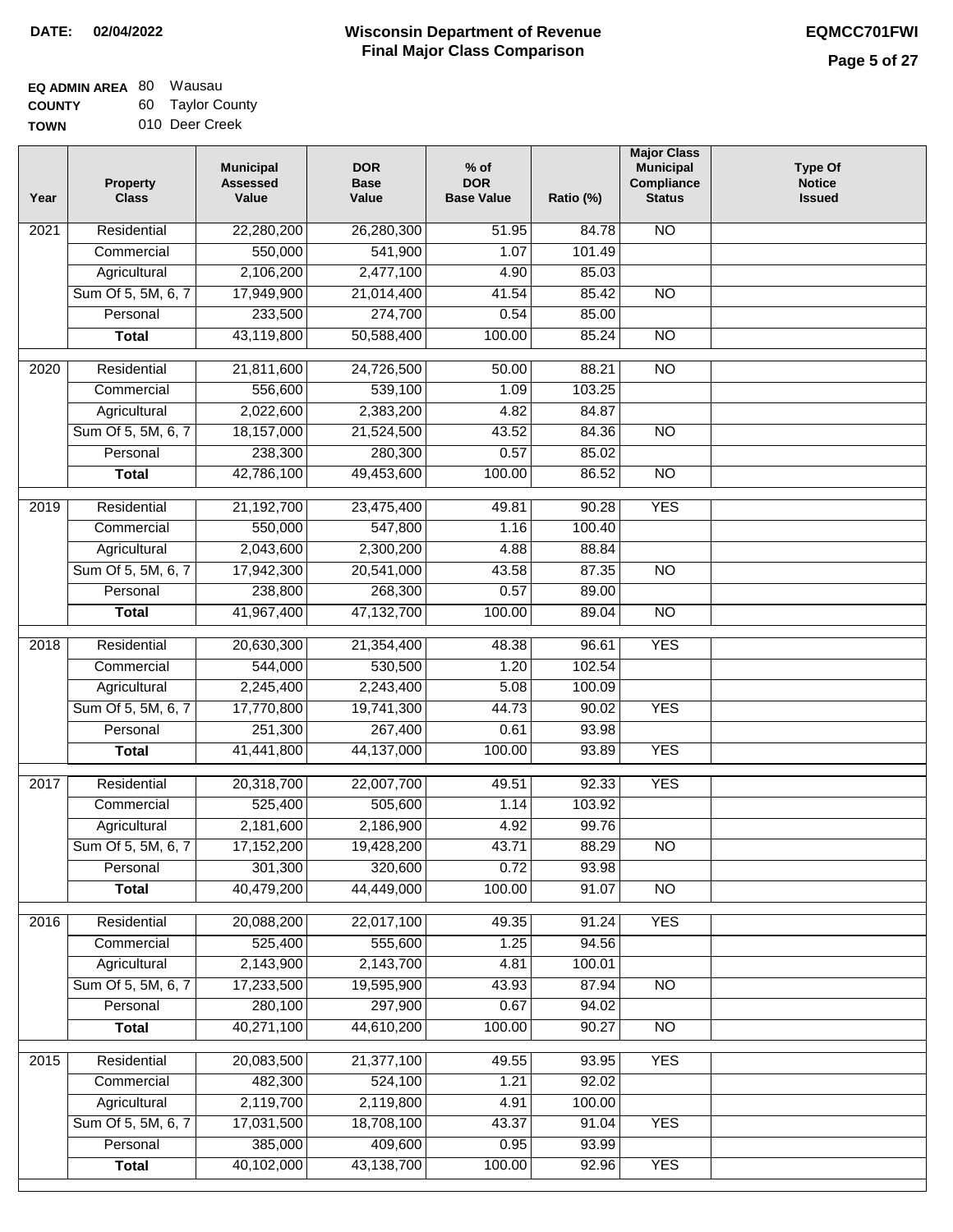# **Wisconsin Department of Revenue DATE: 02/04/2022 EQMCC701FWI Final Major Class Comparison**

| <b>EQ ADMIN AREA 80 Wausau</b> |                  |
|--------------------------------|------------------|
| <b>COUNTY</b>                  | 60 Taylor County |
| <b>TOWN</b>                    | 012 Ford         |

| Year              | <b>Property</b><br><b>Class</b>    | <b>Municipal</b><br><b>Assessed</b><br>Value | <b>DOR</b><br><b>Base</b><br>Value | % of<br><b>DOR</b><br><b>Base Value</b> | Ratio (%) | <b>Major Class</b><br><b>Municipal</b><br>Compliance<br><b>Status</b> | <b>Type Of</b><br><b>Notice</b><br><b>Issued</b> |
|-------------------|------------------------------------|----------------------------------------------|------------------------------------|-----------------------------------------|-----------|-----------------------------------------------------------------------|--------------------------------------------------|
| 2021              | Residential                        | 13,744,200                                   | 13,715,600                         | 57.19                                   | 100.21    | <b>YES</b>                                                            |                                                  |
|                   | Commercial                         | 357,300                                      | 331,900                            | 1.38                                    | 107.65    |                                                                       |                                                  |
|                   | Agricultural                       | 760,200                                      | 759,200                            | 3.17                                    | 100.13    |                                                                       |                                                  |
|                   | Sum Of 5, 5M, 6, 7                 | 9,345,800                                    | 9,133,500                          | 38.09                                   | 102.32    | <b>YES</b>                                                            |                                                  |
|                   | Personal                           | 41,200                                       | 41,200                             | 0.17                                    | 100.00    |                                                                       |                                                  |
|                   | <b>Total</b>                       | 24,248,700                                   | 23,981,400                         | 100.00                                  | 101.11    | <b>YES</b>                                                            |                                                  |
| $\overline{2020}$ | Residential                        |                                              | 13,446,500                         | 55.28                                   | 86.74     | $\overline{NO}$                                                       |                                                  |
|                   | Commercial                         | 11,664,000<br>358,800                        | 351,000                            | 1.44                                    | 102.22    |                                                                       |                                                  |
|                   |                                    | 634,600                                      | 730,800                            | 3.00                                    | 86.84     |                                                                       |                                                  |
|                   | Agricultural<br>Sum Of 5, 5M, 6, 7 | 8,167,700                                    | 9,746,600                          | 40.07                                   | 83.80     | $\overline{NO}$                                                       |                                                  |
|                   | Personal                           | 41,500                                       | 47,700                             | 0.20                                    | 87.00     |                                                                       |                                                  |
|                   | <b>Total</b>                       | 20,866,600                                   | 24,322,600                         | 100.00                                  | 85.79     | $\overline{NO}$                                                       |                                                  |
|                   |                                    |                                              |                                    |                                         |           |                                                                       |                                                  |
| 2019              | Residential                        | 11,610,800                                   | 13,118,900                         | 54.75                                   | 88.50     | $\overline{10}$                                                       |                                                  |
|                   | Commercial                         | 310,400                                      | 333,500                            | 1.39                                    | 93.07     |                                                                       |                                                  |
|                   | Agricultural                       | 646,500                                      | 701,600                            | 2.93                                    | 92.15     |                                                                       |                                                  |
|                   | Sum Of 5, 5M, 6, 7                 | 8,287,700                                    | 9,771,200                          | 40.78                                   | 84.82     | $\overline{NO}$                                                       |                                                  |
|                   | Personal                           | 32,600                                       | 35,500                             | 0.15                                    | 91.83     |                                                                       |                                                  |
|                   | <b>Total</b>                       | 20,888,000                                   | 23,960,700                         | 100.00                                  | 87.18     | $\overline{NO}$                                                       |                                                  |
| 2018              | Residential                        | 11,567,800                                   | 12,569,400                         | 55.28                                   | 92.03     | <b>YES</b>                                                            |                                                  |
|                   | Commercial                         | 310,400                                      | 327,000                            | 1.44                                    | 94.92     |                                                                       |                                                  |
|                   | Agricultural                       | 649,900                                      | 677,100                            | 2.98                                    | 95.98     |                                                                       |                                                  |
|                   | Sum Of 5, 5M, 6, 7                 | 8,335,400                                    | 9,132,900                          | 40.16                                   | 91.27     | <b>YES</b>                                                            |                                                  |
|                   | Personal                           | 31,000                                       | 32,300                             | 0.14                                    | 95.98     |                                                                       |                                                  |
|                   | <b>Total</b>                       | 20,894,500                                   | 22,738,700                         | 100.00                                  | 91.89     | <b>YES</b>                                                            |                                                  |
| 2017              | Residential                        | 11,333,100                                   | 11,967,300                         | 55.52                                   | 94.70     | <b>YES</b>                                                            |                                                  |
|                   | Commercial                         | 312,800                                      | 355,400                            | 1.65                                    | 88.01     |                                                                       |                                                  |
|                   | Agricultural                       | 634,200                                      | 657,700                            | 3.05                                    | 96.43     |                                                                       |                                                  |
|                   | Sum Of 5, 5M, 6, 7                 | 8,373,800                                    | 8,543,700                          | 39.64                                   | 98.01     | <b>YES</b>                                                            |                                                  |
|                   | Personal                           | 30,200                                       | 31,100                             | 0.14                                    | 97.11     |                                                                       |                                                  |
|                   | <b>Total</b>                       | 20,684,100                                   | 21,555,200                         | 100.00                                  | 95.96     | <b>YES</b>                                                            |                                                  |
| 2016              | Residential                        | 11,130,300                                   | 11,673,900                         | 54.24                                   | 95.34     | <b>YES</b>                                                            |                                                  |
|                   | Commercial                         | 297,700                                      | 324,000                            | 1.51                                    | 91.88     |                                                                       |                                                  |
|                   | Agricultural                       | 634,500                                      | 647,600                            | 3.01                                    | 97.98     |                                                                       |                                                  |
|                   | Sum Of 5, 5M, 6, 7                 | 8,694,500                                    | 8,846,300                          | 41.10                                   | 98.28     | <b>YES</b>                                                            |                                                  |
|                   | Personal                           | 28,900                                       | 29,500                             | 0.14                                    | 97.97     |                                                                       |                                                  |
|                   | <b>Total</b>                       | 20,785,900                                   | 21,521,300                         | 100.00                                  | 96.58     | <b>YES</b>                                                            |                                                  |
| 2015              | Residential                        | 10,889,000                                   | 11,188,600                         | 52.95                                   | 97.32     | <b>YES</b>                                                            |                                                  |
|                   | Commercial                         | 297,700                                      | 305,700                            | 1.45                                    | 97.38     |                                                                       |                                                  |
|                   | Agricultural                       | 641,400                                      | 640,500                            | 3.03                                    | 100.14    |                                                                       |                                                  |
|                   | Sum Of 5, 5M, 6, 7                 | 8,938,700                                    | 8,965,800                          | 42.43                                   | 99.70     | <b>YES</b>                                                            |                                                  |
|                   | Personal                           | 30,600                                       | 30,900                             | 0.15                                    | 99.03     |                                                                       |                                                  |
|                   | <b>Total</b>                       | 20,797,400                                   | 21, 131, 500                       | 100.00                                  | 98.42     | <b>YES</b>                                                            |                                                  |
|                   |                                    |                                              |                                    |                                         |           |                                                                       |                                                  |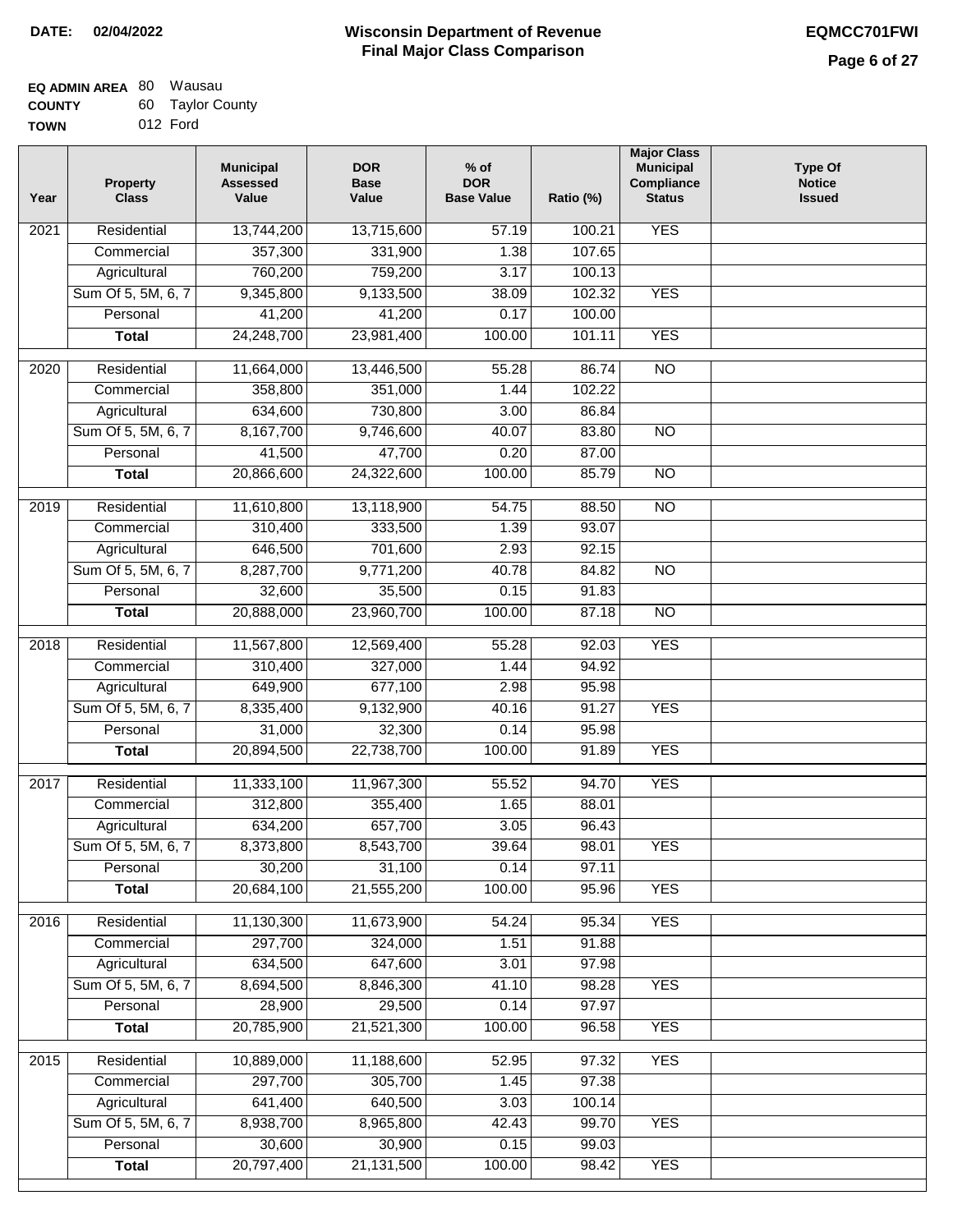| <b>EQ ADMIN AREA 80 Wausau</b> |                  |
|--------------------------------|------------------|
| <b>COUNTY</b>                  | 60 Taylor County |
| <b>TOWN</b>                    | 014 Goodrich     |

| 014 Goodrich<br>'N |  |
|--------------------|--|

| Year              | <b>Property</b><br><b>Class</b> | <b>Municipal</b><br><b>Assessed</b><br>Value | <b>DOR</b><br><b>Base</b><br>Value | % of<br><b>DOR</b><br><b>Base Value</b> | Ratio (%) | <b>Major Class</b><br><b>Municipal</b><br>Compliance<br><b>Status</b> | <b>Type Of</b><br><b>Notice</b><br><b>Issued</b> |
|-------------------|---------------------------------|----------------------------------------------|------------------------------------|-----------------------------------------|-----------|-----------------------------------------------------------------------|--------------------------------------------------|
| $\overline{202}1$ | Residential                     | 21,938,800                                   | 24,617,100                         | 61.07                                   | 89.12     | $\overline{NO}$                                                       |                                                  |
|                   | Commercial                      | 221,400                                      | 265,400                            | 0.66                                    | 83.42     |                                                                       |                                                  |
|                   | Agricultural                    | 937,700                                      | 1,022,000                          | 2.54                                    | 91.75     |                                                                       |                                                  |
|                   | Sum Of 5, 5M, 6, 7              | 14,188,300                                   | 14, 157, 700                       | 35.12                                   | 100.22    | <b>YES</b>                                                            |                                                  |
|                   | Personal                        | 250,000                                      | 250,000                            | 0.62                                    | 100.00    |                                                                       |                                                  |
|                   | <b>Total</b>                    | 37,536,200                                   | 40,312,200                         | 100.00                                  | 93.11     | $\overline{NO}$                                                       |                                                  |
| $\overline{2020}$ | Residential                     | 21,695,200                                   | 23,699,000                         | 58.64                                   | 91.54     | <b>YES</b>                                                            |                                                  |
|                   | Commercial                      | 220,700                                      | 277,800                            | 0.69                                    | 79.45     |                                                                       |                                                  |
|                   | Agricultural                    | 932,700                                      | 983,800                            | 2.43                                    | 94.81     |                                                                       |                                                  |
|                   | Sum Of 5, 5M, 6, 7              | 14,134,500                                   | 15,225,600                         | 37.67                                   | 92.83     | <b>YES</b>                                                            |                                                  |
|                   | Personal                        | 230,200                                      | 230,200                            | 0.57                                    | 100.00    |                                                                       |                                                  |
|                   | <b>Total</b>                    | 37,213,300                                   | 40,416,400                         | 100.00                                  | 92.07     | <b>YES</b>                                                            |                                                  |
| 2019              | Residential                     | 21,396,600                                   | 22,736,800                         | 58.82                                   | 94.11     | <b>YES</b>                                                            |                                                  |
|                   | Commercial                      | 220,100                                      | 286,300                            | 0.74                                    | 76.88     |                                                                       |                                                  |
|                   | Agricultural                    | 925,500                                      | 950,900                            | 2.46                                    | 97.33     |                                                                       |                                                  |
|                   | Sum Of 5, 5M, 6, 7              | 14,128,300                                   | 14,471,100                         | 37.44                                   | 97.63     | <b>YES</b>                                                            |                                                  |
|                   | Personal                        | 207,600                                      | 207,600                            | 0.54                                    | 100.00    |                                                                       |                                                  |
|                   | <b>Total</b>                    | 36,878,100                                   | 38,652,700                         | 100.00                                  | 95.41     | <b>YES</b>                                                            |                                                  |
|                   |                                 |                                              |                                    |                                         |           |                                                                       |                                                  |
| 2018              | Residential                     | 20,762,300                                   | 20,739,800                         | 56.58                                   | 100.11    | <b>YES</b>                                                            |                                                  |
|                   | Commercial                      | 220,100                                      | 280,700                            | 0.77                                    | 78.41     |                                                                       |                                                  |
|                   | Agricultural                    | 918,700                                      | 916,900                            | 2.50                                    | 100.20    |                                                                       |                                                  |
|                   | Sum Of 5, 5M, 6, 7              | 14,324,600                                   | 14,515,100                         | 39.60                                   | 98.69     | <b>YES</b>                                                            |                                                  |
|                   | Personal                        | 200,600                                      | 200,600                            | 0.55                                    | 100.00    |                                                                       |                                                  |
|                   | <b>Total</b>                    | 36,426,300                                   | 36,653,100                         | 100.00                                  | 99.38     | <b>YES</b>                                                            |                                                  |
| 2017              | Residential                     | 18,620,000                                   | 19,601,500                         | 52.00                                   | 94.99     | <b>YES</b>                                                            |                                                  |
|                   | Commercial                      | 526,300                                      | 701,800                            | 1.86                                    | 74.99     |                                                                       |                                                  |
|                   | Agricultural                    | 866,200                                      | 892,000                            | 2.37                                    | 97.11     |                                                                       |                                                  |
|                   | Sum Of 5, 5M, 6, 7              | 13,852,700                                   | 16,279,900                         | 43.19                                   | 85.09     | N <sub>O</sub>                                                        |                                                  |
|                   | Personal                        | 220,100                                      | 220,100                            | 0.58                                    | 100.00    |                                                                       |                                                  |
|                   | <b>Total</b>                    | 34,085,300                                   | 37,695,300                         | 100.00                                  | 90.42     | <b>NO</b>                                                             | 1st Notice of Non-Compliance                     |
| 2016              | Residential                     | 18,324,600                                   | 19,501,600                         | 52.60                                   | 93.96     | <b>YES</b>                                                            |                                                  |
|                   | Commercial                      | 526,300                                      | 668,400                            | 1.80                                    | 78.74     |                                                                       |                                                  |
|                   | Agricultural                    | 862,000                                      | 871,400                            | 2.35                                    | 98.92     |                                                                       |                                                  |
|                   | Sum Of 5, 5M, 6, 7              | 13,861,700                                   | 15,810,000                         | 42.64                                   | 87.68     | $\overline{NO}$                                                       |                                                  |
|                   | Personal                        | 222,400                                      | 222,400                            | 0.60                                    | 100.00    |                                                                       |                                                  |
|                   | <b>Total</b>                    | 33,797,000                                   | 37,073,800                         | 100.00                                  | 91.16     | N <sub>O</sub>                                                        |                                                  |
| 2015              | Residential                     | 18,188,100                                   | 18,846,600                         | 52.99                                   | 96.51     | <b>YES</b>                                                            |                                                  |
|                   | Commercial                      | 526,300                                      | 630,600                            | 1.77                                    | 83.46     |                                                                       |                                                  |
|                   | Agricultural                    | 866,300                                      | 865,200                            | 2.43                                    | 100.13    |                                                                       |                                                  |
|                   | Sum Of 5, 5M, 6, 7              | 13,405,900                                   | 15,001,100                         | 42.18                                   | 89.37     | $\overline{NO}$                                                       |                                                  |
|                   | Personal                        | 225,000                                      | 225,000                            | 0.63                                    | 100.00    |                                                                       |                                                  |
|                   | <b>Total</b>                    | 33,211,600                                   | 35,568,500                         | 100.00                                  | 93.37     | NO                                                                    |                                                  |
|                   |                                 |                                              |                                    |                                         |           |                                                                       |                                                  |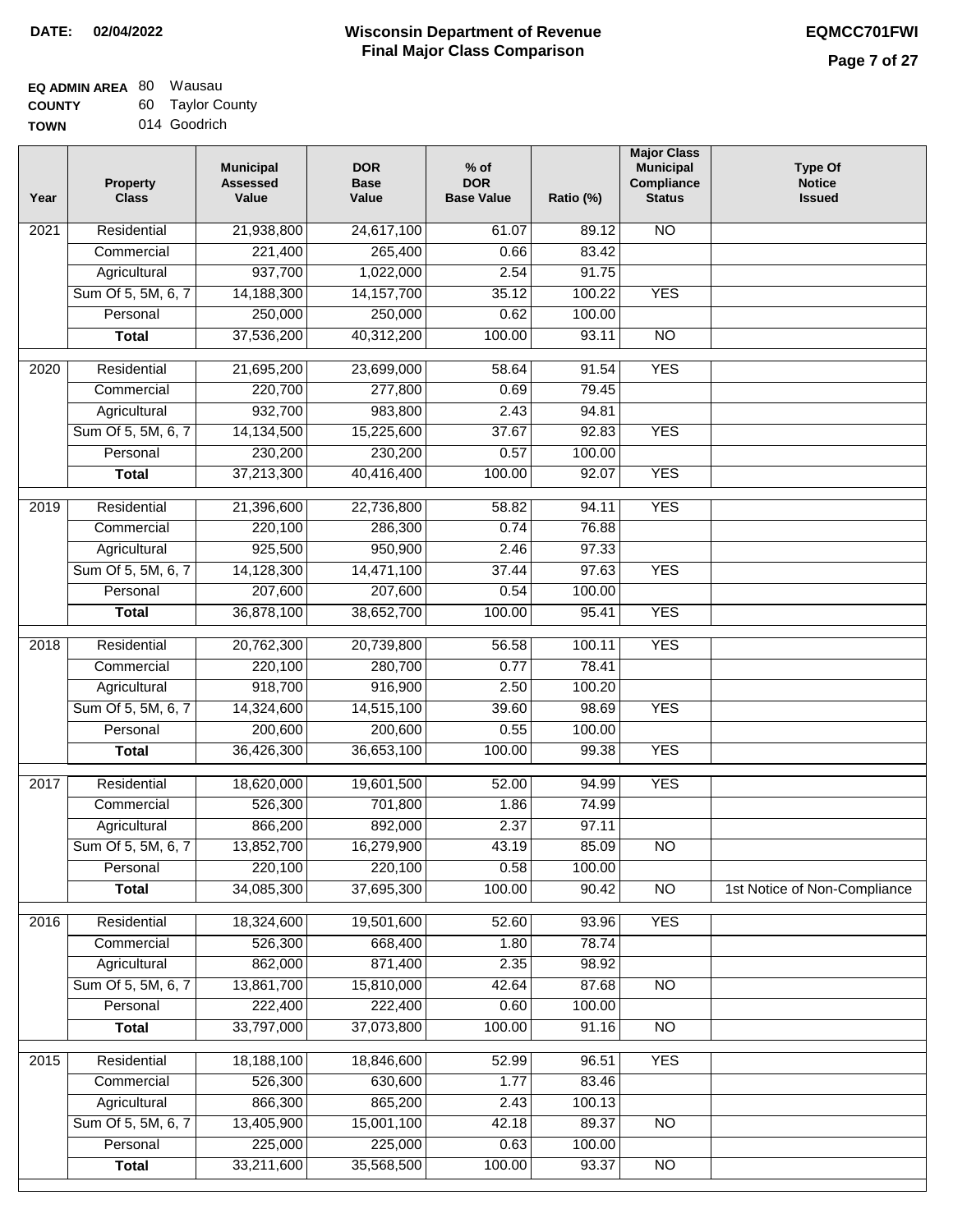# **Wisconsin Department of Revenue DATE: 02/04/2022 EQMCC701FWI Final Major Class Comparison**

| <b>EQ ADMIN AREA 80 Wausau</b> |                  |
|--------------------------------|------------------|
| <b>COUNTY</b>                  | 60 Taylor County |
|                                |                  |

**TOWN** 016 Greenwood

| Year              | <b>Property</b><br><b>Class</b> | <b>Municipal</b><br><b>Assessed</b><br>Value | <b>DOR</b><br><b>Base</b><br>Value | $%$ of<br><b>DOR</b><br><b>Base Value</b> | Ratio (%) | <b>Major Class</b><br><b>Municipal</b><br>Compliance<br><b>Status</b> | <b>Type Of</b><br><b>Notice</b><br><b>Issued</b> |
|-------------------|---------------------------------|----------------------------------------------|------------------------------------|-------------------------------------------|-----------|-----------------------------------------------------------------------|--------------------------------------------------|
| 2021              | Residential                     | 26,441,200                                   | 32,087,800                         | 54.83                                     | 82.40     | $\overline{NO}$                                                       |                                                  |
|                   | Commercial                      | 352,300                                      | 400,200                            | 0.68                                      | 88.03     |                                                                       |                                                  |
|                   | Agricultural                    | 1,361,400                                    | 1,358,700                          | 2.32                                      | 100.20    |                                                                       |                                                  |
|                   | Sum Of 5, 5M, 6, 7              | 22,420,400                                   | 24,419,100                         | 41.73                                     | 91.82     | <b>YES</b>                                                            |                                                  |
|                   | Personal                        | 252,600                                      | 252,600                            | 0.43                                      | 100.00    |                                                                       |                                                  |
|                   | <b>Total</b>                    | 50,827,900                                   | 58,518,400                         | 100.00                                    | 86.86     | $\overline{NO}$                                                       |                                                  |
| 2020              | Residential                     | 26,132,700                                   | 30,273,500                         | 51.39                                     | 86.32     | $\overline{NO}$                                                       |                                                  |
|                   | Commercial                      | 352,300                                      | 421,300                            | 0.72                                      | 83.62     |                                                                       |                                                  |
|                   | Agricultural                    | 1,285,800                                    | 1,285,800                          | 2.18                                      | 100.00    |                                                                       |                                                  |
|                   | Sum Of 5, 5M, 6, 7              | 22,698,700                                   | 26,667,100                         | 45.27                                     | 85.12     | $\overline{NO}$                                                       |                                                  |
|                   | Personal                        | 256,500                                      | 256,500                            | 0.44                                      | 100.00    |                                                                       |                                                  |
|                   | <b>Total</b>                    | 50,726,000                                   | 58,904,200                         | 100.00                                    | 86.12     | $\overline{NO}$                                                       |                                                  |
|                   |                                 |                                              |                                    |                                           |           |                                                                       |                                                  |
| 2019              | Residential                     | 25,850,600                                   | 29,319,600                         | 51.74                                     | 88.17     | <b>NO</b>                                                             |                                                  |
|                   | Commercial                      | 352,300                                      | 434,300                            | 0.77                                      | 81.12     |                                                                       |                                                  |
|                   | Agricultural                    | 1,220,500                                    | 1,236,000                          | 2.18                                      | 98.75     |                                                                       |                                                  |
|                   | Sum Of 5, 5M, 6, 7              | 22,847,600                                   | 25,445,800                         | 44.91                                     | 89.79     | $\overline{NO}$                                                       |                                                  |
|                   | Personal                        | 227,200                                      | 227,200                            | 0.40                                      | 100.00    |                                                                       |                                                  |
|                   | <b>Total</b>                    | 50,498,200                                   | 56,662,900                         | 100.00                                    | 89.12     | $\overline{NO}$                                                       |                                                  |
| $\overline{2018}$ | Residential                     | 25,390,000                                   | 26,980,800                         | 50.15                                     | 94.10     | <b>YES</b>                                                            |                                                  |
|                   | Commercial                      | 341,400                                      | 415,100                            | 0.77                                      | 82.25     |                                                                       |                                                  |
|                   | Agricultural                    | 1,218,600                                    | 1,192,600                          | 2.22                                      | 102.18    |                                                                       |                                                  |
|                   | Sum Of 5, 5M, 6, 7              | 22,855,500                                   | 24,986,200                         | 46.45                                     | 91.47     | <b>YES</b>                                                            |                                                  |
|                   | Personal                        | 222,200                                      | 222,200                            | 0.41                                      | 100.00    |                                                                       |                                                  |
|                   | <b>Total</b>                    | 50,027,700                                   | 53,796,900                         | 100.00                                    | 92.99     | <b>YES</b>                                                            |                                                  |
| 2017              | Residential                     | 24,961,100                                   | 26,682,000                         | 51.45                                     | 93.55     | <b>YES</b>                                                            |                                                  |
|                   | Commercial                      | 328,400                                      | 432,300                            | 0.83                                      | 75.97     |                                                                       |                                                  |
|                   | Agricultural                    | 1,221,100                                    | 1,171,500                          | 2.26                                      | 104.23    |                                                                       |                                                  |
|                   | Sum Of 5, 5M, 6, 7              | 22,929,600                                   | 23,265,500                         | 44.86                                     | 98.56     | YES                                                                   |                                                  |
|                   | Personal                        | 308,900                                      | 308,900                            | 0.60                                      | 100.00    |                                                                       |                                                  |
|                   | <b>Total</b>                    | 49,749,100                                   | 51,860,200                         | 100.00                                    | 95.93     | <b>YES</b>                                                            |                                                  |
| 2016              | Residential                     | 24,805,200                                   | 26,261,900                         | 49.23                                     | 94.45     | <b>YES</b>                                                            |                                                  |
|                   | Commercial                      | 328,400                                      | 411,700                            | 0.77                                      | 79.77     |                                                                       |                                                  |
|                   |                                 | 1,218,500                                    |                                    | 2.16                                      | 105.65    |                                                                       |                                                  |
|                   | Agricultural                    |                                              | 1,153,300                          | 47.25                                     | 90.88     | <b>YES</b>                                                            |                                                  |
|                   | Sum Of 5, 5M, 6, 7<br>Personal  | 22,908,200<br>313,000                        | 25,206,400<br>313,000              |                                           |           |                                                                       |                                                  |
|                   |                                 |                                              | 53,346,300                         | 0.59                                      | 100.00    |                                                                       |                                                  |
|                   | <b>Total</b>                    | 49,573,300                                   |                                    | 100.00                                    | 92.93     | <b>YES</b>                                                            |                                                  |
| $\overline{2015}$ | Residential                     | 24,639,700                                   | 24,665,800                         | 49.05                                     | 99.89     | <b>YES</b>                                                            |                                                  |
|                   | Commercial                      | 327,500                                      | 387,600                            | 0.77                                      | 84.49     |                                                                       |                                                  |
|                   | Agricultural                    | 1,221,200                                    | 1,140,500                          | 2.27                                      | 107.08    |                                                                       |                                                  |
|                   | Sum Of 5, 5M, 6, 7              | 22,411,000                                   | 23,787,600                         | 47.30                                     | 94.21     | <b>YES</b>                                                            |                                                  |
|                   | Personal                        | 304,200                                      | 304,200                            | 0.60                                      | 100.00    |                                                                       |                                                  |
|                   | <b>Total</b>                    | 48,903,600                                   | 50,285,700                         | 100.00                                    | 97.25     | <b>YES</b>                                                            |                                                  |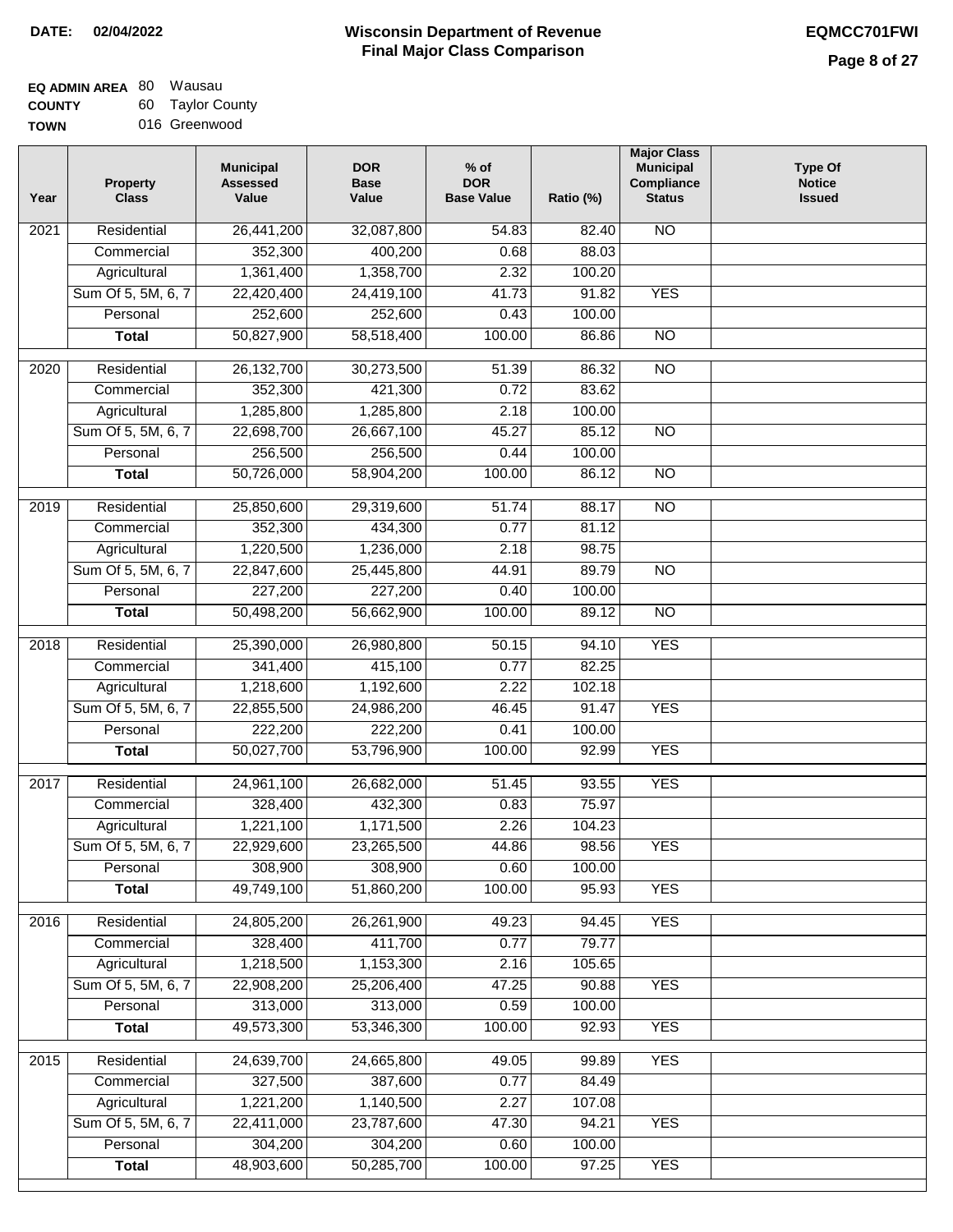| <b>EQ ADMIN AREA 80 Wausau</b> |                  |
|--------------------------------|------------------|
| <b>COUNTY</b>                  | 60 Taylor County |
| <b>TOWN</b>                    | 018 Grover       |

|  | 018 Grover |  |
|--|------------|--|

| Year              | <b>Property</b><br><b>Class</b> | <b>Municipal</b><br><b>Assessed</b><br>Value | <b>DOR</b><br><b>Base</b><br>Value | % of<br><b>DOR</b><br><b>Base Value</b> | Ratio (%) | <b>Major Class</b><br><b>Municipal</b><br>Compliance<br><b>Status</b> | <b>Type Of</b><br><b>Notice</b><br><b>Issued</b> |
|-------------------|---------------------------------|----------------------------------------------|------------------------------------|-----------------------------------------|-----------|-----------------------------------------------------------------------|--------------------------------------------------|
| $\overline{202}1$ | Residential                     | 23,032,100                                   | 26,558,800                         | $\frac{1}{70.48}$                       | 86.72     | N <sub>O</sub>                                                        |                                                  |
|                   | Commercial                      | 355,600                                      | 347,600                            | 0.92                                    | 102.30    |                                                                       |                                                  |
|                   | Agricultural                    | 229,700                                      | 263,700                            | 0.70                                    | 87.11     |                                                                       |                                                  |
|                   | Sum Of 5, 5M, 6, 7              | 9,751,800                                    | 10,237,900                         | 27.17                                   | 95.25     | <b>YES</b>                                                            |                                                  |
|                   | Personal                        | 239,100                                      | 274,900                            | 0.73                                    | 86.98     |                                                                       |                                                  |
|                   | <b>Total</b>                    | 33,608,300                                   | 37,682,900                         | 100.00                                  | 89.19     | $\overline{NO}$                                                       |                                                  |
| 2020              | Residential                     | 22,774,100                                   | 26,880,000                         | 70.10                                   | 84.73     | $\overline{NO}$                                                       |                                                  |
|                   | Commercial                      | 355,600                                      | 365,900                            | 0.95                                    | 97.19     |                                                                       |                                                  |
|                   | Agricultural                    | 254,200                                      | 254,000                            | 0.66                                    | 100.08    |                                                                       |                                                  |
|                   | Sum Of 5, 5M, 6, 7              | 9,815,500                                    | 10,609,700                         | 27.67                                   | 92.51     | <b>YES</b>                                                            |                                                  |
|                   | Personal                        | 208,900                                      | 233,400                            | 0.61                                    | 89.50     |                                                                       |                                                  |
|                   | <b>Total</b>                    | 33,408,300                                   | 38,343,000                         | 100.00                                  | 87.13     | $\overline{NO}$                                                       |                                                  |
| 2019              | Residential                     | 22,175,300                                   | 24,977,200                         | 67.97                                   | 88.78     | $\overline{10}$                                                       |                                                  |
|                   | Commercial                      | 295,500                                      | 305,600                            | 0.83                                    | 96.70     |                                                                       |                                                  |
|                   | Agricultural                    | 240,600                                      | 240,500                            | 0.65                                    | 100.04    |                                                                       |                                                  |
|                   | Sum Of 5, 5M, 6, 7              | 9,994,500                                    | 11,011,300                         | 29.96                                   | 90.77     | <b>YES</b>                                                            |                                                  |
|                   | Personal                        | 214,600                                      | 214,600                            | 0.58                                    | 100.00    |                                                                       |                                                  |
|                   | <b>Total</b>                    | 32,920,500                                   | 36,749,200                         | 100.00                                  | 89.58     | $\overline{NO}$                                                       |                                                  |
| 2018              | Residential                     | 21,886,500                                   | 23,739,500                         | 68.06                                   | 92.19     | <b>YES</b>                                                            |                                                  |
|                   | Commercial                      | 267,900                                      | 272,500                            | 0.78                                    | 98.31     |                                                                       |                                                  |
|                   | Agricultural                    | 220,200                                      | 220,100                            | 0.63                                    | 100.05    |                                                                       |                                                  |
|                   | Sum Of 5, 5M, 6, 7              | 10,189,200                                   | 10,429,000                         | 29.90                                   | 97.70     | <b>YES</b>                                                            |                                                  |
|                   | Personal                        | 219,500                                      | 219,500                            | 0.63                                    | 100.00    |                                                                       |                                                  |
|                   | <b>Total</b>                    | 32,783,300                                   | 34,880,600                         | 100.00                                  | 93.99     | <b>YES</b>                                                            |                                                  |
| 2017              | Residential                     | 21,801,900                                   | 23,206,300                         | 68.02                                   | 93.95     | <b>YES</b>                                                            |                                                  |
|                   | Commercial                      | 267,900                                      | 293,000                            | 0.86                                    | 91.43     |                                                                       |                                                  |
|                   | Agricultural                    | 214,900                                      | 215,100                            | 0.63                                    | 99.91     |                                                                       |                                                  |
|                   | Sum Of 5, 5M, 6, 7              | 10,366,400                                   | 10,128,700                         | 29.69                                   | 102.35    | <b>YES</b>                                                            |                                                  |
|                   | Personal                        | 276,200                                      | 276,200                            | 0.81                                    | 100.00    |                                                                       |                                                  |
|                   | <b>Total</b>                    | 32,927,300                                   | 34,119,300                         | 100.00                                  | 96.51     | <b>YES</b>                                                            |                                                  |
| 2016              | Residential                     | 21,607,500                                   | 22,841,100                         | 67.88                                   | 94.60     | <b>YES</b>                                                            |                                                  |
|                   | Commercial                      | 267,900                                      | 279,100                            | 0.83                                    | 95.99     |                                                                       |                                                  |
|                   | Agricultural                    | 211,700                                      | 211,200                            | 0.63                                    | 100.24    |                                                                       |                                                  |
|                   | Sum Of 5, 5M, 6, 7              | 10,527,000                                   | 10,030,500                         | 29.81                                   | 104.95    | <b>YES</b>                                                            |                                                  |
|                   | Personal                        | 288,400                                      | 288,400                            | 0.86                                    | 100.00    |                                                                       |                                                  |
|                   | <b>Total</b>                    | 32,902,500                                   | 33,650,300                         | 100.00                                  | 97.78     | <b>YES</b>                                                            |                                                  |
| 2015              | Residential                     | 21,532,100                                   | 22,332,500                         | 66.07                                   | 96.42     | <b>YES</b>                                                            |                                                  |
|                   | Commercial                      | 240,300                                      | 237,200                            | 0.70                                    | 101.31    |                                                                       |                                                  |
|                   | Agricultural                    | 205,500                                      | 205,300                            | 0.61                                    | 100.10    |                                                                       |                                                  |
|                   | Sum Of 5, 5M, 6, 7              | 10,832,800                                   | 10,804,100                         | 31.97                                   | 100.27    | <b>YES</b>                                                            |                                                  |
|                   | Personal                        | 219,700                                      | 219,700                            | 0.65                                    | 100.00    |                                                                       |                                                  |
|                   | <b>Total</b>                    | 33,030,400                                   | 33,798,800                         | 100.00                                  | 97.73     | <b>YES</b>                                                            |                                                  |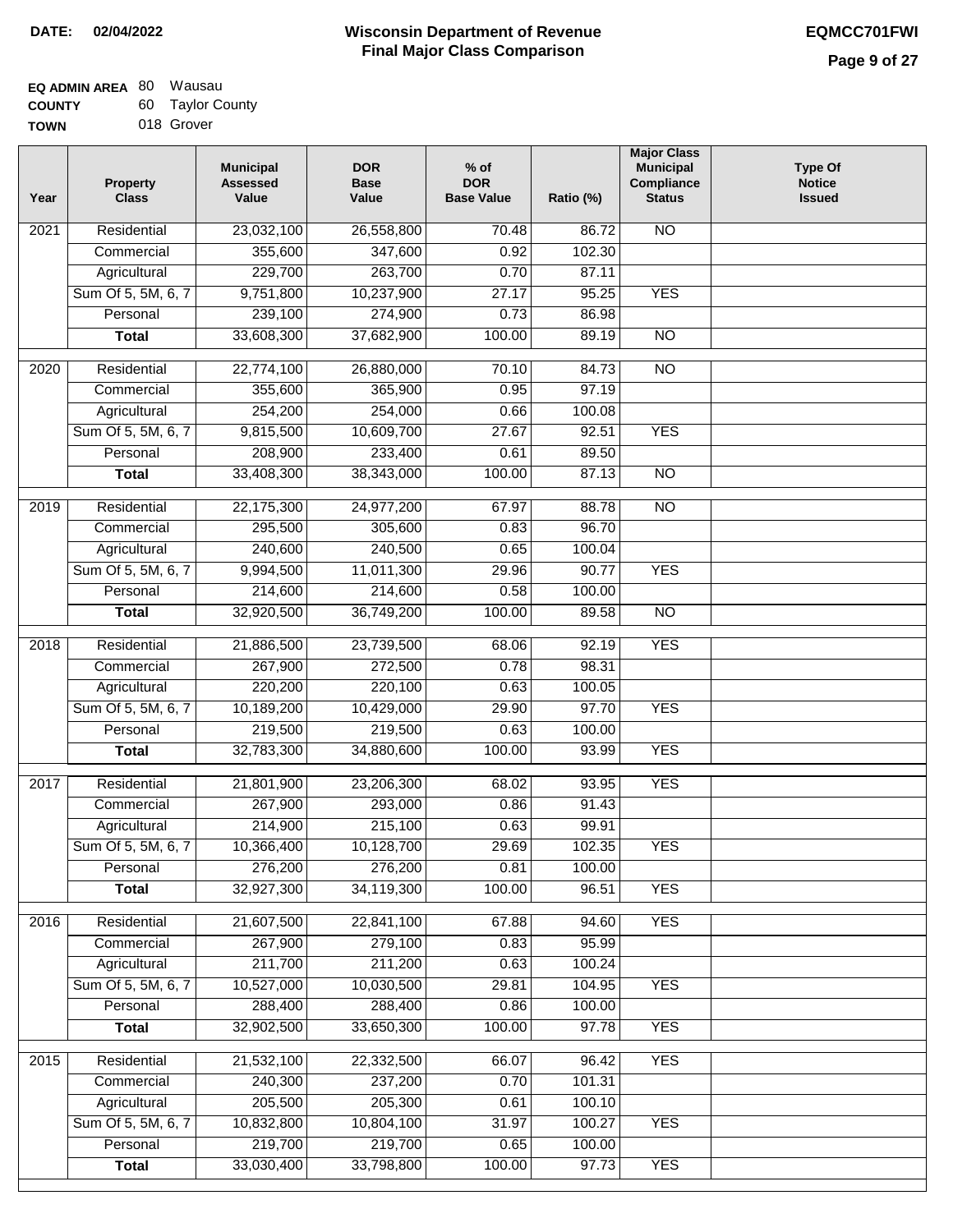| <b>EQ ADMIN AREA 80 Wausau</b> |                  |
|--------------------------------|------------------|
| <b>COUNTY</b>                  | 60 Taylor County |
| <b>TOWN</b>                    | 020 Hammel       |

| Year             | <b>Property</b><br><b>Class</b> | <b>Municipal</b><br><b>Assessed</b><br>Value | <b>DOR</b><br><b>Base</b><br>Value | $%$ of<br><b>DOR</b><br><b>Base Value</b> | Ratio (%) | <b>Major Class</b><br><b>Municipal</b><br>Compliance<br><b>Status</b> | <b>Type Of</b><br><b>Notice</b><br><b>Issued</b> |
|------------------|---------------------------------|----------------------------------------------|------------------------------------|-------------------------------------------|-----------|-----------------------------------------------------------------------|--------------------------------------------------|
| 2021             | Residential                     | 52,251,300                                   | 55,196,600                         | 76.87                                     | 94.66     | <b>YES</b>                                                            |                                                  |
|                  | Commercial                      | 1,277,200                                    | 1,254,400                          | 1.75                                      | 101.82    |                                                                       |                                                  |
|                  | Agricultural                    | 830,000                                      | 871,800                            | 1.21                                      | 95.21     |                                                                       |                                                  |
|                  | Sum Of 5, 5M, 6, 7              | 14,146,600                                   | 14,251,000                         | 19.85                                     | 99.27     | <b>YES</b>                                                            |                                                  |
|                  | Personal                        | 232,600                                      | 232,600                            | 0.32                                      | 100.00    |                                                                       |                                                  |
|                  | <b>Total</b>                    | 68,737,700                                   | 71,806,400                         | 100.00                                    | 95.73     | <b>YES</b>                                                            |                                                  |
| 2020             | Residential                     | 51,637,200                                   | 54,592,600                         | 76.25                                     | 94.59     | <b>YES</b>                                                            |                                                  |
|                  | Commercial                      | 1,396,200                                    | 1,430,500                          | 2.00                                      | 97.60     |                                                                       |                                                  |
|                  | Agricultural                    | 785,600                                      | 836,700                            | 1.17                                      | 93.89     |                                                                       |                                                  |
|                  | Sum Of 5, 5M, 6, 7              | 13,884,800                                   | 14,484,600                         | 20.23                                     | 95.86     | <b>YES</b>                                                            |                                                  |
|                  | Personal                        | 252,800                                      | 252,800                            | 0.35                                      | 100.00    |                                                                       |                                                  |
|                  | <b>Total</b>                    | 67,956,600                                   | 71,597,200                         | 100.00                                    | 94.92     | <b>YES</b>                                                            |                                                  |
|                  |                                 |                                              |                                    |                                           |           |                                                                       |                                                  |
| $\frac{1}{2019}$ | Residential                     | 51,238,700                                   | 54,185,900                         | 75.94                                     | 94.56     | <b>YES</b>                                                            |                                                  |
|                  | Commercial                      | 1,386,100                                    | 1,474,700                          | 2.07                                      | 93.99     |                                                                       |                                                  |
|                  | Agricultural                    | 740,900                                      | 803,500                            | 1.13                                      | 92.21     |                                                                       |                                                  |
|                  | Sum Of 5, 5M, 6, 7              | 13,925,500                                   | 14,649,600                         | 20.53                                     | 95.06     | <b>YES</b>                                                            |                                                  |
|                  | Personal                        | 242,800                                      | 242,800                            | 0.34                                      | 100.00    |                                                                       |                                                  |
|                  | <b>Total</b>                    | 67,534,000                                   | 71,356,500                         | 100.00                                    | 94.64     | <b>YES</b>                                                            |                                                  |
| 2018             | Residential                     | 51,097,000                                   | 53,514,000                         | 76.22                                     | 95.48     | <b>YES</b>                                                            |                                                  |
|                  | Commercial                      | 1,386,100                                    | 1,445,800                          | 2.06                                      | 95.87     |                                                                       |                                                  |
|                  | Agricultural                    | 710,000                                      | 748,400                            | 1.07                                      | 94.87     |                                                                       |                                                  |
|                  | Sum Of 5, 5M, 6, 7              | 14,490,300                                   | 14,175,300                         | 20.19                                     | 102.22    | <b>YES</b>                                                            |                                                  |
|                  | Personal                        | 327,700                                      | 327,700                            | 0.47                                      | 100.00    |                                                                       |                                                  |
|                  | <b>Total</b>                    | 68,011,100                                   | 70,211,200                         | 100.00                                    | 96.87     | <b>YES</b>                                                            |                                                  |
| 2017             | Residential                     | 50,681,300                                   | 51,615,200                         | 75.52                                     | 98.19     | <b>YES</b>                                                            |                                                  |
|                  | Commercial                      | 1,367,400                                    | 1,554,100                          | 2.27                                      | 87.99     |                                                                       |                                                  |
|                  | Agricultural                    | 712,200                                      | 731,600                            | 1.07                                      | 97.35     |                                                                       |                                                  |
|                  | Sum Of 5, 5M, 6, 7              | 14,619,400                                   | 14,048,400                         | 20.55                                     | 104.06    | YES                                                                   |                                                  |
|                  | Personal                        | 399,300                                      | 399,300                            | 0.58                                      | 100.00    |                                                                       |                                                  |
|                  | <b>Total</b>                    | 67,779,600                                   | 68,348,600                         | 100.00                                    | 99.17     | <b>YES</b>                                                            |                                                  |
|                  | Residential                     | 50,256,700                                   | 50,165,600                         | 74.45                                     | 100.18    | <b>YES</b>                                                            |                                                  |
| 2016             | Commercial                      | 1,238,300                                    | 1,342,800                          | 1.99                                      | 92.22     |                                                                       |                                                  |
|                  |                                 | 709,100                                      | 717,000                            | 1.06                                      | 98.90     |                                                                       |                                                  |
|                  | Agricultural                    | 14,650,100                                   |                                    |                                           | 99.23     | <b>YES</b>                                                            |                                                  |
|                  | Sum Of 5, 5M, 6, 7<br>Personal  | 394,300                                      | 14,764,100<br>394,300              | 21.91<br>0.59                             | 100.00    |                                                                       |                                                  |
|                  | <b>Total</b>                    | 67,248,500                                   | 67,383,800                         |                                           | 99.80     | <b>YES</b>                                                            |                                                  |
|                  |                                 |                                              |                                    | 100.00                                    |           |                                                                       |                                                  |
| 2015             | Residential                     | 49,389,500                                   | 49,311,200                         | 74.14                                     | 100.16    | <b>YES</b>                                                            |                                                  |
|                  | Commercial                      | 1,230,100                                    | 1,259,100                          | 1.89                                      | 97.70     |                                                                       |                                                  |
|                  | Agricultural                    | 708,500                                      | 708,700                            | 1.07                                      | 99.97     |                                                                       |                                                  |
|                  | Sum Of 5, 5M, 6, 7              | 14,697,300                                   | 14,866,100                         | 22.35                                     | 98.86     | <b>YES</b>                                                            |                                                  |
|                  | Personal                        | 367,300                                      | 367,300                            | 0.55                                      | 100.00    |                                                                       |                                                  |
|                  | <b>Total</b>                    | 66,392,700                                   | 66,512,400                         | 100.00                                    | 99.82     | <b>YES</b>                                                            |                                                  |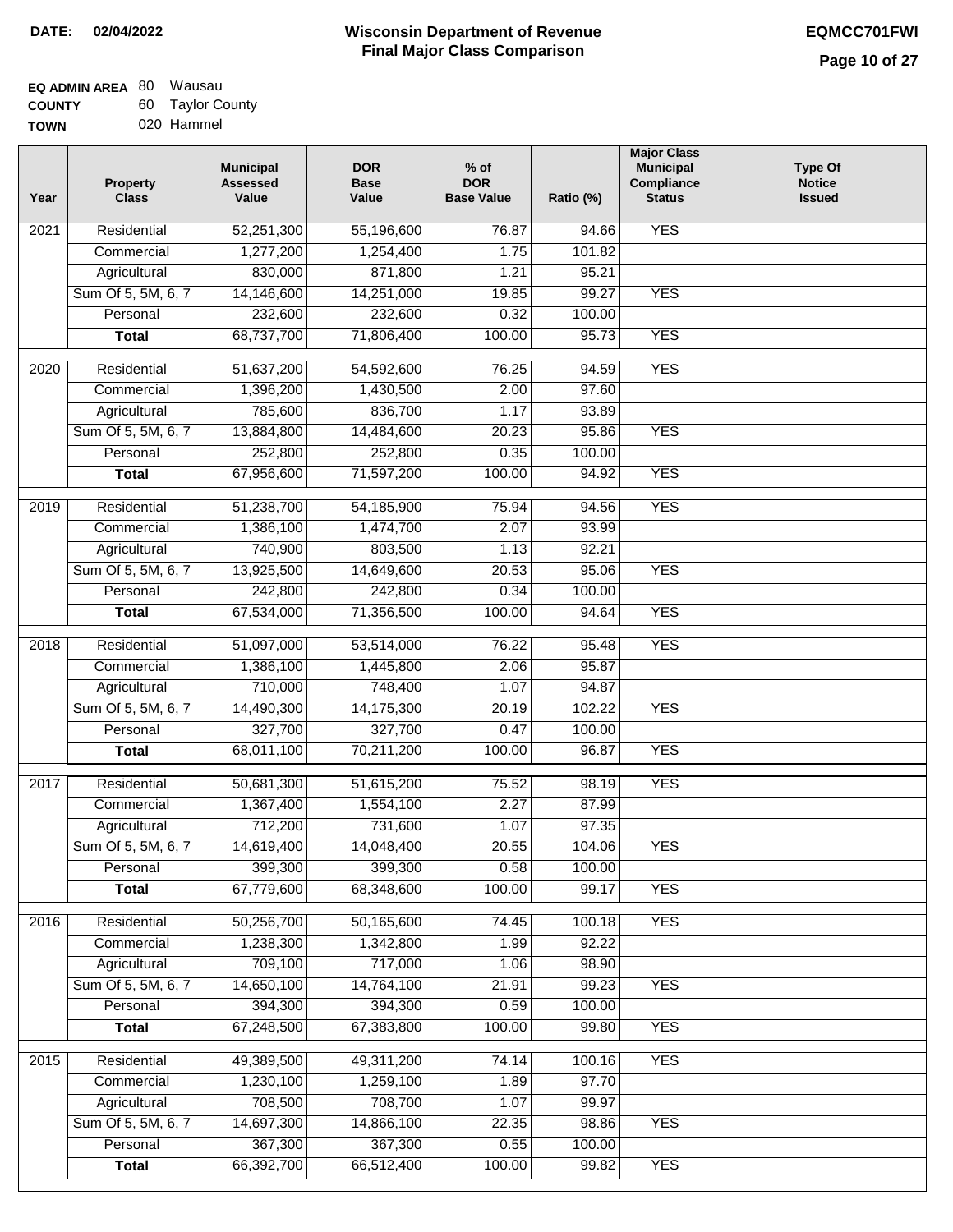| EQ ADMIN AREA 80 | Wausau           |
|------------------|------------------|
| <b>COUNTY</b>    | 60 Taylor County |
| <b>TOWN</b>      | 022 Holway       |

| Year              | <b>Property</b><br><b>Class</b> | <b>Municipal</b><br><b>Assessed</b><br>Value | <b>DOR</b><br><b>Base</b><br>Value | $%$ of<br><b>DOR</b><br><b>Base Value</b> | Ratio (%) | <b>Major Class</b><br><b>Municipal</b><br>Compliance<br><b>Status</b> | <b>Type Of</b><br><b>Notice</b><br><b>Issued</b> |
|-------------------|---------------------------------|----------------------------------------------|------------------------------------|-------------------------------------------|-----------|-----------------------------------------------------------------------|--------------------------------------------------|
| 2021              | Residential                     | 24,510,400                                   | 25,345,300                         | 55.06                                     | 96.71     | <b>YES</b>                                                            |                                                  |
|                   | Commercial                      | 89,300                                       | 85,900                             | 0.19                                      | 103.96    |                                                                       |                                                  |
|                   | Agricultural                    | 1,708,600                                    | 1,775,000                          | 3.86                                      | 96.26     |                                                                       |                                                  |
|                   | Sum Of 5, 5M, 6, 7              | 18,754,700                                   | 18,545,600                         | 40.29                                     | 101.13    | <b>YES</b>                                                            |                                                  |
|                   | Personal                        | 267,650                                      | 281,700                            | 0.61                                      | 95.01     |                                                                       |                                                  |
|                   | <b>Total</b>                    | 45,330,650                                   | 46,033,500                         | 100.00                                    | 98.47     | <b>YES</b>                                                            |                                                  |
| $\overline{2020}$ | Residential                     | 23,907,500                                   | 25,213,400                         | 54.83                                     | 94.82     | <b>YES</b>                                                            |                                                  |
|                   | Commercial                      | 89,300                                       | 90,400                             | 0.20                                      | 98.78     |                                                                       |                                                  |
|                   | Agricultural                    | 1,699,800                                    | 1,699,100                          | 3.69                                      | 100.04    |                                                                       |                                                  |
|                   | Sum Of 5, 5M, 6, 7              | 18,145,100                                   | 18,713,300                         | 40.69                                     | 96.96     | <b>YES</b>                                                            |                                                  |
|                   | Personal                        | 270,800                                      | 270,900                            | 0.59                                      | 99.96     |                                                                       |                                                  |
|                   | <b>Total</b>                    | 44,112,500                                   | 45,987,100                         | 100.00                                    | 95.92     | <b>YES</b>                                                            |                                                  |
|                   |                                 |                                              |                                    |                                           |           |                                                                       |                                                  |
| 2019              | Residential                     | 21,299,800                                   | 24,364,000                         | 54.39                                     | 87.42     | $\overline{NO}$                                                       |                                                  |
|                   | Commercial                      | 82,800                                       | 93,200                             | 0.21                                      | 88.84     |                                                                       |                                                  |
|                   | Agricultural                    | 1,549,500                                    | 1,628,900                          | 3.64                                      | 95.13     |                                                                       |                                                  |
|                   | Sum Of 5, 5M, 6, 7              | 16,220,600                                   | 18,412,000                         | 41.10                                     | 88.10     | $\overline{NO}$                                                       |                                                  |
|                   | Personal                        | 267,000                                      | 296,600                            | 0.66                                      | 90.02     |                                                                       |                                                  |
|                   | <b>Total</b>                    | 39,419,700                                   | 44,794,700                         | 100.00                                    | 88.00     | $\overline{NO}$                                                       |                                                  |
| 2018              | Residential                     | 20,868,400                                   | 22,966,500                         | 52.89                                     | 90.86     | <b>YES</b>                                                            |                                                  |
|                   | Commercial                      | 82,800                                       | 91,400                             | 0.21                                      | 90.59     |                                                                       |                                                  |
|                   | Agricultural                    | 1,549,000                                    | 1,587,300                          | 3.66                                      | 97.59     |                                                                       |                                                  |
|                   | Sum Of 5, 5M, 6, 7              | 16,065,600                                   | 18,509,900                         | 42.63                                     | 86.79     | $\overline{NO}$                                                       |                                                  |
|                   | Personal                        | 265,900                                      | 265,900                            | 0.61                                      | 100.00    |                                                                       |                                                  |
|                   | <b>Total</b>                    | 38,831,700                                   | 43,421,000                         | 100.00                                    | 89.43     | NO                                                                    |                                                  |
|                   |                                 |                                              |                                    |                                           |           |                                                                       |                                                  |
| 2017              | Residential                     | 20,529,300                                   | 21,975,800                         | 50.85                                     | 93.42     | <b>YES</b>                                                            |                                                  |
|                   | Commercial                      | $\Omega$                                     | $\Omega$                           | 0.00                                      | 0.00      |                                                                       |                                                  |
|                   | Agricultural                    | 1,549,700                                    | 1,548,300                          | 3.58                                      | 100.09    |                                                                       |                                                  |
|                   | Sum Of 5, 5M, 6, 7              | 15,949,800                                   | 19,365,100                         | 44.81                                     | 82.36     | $\overline{NO}$                                                       |                                                  |
|                   | Personal                        | 326,700                                      | 326,700                            | 0.76                                      | 100.00    |                                                                       |                                                  |
|                   | <b>Total</b>                    | 38,355,500                                   | 43,215,900                         | 100.00                                    | 88.75     | $\overline{NO}$                                                       |                                                  |
| 2016              | Residential                     | 20,259,100                                   | 21,493,500                         | 52.89                                     | 94.26     | <b>YES</b>                                                            |                                                  |
|                   | Commercial                      | 0                                            | 0                                  | 0.00                                      | 0.00      |                                                                       |                                                  |
|                   | Agricultural                    | 1,518,200                                    | 1,518,400                          | 3.74                                      | 99.99     |                                                                       |                                                  |
|                   | Sum Of 5, 5M, 6, 7              | 15,958,900                                   | 17,291,600                         | 42.55                                     | 92.29     | <b>YES</b>                                                            |                                                  |
|                   | Personal                        | 337,950                                      | 338,000                            | 0.83                                      | 99.99     |                                                                       |                                                  |
|                   | <b>Total</b>                    | 38,074,150                                   | 40,641,500                         | 100.00                                    | 93.68     | <b>YES</b>                                                            |                                                  |
|                   |                                 |                                              |                                    |                                           |           |                                                                       |                                                  |
| 2015              | Residential                     | 20,126,900                                   | 20,551,700                         | 51.91                                     | 97.93     | <b>YES</b>                                                            |                                                  |
|                   | Commercial                      | $\mathbf 0$                                  | $\Omega$                           | 0.00                                      | 0.00      |                                                                       |                                                  |
|                   | Agricultural                    | 1,667,300                                    | 1,500,000                          | 3.79                                      | 111.15    |                                                                       |                                                  |
|                   | Sum Of 5, 5M, 6, 7              | 15,220,000                                   | 17,207,700                         | 43.46                                     | 88.45     | $\overline{NO}$                                                       |                                                  |
|                   | Personal                        | 333,350                                      | 333,500                            | 0.84                                      | 99.96     |                                                                       |                                                  |
|                   | <b>Total</b>                    | 37,347,550                                   | 39,592,900                         | 100.00                                    | 94.33     | $\overline{NO}$                                                       |                                                  |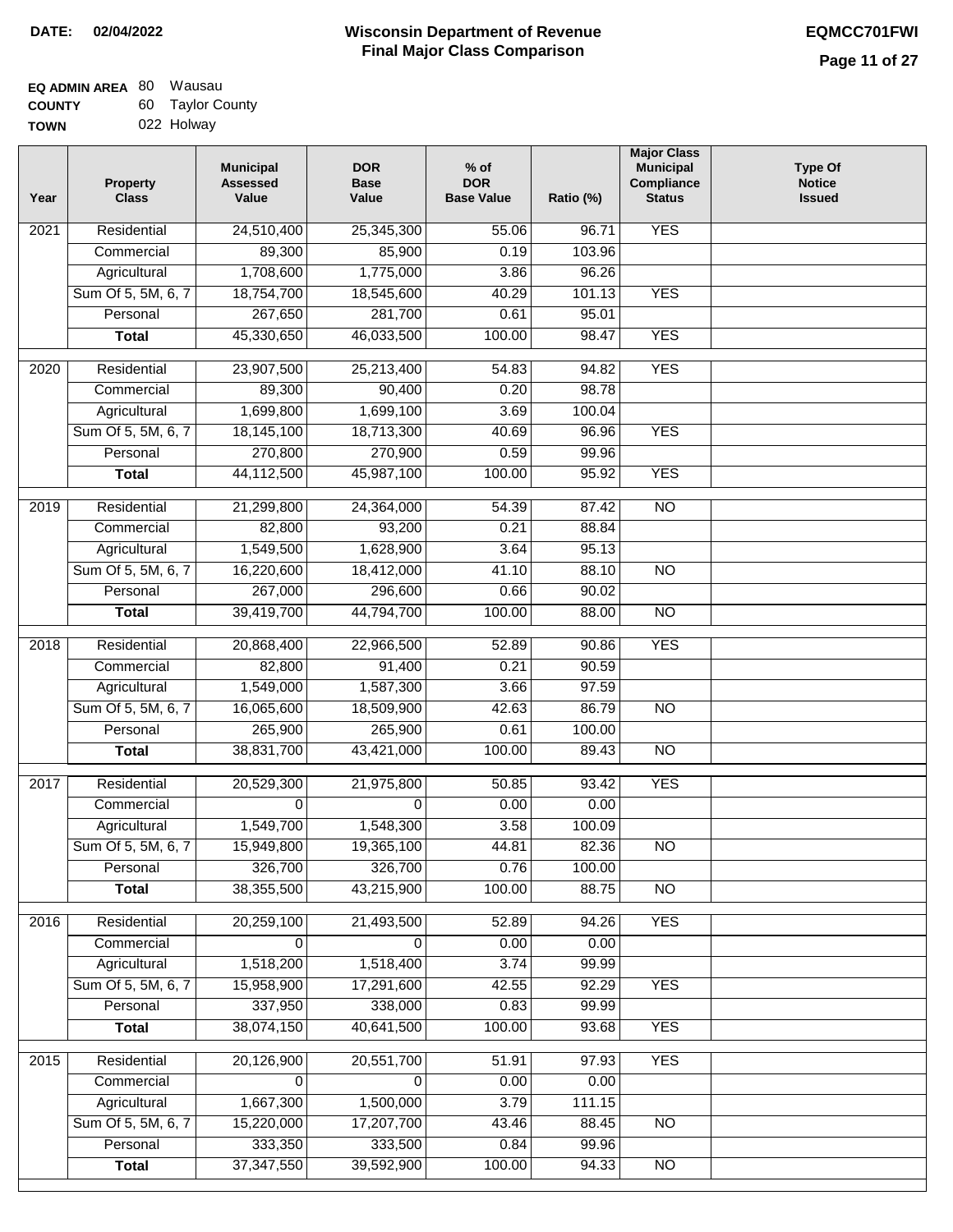| EQ ADMIN AREA 80 | Wausau           |
|------------------|------------------|
| <b>COUNTY</b>    | 60 Taylor County |
| <b>TOWN</b>      | 024 Jump River   |

| Year              | <b>Property</b><br><b>Class</b> | <b>Municipal</b><br><b>Assessed</b><br>Value | <b>DOR</b><br><b>Base</b><br>Value | $%$ of<br><b>DOR</b><br><b>Base Value</b> | Ratio (%) | <b>Major Class</b><br><b>Municipal</b><br>Compliance<br><b>Status</b> | <b>Type Of</b><br><b>Notice</b><br><b>Issued</b> |
|-------------------|---------------------------------|----------------------------------------------|------------------------------------|-------------------------------------------|-----------|-----------------------------------------------------------------------|--------------------------------------------------|
| $\overline{202}1$ | Residential                     | 10,201,800                                   | 10,495,500                         | 46.31                                     | 97.20     | <b>YES</b>                                                            |                                                  |
|                   | Commercial                      | 1,016,300                                    | 952,700                            | 4.20                                      | 106.68    |                                                                       |                                                  |
|                   | Agricultural                    | 651,900                                      | 651,000                            | 2.87                                      | 100.14    |                                                                       |                                                  |
|                   | Sum Of 5, 5M, 6, 7              | 10,720,100                                   | 10,319,500                         | 45.53                                     | 103.88    | <b>YES</b>                                                            |                                                  |
|                   | Personal                        | 244,600                                      | 244,600                            | 1.08                                      | 100.00    |                                                                       |                                                  |
|                   | <b>Total</b>                    | 22,834,700                                   | 22,663,300                         | 100.00                                    | 100.76    | <b>YES</b>                                                            |                                                  |
| $\overline{2020}$ | Residential                     | 8,041,900                                    | 9,932,200                          | 45.79                                     | 80.97     | $\overline{NO}$                                                       |                                                  |
|                   | Commercial                      | 853,400                                      | 1,002,900                          | 4.62                                      | 85.09     |                                                                       |                                                  |
|                   | Agricultural                    | 624,900                                      | 624,800                            | 2.88                                      | 100.02    |                                                                       |                                                  |
|                   | Sum Of 5, 5M, 6, 7              | 8,997,100                                    | 9,829,700                          | 45.32                                     | 91.53     | <b>YES</b>                                                            |                                                  |
|                   | Personal                        | 264,700                                      | 299,200                            | 1.38                                      | 88.47     |                                                                       |                                                  |
|                   | <b>Total</b>                    | 18,782,000                                   | 21,688,800                         | 100.00                                    | 86.60     | $\overline{NO}$                                                       | 2nd Notice of Non-Compliance                     |
| 2019              | Residential                     | 7,971,200                                    | 9,411,100                          | 44.18                                     | 84.70     | $\overline{10}$                                                       |                                                  |
|                   | Commercial                      | 853,400                                      | 1,033,900                          | 4.85                                      | 82.54     |                                                                       |                                                  |
|                   | Agricultural                    | 602,100                                      | 815,000                            | 3.83                                      | 73.88     |                                                                       |                                                  |
|                   | Sum Of 5, 5M, 6, 7              | 9,044,200                                    | 9,776,600                          | 45.89                                     | 92.51     | <b>YES</b>                                                            |                                                  |
|                   | Personal                        | 266,800                                      | 266,800                            | 1.25                                      | 100.00    |                                                                       |                                                  |
|                   | <b>Total</b>                    | 18,737,700                                   | 21,303,400                         | 100.00                                    | 87.96     | $\overline{NO}$                                                       | 1st Notice of Non-Compliance                     |
| 2018              | Residential                     | 7,930,800                                    | 9,279,900                          | 44.57                                     | 85.46     | $\overline{10}$                                                       |                                                  |
|                   | Commercial                      | 853,400                                      | 1,013,600                          | 4.87                                      | 84.19     |                                                                       |                                                  |
|                   | Agricultural                    | 587,100                                      | 794,800                            | 3.82                                      | 73.87     |                                                                       |                                                  |
|                   | Sum Of 5, 5M, 6, 7              | 9,104,700                                    | 9,466,900                          | 45.47                                     | 96.17     | <b>YES</b>                                                            |                                                  |
|                   | Personal                        | 266,000                                      | 266,000                            | 1.28                                      | 100.00    |                                                                       |                                                  |
|                   | <b>Total</b>                    | 18,742,000                                   | 20,821,200                         | 100.00                                    | 90.01     | <b>NO</b>                                                             |                                                  |
| 2017              | Residential                     | 7,736,700                                    | 8,803,600                          | 41.69                                     | 87.88     | <b>NO</b>                                                             |                                                  |
|                   | Commercial                      | 883,000                                      | 1,089,900                          | 5.16                                      | 81.02     |                                                                       |                                                  |
|                   | Agricultural                    | 575,000                                      | 776,100                            | 3.68                                      | 74.09     |                                                                       |                                                  |
|                   | Sum Of 5, 5M, 6, 7              | 8,899,000                                    | 10,154,100                         | 48.09                                     | 87.64     | <b>NO</b>                                                             |                                                  |
|                   | Personal                        | 290,900                                      | 290,900                            | 1.38                                      | 100.00    |                                                                       |                                                  |
|                   | <b>Total</b>                    | 18,384,600                                   | 21,114,600                         | 100.00                                    | 87.07     | <b>NO</b>                                                             |                                                  |
| 2016              | Residential                     | 7,911,000                                    | 9,094,500                          | 42.76                                     | 86.99     | $\overline{NO}$                                                       |                                                  |
|                   | Commercial                      | 884,000                                      | 1,039,100                          | 4.89                                      | 85.07     |                                                                       |                                                  |
|                   | Agricultural                    | 540,700                                      | 770,400                            | 3.62                                      | 70.18     |                                                                       |                                                  |
|                   | Sum Of 5, 5M, 6, 7              | 8,843,500                                    | 10,069,300                         | 47.35                                     | 87.83     | $\overline{NO}$                                                       |                                                  |
|                   | Personal                        | 294,300                                      | 294,300                            | 1.38                                      | 100.00    |                                                                       |                                                  |
|                   | <b>Total</b>                    | 18,473,500                                   | 21,267,600                         | 100.00                                    | 86.86     | $\overline{NO}$                                                       |                                                  |
| 2015              | Residential                     | 7,876,530                                    | 8,711,500                          | 42.20                                     | 90.42     | <b>YES</b>                                                            |                                                  |
|                   | Commercial                      | 893,950                                      | 993,000                            | 4.81                                      | 90.03     |                                                                       |                                                  |
|                   | Agricultural                    | 540,700                                      | 760,900                            | 3.69                                      | 71.06     |                                                                       |                                                  |
|                   | Sum Of 5, 5M, 6, 7              | 8,925,090                                    | 9,916,600                          | 48.04                                     | 90.00     | <b>YES</b>                                                            |                                                  |
|                   | Personal                        | 236,755                                      | 260,200                            | 1.26                                      | 90.99     |                                                                       |                                                  |
|                   | <b>Total</b>                    | 18,473,025                                   | 20,642,200                         | 100.00                                    | 89.49     | <b>YES</b>                                                            |                                                  |
|                   |                                 |                                              |                                    |                                           |           |                                                                       |                                                  |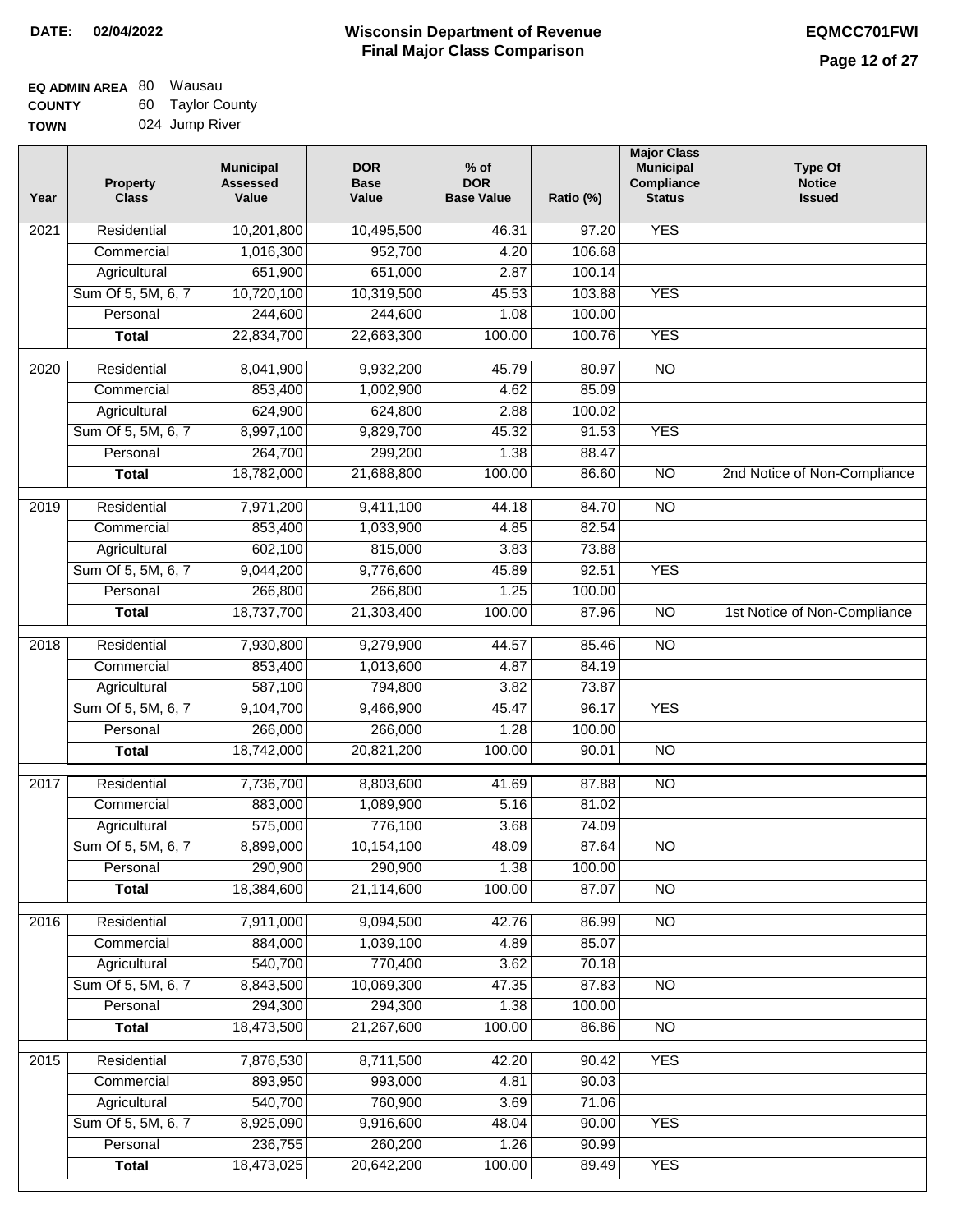# **Wisconsin Department of Revenue DATE: 02/04/2022 EQMCC701FWI Final Major Class Comparison**

| EQ ADMIN AREA 80 | Wausau           |
|------------------|------------------|
| <b>COUNTY</b>    | 60 Taylor County |
| <b>TOWN</b>      | 026 Little Black |

| Year              | <b>Property</b><br><b>Class</b> | <b>Municipal</b><br><b>Assessed</b><br>Value | <b>DOR</b><br><b>Base</b><br>Value | $%$ of<br><b>DOR</b><br><b>Base Value</b> | Ratio (%) | <b>Major Class</b><br><b>Municipal</b><br>Compliance<br><b>Status</b> | <b>Type Of</b><br><b>Notice</b><br><b>Issued</b> |
|-------------------|---------------------------------|----------------------------------------------|------------------------------------|-------------------------------------------|-----------|-----------------------------------------------------------------------|--------------------------------------------------|
| $\overline{202}1$ | Residential                     | 51,414,200                                   | 53,047,300                         | 70.65                                     | 96.92     | <b>YES</b>                                                            |                                                  |
|                   | Commercial                      | 5,150,600                                    | 4,737,600                          | 6.31                                      | 108.72    |                                                                       |                                                  |
|                   | Agricultural                    | 2,471,600                                    | 2,522,300                          | 3.36                                      | 97.99     |                                                                       |                                                  |
|                   | Sum Of 5, 5M, 6, 7              | 14,392,500                                   | 14,662,200                         | 19.53                                     | 98.16     | <b>YES</b>                                                            |                                                  |
|                   | Personal                        | 117,300                                      | 117,300                            | 0.16                                      | 100.00    |                                                                       |                                                  |
|                   | <b>Total</b>                    | 73,546,200                                   | 75,086,700                         | 100.00                                    | 97.95     | <b>YES</b>                                                            |                                                  |
| $\overline{2020}$ | Residential                     | 47,074,400                                   | 48,873,600                         | 68.47                                     | 96.32     | <b>YES</b>                                                            |                                                  |
|                   | Commercial                      | 5,099,600                                    | 4,594,700                          | 6.44                                      | 110.99    |                                                                       |                                                  |
|                   | Agricultural                    | 2,221,500                                    | 2,310,700                          | 3.24                                      | 96.14     |                                                                       |                                                  |
|                   | Sum Of 5, 5M, 6, 7              | 14,642,900                                   | 15,411,200                         | 21.59                                     | 95.01     | <b>YES</b>                                                            |                                                  |
|                   | Personal                        | 193,600                                      | 193,600                            | 0.27                                      | 100.00    |                                                                       |                                                  |
|                   | <b>Total</b>                    | 69,232,000                                   | 71,383,800                         | 100.00                                    | 96.99     | <b>YES</b>                                                            |                                                  |
|                   |                                 |                                              |                                    |                                           |           |                                                                       |                                                  |
| 2019              | Residential                     | 45,779,800                                   | 47,149,100                         | 68.11                                     | 97.10     | <b>YES</b>                                                            |                                                  |
|                   | Commercial                      | 5,030,000                                    | 4,665,100                          | 6.74                                      | 107.82    |                                                                       |                                                  |
|                   | Agricultural                    | 2,221,500                                    | 2,221,100                          | 3.21                                      | 100.02    |                                                                       |                                                  |
|                   | Sum Of 5, 5M, 6, 7              | 14,685,100                                   | 14,986,200                         | 21.65                                     | 97.99     | <b>YES</b>                                                            |                                                  |
|                   | Personal                        | 200,100                                      | 200,100                            | 0.29                                      | 100.00    |                                                                       |                                                  |
|                   | <b>Total</b>                    | 67,916,500                                   | 69,221,600                         | 100.00                                    | 98.11     | <b>YES</b>                                                            |                                                  |
| 2018              | Residential                     | 43,123,800                                   | 43,587,200                         | 65.84                                     | 98.94     | <b>YES</b>                                                            |                                                  |
|                   | Commercial                      | 5,161,300                                    | 4,681,700                          | 7.07                                      | 110.24    |                                                                       |                                                  |
|                   | Agricultural                    | 2,221,800                                    | 2,155,400                          | 3.26                                      | 103.08    |                                                                       |                                                  |
|                   | Sum Of 5, 5M, 6, 7              | 15,247,300                                   | 15,560,400                         | 23.50                                     | 97.99     | <b>YES</b>                                                            |                                                  |
|                   | Personal                        | 215,700                                      | 215,700                            | 0.33                                      | 100.00    |                                                                       |                                                  |
|                   | <b>Total</b>                    | 65,969,900                                   | 66,200,400                         | 100.00                                    | 99.65     | <b>YES</b>                                                            |                                                  |
| 2017              | Residential                     | 42,525,600                                   | 45,281,600                         | 57.93                                     | 93.91     | <b>YES</b>                                                            |                                                  |
|                   | Commercial                      | 5,110,300                                    | 4,584,900                          | 5.87                                      | 111.46    |                                                                       |                                                  |
|                   | Agricultural                    | 2,215,100                                    | 2,106,900                          | 2.70                                      | 105.14    |                                                                       |                                                  |
|                   | Sum Of 5, 5M, 6, 7              | 15,254,500                                   | 15,206,600                         | 19.45                                     | 100.31    | <b>YES</b>                                                            |                                                  |
|                   | Personal                        | 10,990,300                                   | 10,990,300                         | 14.06                                     | 100.00    | <b>YES</b>                                                            |                                                  |
|                   | <b>Total</b>                    | 76,095,800                                   | 78,170,300                         | 100.00                                    | 97.35     | <b>YES</b>                                                            |                                                  |
|                   |                                 |                                              |                                    |                                           |           |                                                                       |                                                  |
| 2016              | Residential                     | 41,519,400                                   | 44,393,800                         | 56.98                                     | 93.53     | <b>YES</b>                                                            |                                                  |
|                   | Commercial                      | 4,946,300                                    | 4,858,100                          | 6.24                                      | 101.82    |                                                                       |                                                  |
|                   | Agricultural                    | 2,224,600                                    | 2,080,200                          | 2.67                                      | 106.94    |                                                                       |                                                  |
|                   | Sum Of 5, 5M, 6, 7              | 15,038,500                                   | 15,176,100                         | 19.48                                     | 99.09     | <b>YES</b>                                                            |                                                  |
|                   | Personal                        | 11,407,100                                   | 11,407,100                         | 14.64                                     | 100.00    | <b>YES</b>                                                            |                                                  |
|                   | <b>Total</b>                    | 75,135,900                                   | 77,915,300                         | 100.00                                    | 96.43     | <b>YES</b>                                                            |                                                  |
| 2015              | Residential                     | 41,109,300                                   | 42,900,700                         | 56.73                                     | 95.82     | <b>YES</b>                                                            |                                                  |
|                   | Commercial                      | 4,734,600                                    | 4,498,200                          | 5.95                                      | 105.26    | <b>YES</b>                                                            |                                                  |
|                   | Agricultural                    | 2,223,300                                    | 2,057,600                          | 2.72                                      | 108.05    |                                                                       |                                                  |
|                   | Sum Of 5, 5M, 6, 7              | 15,030,300                                   | 14,796,400                         | 19.57                                     | 101.58    | <b>YES</b>                                                            |                                                  |
|                   | Personal                        | 11,366,200                                   | 11,366,200                         | 15.03                                     | 100.00    | <b>YES</b>                                                            |                                                  |
|                   | <b>Total</b>                    | 74,463,700                                   | 75,619,100                         | 100.00                                    | 98.47     | <b>YES</b>                                                            |                                                  |
|                   |                                 |                                              |                                    |                                           |           |                                                                       |                                                  |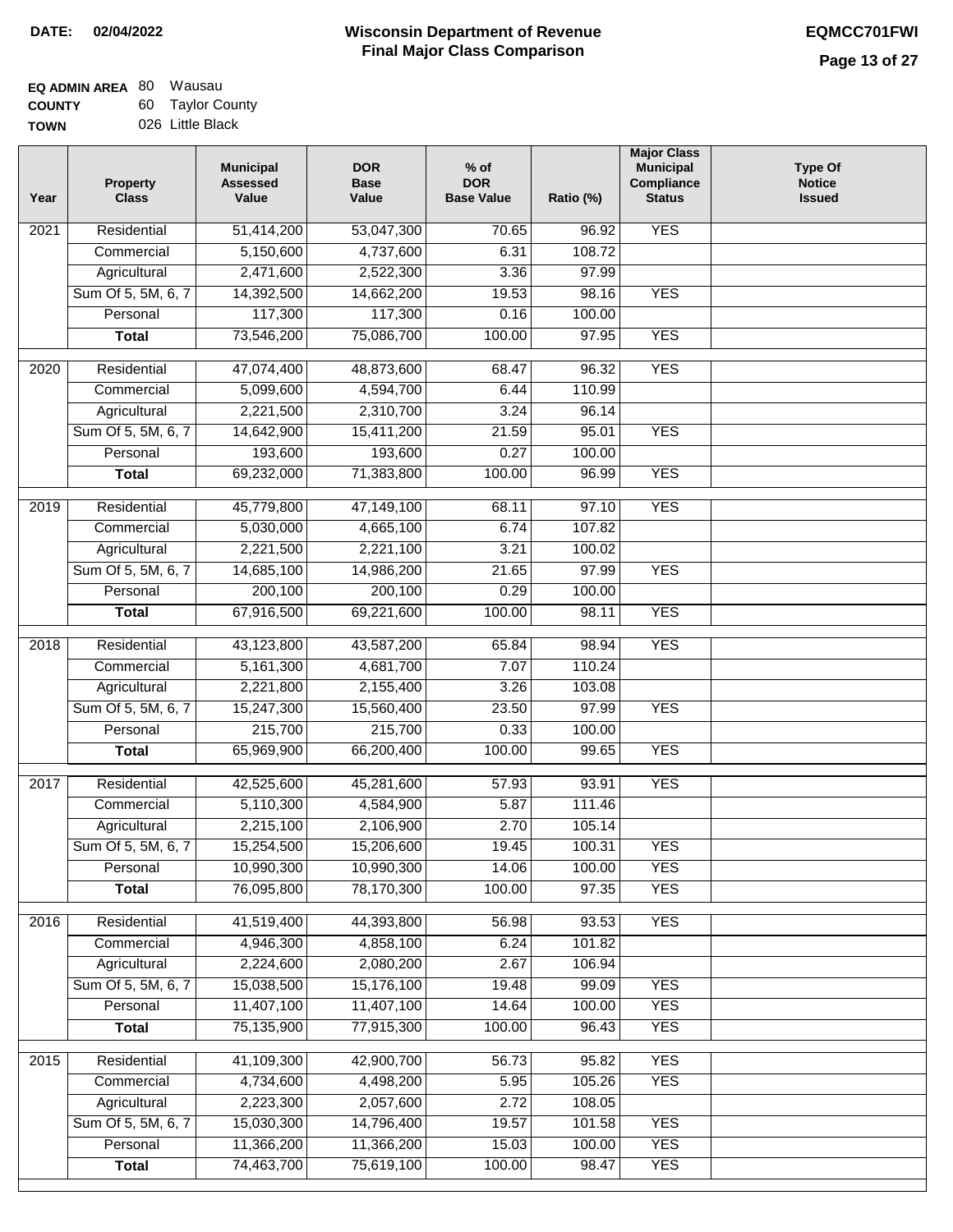| EQ ADMIN AREA 80 | Wausau           |
|------------------|------------------|
| <b>COUNTY</b>    | 60 Taylor County |
| <b>TOWN</b>      | 028 Maplehurst   |

| Year              | <b>Property</b><br><b>Class</b> | <b>Municipal</b><br><b>Assessed</b><br>Value | <b>DOR</b><br><b>Base</b><br>Value | $%$ of<br><b>DOR</b><br><b>Base Value</b> | Ratio (%) | <b>Major Class</b><br><b>Municipal</b><br>Compliance<br><b>Status</b> | <b>Type Of</b><br><b>Notice</b><br><b>Issued</b> |
|-------------------|---------------------------------|----------------------------------------------|------------------------------------|-------------------------------------------|-----------|-----------------------------------------------------------------------|--------------------------------------------------|
| $\overline{202}1$ | Residential                     | 12,213,800                                   | 13,428,600                         | 44.33                                     | 90.95     | <b>YES</b>                                                            |                                                  |
|                   | Commercial                      | 615,600                                      | 597,400                            | 1.97                                      | 103.05    |                                                                       |                                                  |
|                   | Agricultural                    | 1,121,200                                    | 1,246,700                          | 4.12                                      | 89.93     |                                                                       |                                                  |
|                   | Sum Of 5, 5M, 6, 7              | 12,381,900                                   | 14,938,500                         | 49.32                                     | 82.89     | $\overline{NO}$                                                       |                                                  |
|                   | Personal                        | 70,100                                       | 77,900                             | 0.26                                      | 89.99     |                                                                       |                                                  |
|                   | <b>Total</b>                    | 26,402,600                                   | 30,289,100                         | 100.00                                    | 87.17     | $\overline{NO}$                                                       | 1st Notice of Non-Compliance                     |
| $\overline{2020}$ | Residential                     | 11,837,600                                   | 13,285,900                         | 44.98                                     | 89.10     | $\overline{NO}$                                                       |                                                  |
|                   | Commercial                      | 587,100                                      | 605,600                            | 2.05                                      | 96.95     |                                                                       |                                                  |
|                   | Agricultural                    | 1,078,000                                    | 1,197,800                          | 4.06                                      | 90.00     |                                                                       |                                                  |
|                   | Sum Of 5, 5M, 6, 7              | 12,253,100                                   | 14,342,600                         | 48.56                                     | 85.43     | $\overline{NO}$                                                       |                                                  |
|                   | Personal                        | 95,750                                       | 106,400                            | 0.36                                      | 89.99     |                                                                       |                                                  |
|                   | <b>Total</b>                    | 25,851,550                                   | 29,538,300                         | 100.00                                    | 87.52     | $\overline{NO}$                                                       |                                                  |
| 2019              | Residential                     | 11,477,000                                   | 12,617,300                         | 43.60                                     | 90.96     | <b>YES</b>                                                            |                                                  |
|                   | Commercial                      | 565,500                                      | 616,900                            | 2.13                                      | 91.67     |                                                                       |                                                  |
|                   | Agricultural                    | 1,090,500                                    | 1,152,800                          | 3.98                                      | 94.60     |                                                                       |                                                  |
|                   | Sum Of 5, 5M, 6, 7              | 12,363,900                                   | 14,443,800                         | 49.92                                     | 85.60     | $\overline{NO}$                                                       |                                                  |
|                   | Personal                        | 94,400                                       | 104,900                            | 0.36                                      | 89.99     |                                                                       |                                                  |
|                   | <b>Total</b>                    | 25,591,300                                   | 28,935,700                         | 100.00                                    | 88.44     | $\overline{NO}$                                                       |                                                  |
| 2018              | Residential                     | 11,147,400                                   | 11,778,200                         | 42.89                                     | 94.64     | <b>YES</b>                                                            |                                                  |
|                   | Commercial                      | 565,500                                      | 604,800                            | 2.20                                      | 93.50     |                                                                       |                                                  |
|                   | Agricultural                    | 1,090,300                                    | 1,125,700                          | 4.10                                      | 96.86     |                                                                       |                                                  |
|                   | Sum Of 5, 5M, 6, 7              | 12,368,200                                   | 13,858,300                         | 50.46                                     | 89.25     | $\overline{10}$                                                       |                                                  |
|                   | Personal                        | 96,700                                       | 96,700                             | 0.35                                      | 100.00    |                                                                       |                                                  |
|                   | <b>Total</b>                    | 25,268,100                                   | 27,463,700                         | 100.00                                    | 92.01     | <b>NO</b>                                                             |                                                  |
| 2017              | Residential                     | 10,884,800                                   | 11,179,500                         | 43.13                                     | 97.36     | <b>YES</b>                                                            |                                                  |
|                   | Commercial                      | 565,500                                      | 650,300                            | 2.51                                      | 86.96     |                                                                       |                                                  |
|                   | Agricultural                    | 1,090,300                                    | 1,090,400                          | 4.21                                      | 99.99     |                                                                       |                                                  |
|                   | Sum Of 5, 5M, 6, 7              | 11,742,300                                   | 12,864,200                         | 49.63                                     | 91.28     | <b>YES</b>                                                            |                                                  |
|                   | Personal                        | 137,200                                      | 137,300                            | 0.53                                      | 99.93     |                                                                       |                                                  |
|                   | <b>Total</b>                    | 24,420,100                                   | 25,921,700                         | 100.00                                    | 94.21     | <b>YES</b>                                                            |                                                  |
| 2016              | Residential                     | 10,488,600                                   | 10,691,300                         | 42.33                                     | 98.10     | <b>YES</b>                                                            |                                                  |
|                   | Commercial                      | 562,500                                      | 616,500                            | 2.44                                      | 91.24     |                                                                       |                                                  |
|                   | Agricultural                    | 1,079,000                                    | 1,078,900                          | 4.27                                      | 100.01    |                                                                       |                                                  |
|                   | Sum Of 5, 5M, 6, 7              | 11,698,800                                   | 12,724,000                         | 50.37                                     | 91.94     | <b>YES</b>                                                            |                                                  |
|                   | Personal                        | 148,100                                      | 148,200                            | 0.59                                      | 99.93     |                                                                       |                                                  |
|                   | <b>Total</b>                    | 23,977,000                                   | 25,258,900                         | 100.00                                    | 94.92     | <b>YES</b>                                                            |                                                  |
| 2015              | Residential                     | 10,336,000                                   | 10,335,100                         | 41.35                                     | 100.01    | <b>YES</b>                                                            |                                                  |
|                   | Commercial                      | 646,700                                      | 669,400                            | 2.68                                      | 96.61     |                                                                       |                                                  |
|                   | Agricultural                    | 1,138,500                                    | 1,059,800                          | 4.24                                      | 107.43    |                                                                       |                                                  |
|                   | Sum Of 5, 5M, 6, 7              | 11,619,800                                   | 12,740,700                         | 50.97                                     | 91.20     | <b>YES</b>                                                            |                                                  |
|                   | Personal                        | 190,150                                      | 190,200                            | 0.76                                      | 99.97     |                                                                       |                                                  |
|                   | <b>Total</b>                    | 23,931,150                                   | 24,995,200                         | 100.00                                    | 95.74     | <b>YES</b>                                                            |                                                  |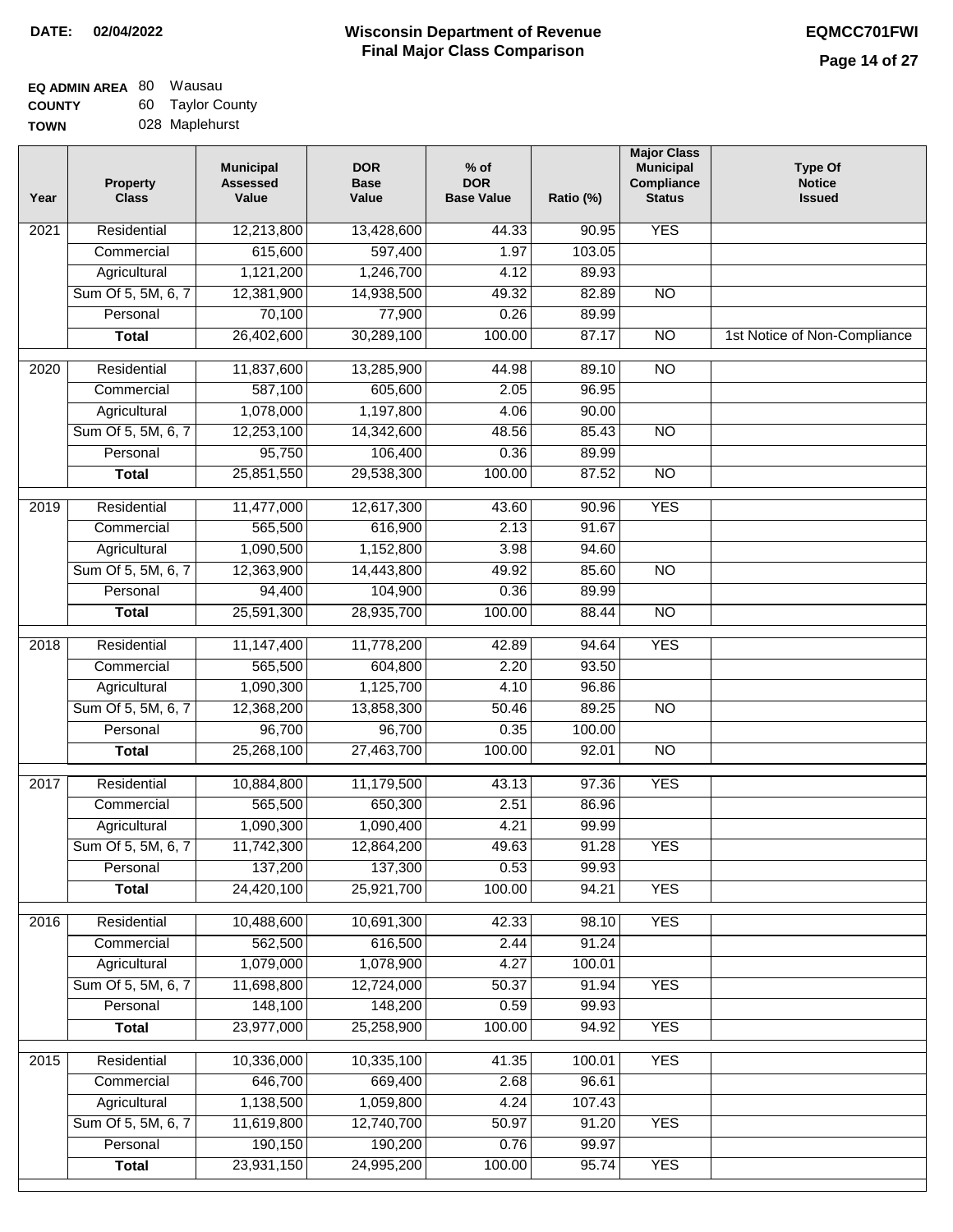| EQ ADMIN AREA 80 | Wausau           |
|------------------|------------------|
| <b>COUNTY</b>    | 60 Taylor County |
| <b>TOWN</b>      | 030 Mckinley     |

| Year              | <b>Property</b><br><b>Class</b> | <b>Municipal</b><br><b>Assessed</b><br>Value | <b>DOR</b><br><b>Base</b><br>Value | $%$ of<br><b>DOR</b><br><b>Base Value</b> | Ratio (%) | <b>Major Class</b><br><b>Municipal</b><br>Compliance<br><b>Status</b> | <b>Type Of</b><br><b>Notice</b><br><b>Issued</b> |
|-------------------|---------------------------------|----------------------------------------------|------------------------------------|-------------------------------------------|-----------|-----------------------------------------------------------------------|--------------------------------------------------|
| 2021              | Residential                     | 12,793,900                                   | 13,984,600                         | 40.38                                     | 91.49     | <b>YES</b>                                                            |                                                  |
|                   | Commercial                      | 753,700                                      | 744,400                            | 2.15                                      | 101.25    |                                                                       |                                                  |
|                   | Agricultural                    | 1,617,700                                    | 1,507,300                          | 4.35                                      | 107.32    |                                                                       |                                                  |
|                   | Sum Of 5, 5M, 6, 7              | 17,305,900                                   | 18,266,600                         | 52.75                                     | 94.74     | <b>YES</b>                                                            |                                                  |
|                   | Personal                        | 126,400                                      | 126,400                            | 0.37                                      | 100.00    |                                                                       |                                                  |
|                   | <b>Total</b>                    | 32,597,600                                   | 34,629,300                         | 100.00                                    | 94.13     | <b>YES</b>                                                            |                                                  |
| 2020              | Residential                     | 12,007,800                                   | 12,701,500                         | 39.16                                     | 94.54     | <b>YES</b>                                                            |                                                  |
|                   | Commercial                      | 379,200                                      | 389,400                            | 1.20                                      | 97.38     |                                                                       |                                                  |
|                   | Agricultural                    | 1,327,300                                    | 1,460,300                          | 4.50                                      | 90.89     |                                                                       |                                                  |
|                   | Sum Of 5, 5M, 6, 7              | 17,218,600                                   | 17,735,200                         | 54.68                                     | 97.09     | <b>YES</b>                                                            |                                                  |
|                   | Personal                        | 146,100                                      | 146,100                            | 0.45                                      | 100.00    |                                                                       |                                                  |
|                   | <b>Total</b>                    | 31,079,000                                   | 32,432,500                         | 100.00                                    | 95.83     | <b>YES</b>                                                            |                                                  |
|                   |                                 |                                              |                                    |                                           |           |                                                                       |                                                  |
| 2019              | Residential                     | 11,715,800                                   | 11,932,200                         | 38.19                                     | 98.19     | <b>YES</b>                                                            |                                                  |
|                   | Commercial                      | 379,200                                      | 401,500                            | 1.29                                      | 94.45     |                                                                       |                                                  |
|                   | Agricultural                    | 1,331,300                                    | 1,412,400                          | 4.52                                      | 94.26     |                                                                       |                                                  |
|                   | Sum Of 5, 5M, 6, 7              | 17,105,900                                   | 17,363,700                         | 55.58                                     | 98.52     | <b>YES</b>                                                            |                                                  |
|                   | Personal                        | 131,500                                      | 131,500                            | 0.42                                      | 100.00    |                                                                       |                                                  |
|                   | <b>Total</b>                    | 30,663,700                                   | 31,241,300                         | 100.00                                    | 98.15     | <b>YES</b>                                                            |                                                  |
| $\overline{2018}$ | Residential                     | 11,684,100                                   | 11,814,000                         | 37.98                                     | 98.90     | <b>YES</b>                                                            |                                                  |
|                   | Commercial                      | 370,900                                      | 393,600                            | 1.27                                      | 94.23     |                                                                       |                                                  |
|                   | Agricultural                    | 1,323,100                                    | 1,363,900                          | 4.38                                      | 97.01     |                                                                       |                                                  |
|                   | Sum Of 5, 5M, 6, 7              | 17,050,600                                   | 17,363,100                         | 55.82                                     | 98.20     | <b>YES</b>                                                            |                                                  |
|                   | Personal                        | 171,600                                      | 171,600                            | 0.55                                      | 100.00    |                                                                       |                                                  |
|                   | <b>Total</b>                    | 30,600,300                                   | 31,106,200                         | 100.00                                    | 98.37     | <b>YES</b>                                                            |                                                  |
| 2017              | Residential                     | 11,416,600                                   | 11,320,100                         | 35.98                                     | 100.85    | <b>YES</b>                                                            |                                                  |
|                   | Commercial                      | 370,900                                      | 423,200                            | 1.34                                      | 87.64     |                                                                       |                                                  |
|                   | Agricultural                    | 1,325,300                                    | 1,335,300                          | 4.24                                      | 99.25     |                                                                       |                                                  |
|                   | Sum Of 5, 5M, 6, 7              | 17,024,500                                   | 18,152,600                         | 57.69                                     | 93.79     | <b>YES</b>                                                            |                                                  |
|                   | Personal                        | 234,400                                      | 234,400                            | 0.74                                      | 100.00    |                                                                       |                                                  |
|                   | <b>Total</b>                    | 30,371,700                                   | 31,465,600                         | 100.00                                    | 96.52     | <b>YES</b>                                                            |                                                  |
| 2016              | Residential                     | 11,005,800                                   | 11,017,500                         | 35.36                                     | 99.89     | <b>YES</b>                                                            |                                                  |
|                   | Commercial                      | 364,700                                      | 397,100                            | 1.27                                      | 91.84     |                                                                       |                                                  |
|                   | Agricultural                    | 1,335,800                                    | 1,316,600                          | 4.23                                      | 101.46    |                                                                       |                                                  |
|                   | Sum Of 5, 5M, 6, 7              | 16,874,300                                   | 18,196,000                         | 58.39                                     | 92.74     | <b>YES</b>                                                            |                                                  |
|                   | Personal                        | 233,100                                      | 233,100                            | 0.75                                      | 100.00    |                                                                       |                                                  |
|                   |                                 | 29,813,700                                   | 31,160,300                         | 100.00                                    | 95.68     | <b>YES</b>                                                            |                                                  |
|                   | <b>Total</b>                    |                                              |                                    |                                           |           |                                                                       |                                                  |
| 2015              | Residential                     | 10,837,900                                   | 10,432,300                         | 35.35                                     | 103.89    | <b>YES</b>                                                            |                                                  |
|                   | Commercial                      | 297,100                                      | 309,900                            | 1.05                                      | 95.87     |                                                                       |                                                  |
|                   | Agricultural                    | 1,333,400                                    | 1,300,500                          | 4.41                                      | 102.53    |                                                                       |                                                  |
|                   | Sum Of 5, 5M, 6, 7              | 16,630,700                                   | 17,222,500                         | 58.35                                     | 96.56     | <b>YES</b>                                                            |                                                  |
|                   | Personal                        | 248,900                                      | 248,900                            | 0.84                                      | 100.00    |                                                                       |                                                  |
|                   | <b>Total</b>                    | 29,348,000                                   | 29,514,100                         | 100.00                                    | 99.44     | <b>YES</b>                                                            |                                                  |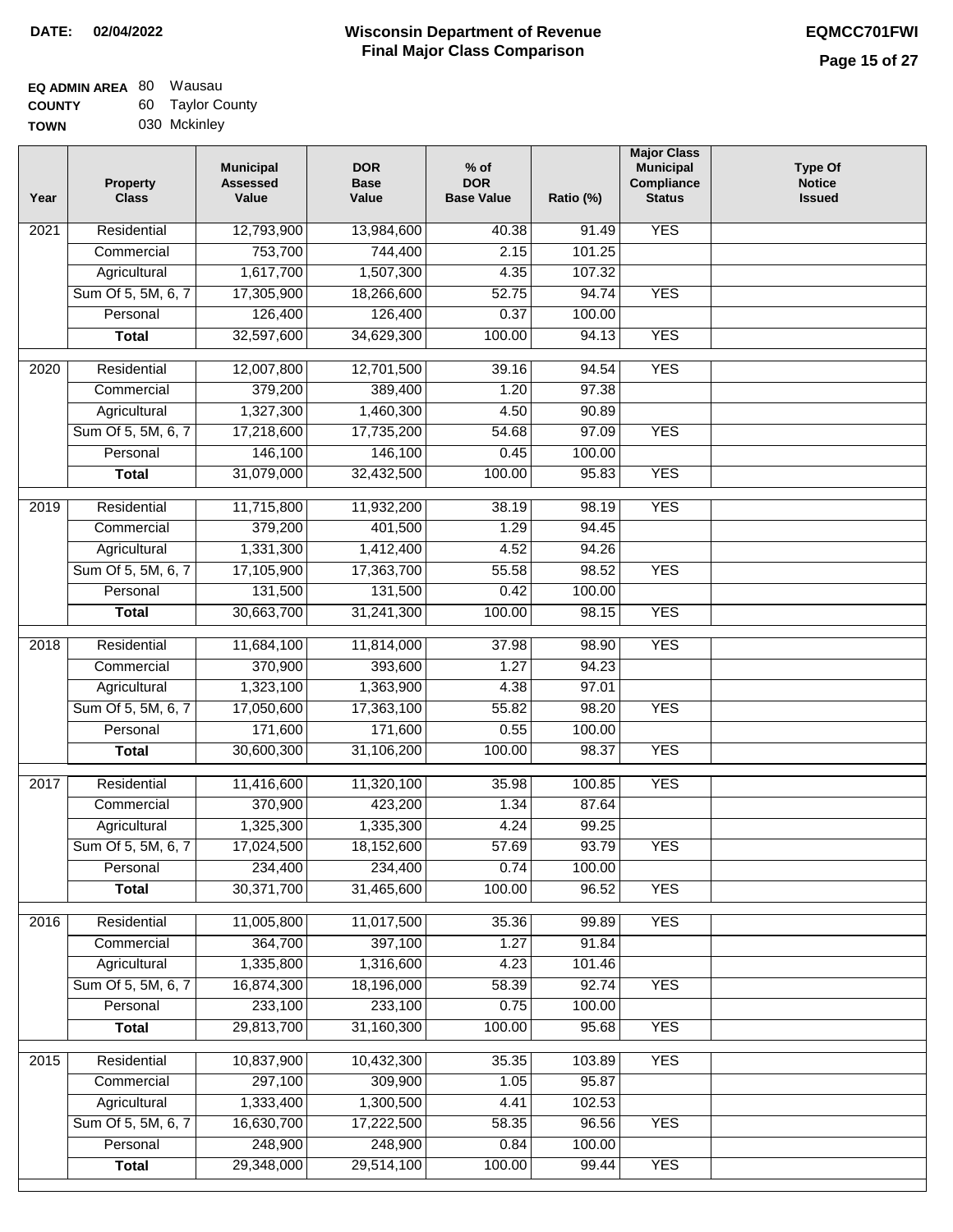| <b>EQ ADMIN AREA 80 Wausau</b> |                  |
|--------------------------------|------------------|
| <b>COUNTY</b>                  | 60 Taylor County |
| <b>TOWN</b>                    | 032 Medford      |

| Year              | <b>Property</b><br><b>Class</b> | <b>Municipal</b><br><b>Assessed</b><br>Value | <b>DOR</b><br><b>Base</b><br>Value | % of<br><b>DOR</b><br><b>Base Value</b> | Ratio (%) | <b>Major Class</b><br><b>Municipal</b><br>Compliance<br><b>Status</b> | <b>Type Of</b><br><b>Notice</b><br><b>Issued</b> |
|-------------------|---------------------------------|----------------------------------------------|------------------------------------|-----------------------------------------|-----------|-----------------------------------------------------------------------|--------------------------------------------------|
| $\overline{202}1$ | Residential                     | 147,113,600                                  | 159,598,700                        | 85.78                                   | 92.18     | <b>YES</b>                                                            |                                                  |
|                   | Commercial                      | 6,057,700                                    | 5,674,800                          | 3.05                                    | 106.75    |                                                                       |                                                  |
|                   | Agricultural                    | 1,601,000                                    | 1,609,700                          | 0.87                                    | 99.46     |                                                                       |                                                  |
|                   | Sum Of 5, 5M, 6, 7              | 19,610,200                                   | 18,805,800                         | 10.11                                   | 104.28    | <b>YES</b>                                                            |                                                  |
|                   | Personal                        | 366,900                                      | 366,900                            | 0.20                                    | 100.00    |                                                                       |                                                  |
|                   | <b>Total</b>                    | 174,749,400                                  | 186,055,900                        | 100.00                                  | 93.92     | <b>YES</b>                                                            |                                                  |
| $\overline{2020}$ | Residential                     | 141,796,500                                  | 151,652,200                        | 84.48                                   | 93.50     | <b>YES</b>                                                            |                                                  |
|                   | Commercial                      | 5,974,700                                    | 5,632,500                          | 3.14                                    | 106.08    |                                                                       |                                                  |
|                   | Agricultural                    | 1,398,800                                    | 1,497,500                          | 0.83                                    | 93.41     |                                                                       |                                                  |
|                   | Sum Of 5, 5M, 6, 7              | 19,883,500                                   | 20,372,600                         | 11.35                                   | 97.60     | <b>YES</b>                                                            |                                                  |
|                   | Personal                        | 348,800                                      | 348,800                            | 0.19                                    | 100.00    |                                                                       |                                                  |
|                   | <b>Total</b>                    | 169,402,300                                  | 179,503,600                        | 100.00                                  | 94.37     | <b>YES</b>                                                            |                                                  |
| $\frac{2019}{ }$  | Residential                     | 138,173,500                                  | 146,448,800                        | 84.21                                   | 94.35     | <b>YES</b>                                                            |                                                  |
|                   | Commercial                      | 5,889,600                                    | 5,856,000                          | 3.37                                    | 100.57    |                                                                       |                                                  |
|                   | Agricultural                    | 1,403,400                                    | 1,440,800                          | 0.83                                    | 97.40     |                                                                       |                                                  |
|                   | Sum Of 5, 5M, 6, 7              | 19,704,000                                   | 19,862,500                         | 11.42                                   | 99.20     | <b>YES</b>                                                            |                                                  |
|                   | Personal                        | 291,400                                      | 291,400                            | 0.17                                    | 100.00    |                                                                       |                                                  |
|                   | <b>Total</b>                    | 165,461,900                                  | 173,899,500                        | 100.00                                  | 95.15     | <b>YES</b>                                                            |                                                  |
| 2018              | Residential                     | 135,300,400                                  | 135,989,600                        | 82.90                                   | 99.49     | <b>YES</b>                                                            |                                                  |
|                   | Commercial                      | 5,691,600                                    | 5,652,800                          | 3.45                                    | 100.69    |                                                                       |                                                  |
|                   | Agricultural                    | 1,406,200                                    | 1,412,900                          | 0.86                                    | 99.53     |                                                                       |                                                  |
|                   | Sum Of 5, 5M, 6, 7              | 19,764,900                                   | 20,651,700                         | 12.59                                   | 95.71     | <b>YES</b>                                                            |                                                  |
|                   | Personal                        | 324,700                                      | 324,700                            | 0.20                                    | 100.00    |                                                                       |                                                  |
|                   | <b>Total</b>                    | 162,487,800                                  | 164,031,700                        | 100.00                                  | 99.06     | <b>YES</b>                                                            |                                                  |
| $\overline{2017}$ | Residential                     | 133,509,000                                  | 142,764,900                        | 83.57                                   | 93.52     | <b>YES</b>                                                            |                                                  |
|                   | Commercial                      | 5,383,900                                    | 5,871,500                          | 3.44                                    | 91.70     |                                                                       |                                                  |
|                   | Agricultural                    | 1,405,800                                    | 1,376,600                          | 0.81                                    | 102.12    |                                                                       |                                                  |
|                   | Sum Of 5, 5M, 6, 7              | 19,761,300                                   | 19,763,100                         | 11.57                                   | 99.99     | <b>YES</b>                                                            |                                                  |
|                   | Personal                        | 1,060,800                                    | 1,060,800                          | 0.62                                    | 100.00    |                                                                       |                                                  |
|                   | <b>Total</b>                    | 161,120,800                                  | 170,836,900                        | 100.00                                  | 94.31     | <b>YES</b>                                                            |                                                  |
| 2016              | Residential                     | 131,656,400                                  | 142,052,000                        | 83.78                                   | 92.68     | <b>YES</b>                                                            |                                                  |
|                   | Commercial                      | 5,398,900                                    | 5,666,900                          | 3.34                                    | 95.27     |                                                                       |                                                  |
|                   | Agricultural                    | 1,407,200                                    | 1,365,000                          | 0.81                                    | 103.09    |                                                                       |                                                  |
|                   | Sum Of 5, 5M, 6, 7              | 19,717,900                                   | 19,276,000                         | 11.37                                   | 102.29    | <b>YES</b>                                                            |                                                  |
|                   | Personal                        | 1,183,600                                    | 1,183,600                          | 0.70                                    | 100.00    |                                                                       |                                                  |
|                   | <b>Total</b>                    | 159,364,000                                  | 169,543,500                        | 100.00                                  | 94.00     | <b>YES</b>                                                            |                                                  |
| 2015              | Residential                     | 129,253,800                                  | 136,936,900                        | 83.51                                   | 94.39     | <b>YES</b>                                                            |                                                  |
|                   | Commercial                      | 5,372,800                                    | 5,321,900                          | 3.25                                    | 100.96    |                                                                       |                                                  |
|                   | Agricultural                    | 1,406,800                                    | 1,348,700                          | 0.82                                    | 104.31    |                                                                       |                                                  |
|                   | Sum Of 5, 5M, 6, 7              | 19,593,200                                   | 19,515,300                         | 11.90                                   | 100.40    | <b>YES</b>                                                            |                                                  |
|                   | Personal                        | 854,100                                      | 854,100                            | 0.52                                    | 100.00    |                                                                       |                                                  |
|                   | <b>Total</b>                    | 156,480,700                                  | 163,976,900                        | 100.00                                  | 95.43     | <b>YES</b>                                                            |                                                  |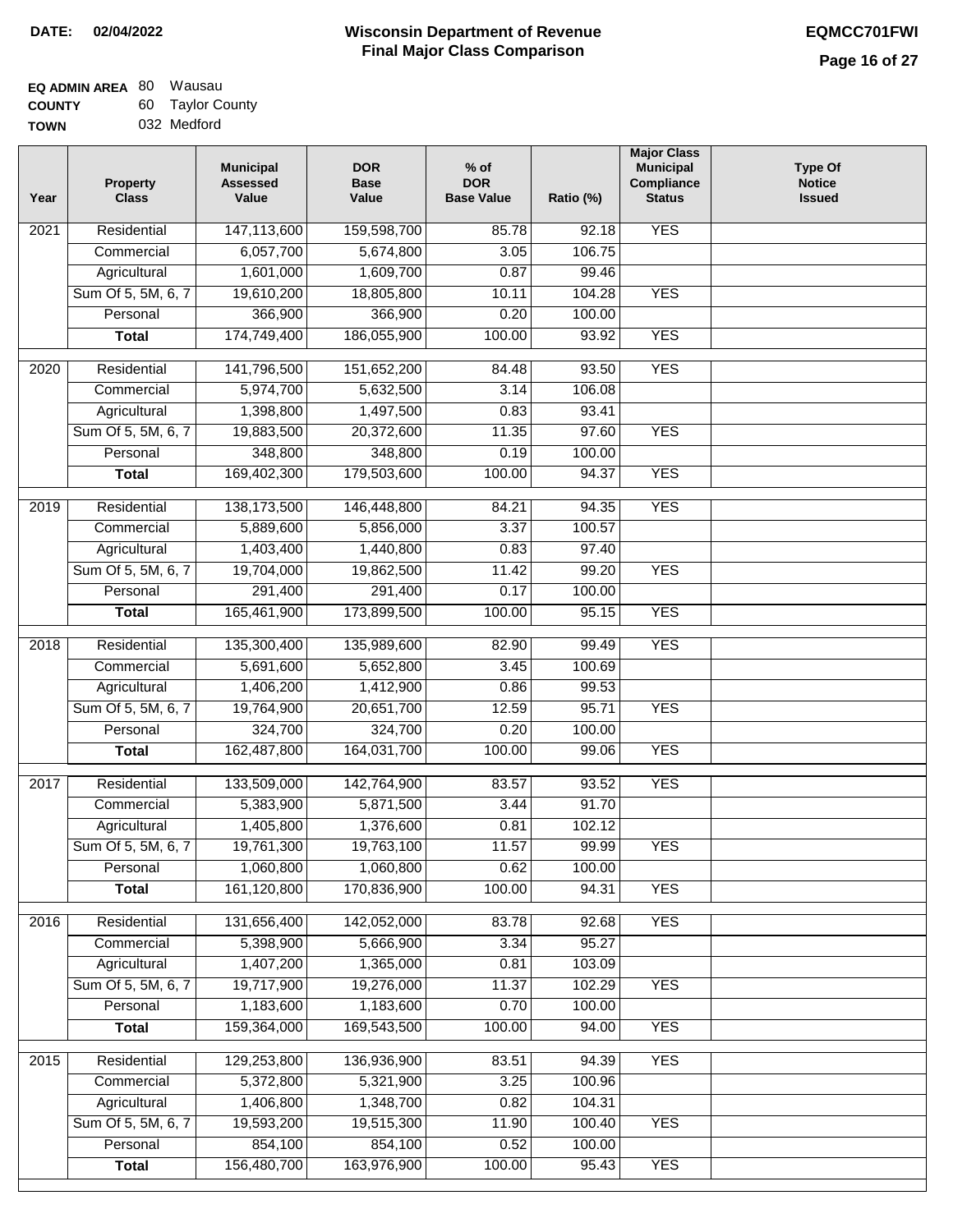| <b>EQ ADMIN AREA 80 Wausau</b> |                  |
|--------------------------------|------------------|
| <b>COUNTY</b>                  | 60 Taylor County |
| <b>TOWN</b>                    | 034 Molitor      |

| <b>NO</b><br>2021<br>Residential<br>32,362,700<br>36,685,000<br>79.79<br>88.22<br>65,100<br>55,400<br>0.12<br>117.51<br>Commercial<br>Agricultural<br>317,000<br>360,200<br>0.78<br>88.01<br>Sum Of 5, 5M, 6, 7<br>8,741,000<br>7,884,600<br>19.01<br>90.20<br><b>YES</b><br>133,700<br>133,700<br>100.00<br>Personal<br>0.29<br>40,763,100<br>45,975,300<br>100.00<br>88.66<br>$\overline{NO}$<br><b>Total</b><br>$\overline{NO}$<br>2020<br>Residential<br>32,024,100<br>36,375,300<br>79.08<br>88.04<br>65,100<br>58,300<br>0.13<br>111.66<br>Commercial<br>306,100<br>332,800<br>0.72<br>91.98<br>Agricultural<br>Sum Of 5, 5M, 6, 7<br>8,003,500<br>9,109,200<br>19.80<br>87.86<br><b>NO</b><br>120,800<br>120,800<br>0.26<br>100.00<br>Personal<br>40,519,600<br>100.00<br>45,996,400<br>$\overline{NO}$<br>88.09<br><b>Total</b><br><b>YES</b><br>2019<br>Residential<br>31,602,600<br>34,353,600<br>77.80<br>91.99<br>65,100<br>60,100<br>0.14<br>108.32<br>Commercial<br>316,900<br>321,100<br>0.73<br>98.69<br>Agricultural<br>Sum Of 5, 5M, 6, 7<br>8,062,700<br>9,300,600<br>21.06<br>86.69<br>$\overline{NO}$<br>122,600<br>122,600<br>0.28<br>Personal<br>100.00<br>40,169,900<br>100.00<br>44,158,000<br>90.97<br>$\overline{NO}$<br><b>Total</b><br>Residential<br>31,086,900<br>31,753,000<br>77.63<br>97.90<br><b>YES</b><br>2018<br>Commercial<br>65,100<br>58,900<br>0.14<br>110.53<br>309,700<br>308,200<br>Agricultural<br>0.75<br>100.49<br>Sum Of 5, 5M, 6, 7<br>8,157,800<br>8,659,100<br>21.17<br>94.21<br><b>YES</b><br>Personal<br>123,900<br>123,900<br>0.30<br>100.00<br>39,743,400<br>40,903,100<br>100.00<br>97.16<br><b>YES</b><br><b>Total</b><br>2017<br>Residential<br>29,177,300<br>78.13<br>93.14<br><b>YES</b><br>31,327,700<br>0.27<br>Commercial<br>97,700<br>109,300<br>89.39<br>295,700<br>0.76<br>304,600<br>97.08<br>Agricultural<br>7,629,500<br>8,198,100<br>20.45<br>Sum Of 5, 5M, 6, 7<br>93.06<br><b>YES</b><br>157,700<br>0.39<br>Personal<br>157,700<br>100.00<br>37,357,900<br>40,097,400<br>100.00<br>93.17<br><b>YES</b><br><b>Total</b><br>31,095,300<br><b>YES</b><br>Residential<br>28,821,000<br>76.14<br>2016<br>92.69<br>Commercial<br>97,700<br>104,100<br>0.25<br>93.85<br>276,200<br>279,300<br>Agricultural<br>0.68<br>98.89<br>Sum Of 5, 5M, 6, 7<br>7,716,800<br>9,207,300<br>22.55<br>$\overline{NO}$<br>83.81<br>151,900<br>151,900<br>0.37<br>100.00<br>Personal<br>37,063,600<br>40,837,900<br>100.00<br>90.76<br>$\overline{NO}$<br>1st Notice of Non-Compliance<br><b>Total</b><br><b>YES</b><br>Residential<br>28,640,600<br>30,340,900<br>76.22<br>94.40<br>2015<br>93,600<br>94,400<br>0.24<br>99.15<br>Commercial<br>276,200<br>275,800<br>0.69<br>Agricultural<br>100.15<br>Sum Of 5, 5M, 6, 7<br>7,769,500<br>8,936,700<br>22.45<br>86.94<br><b>NO</b><br>160,000<br>160,000<br>0.40<br>Personal<br>100.00 | Year | <b>Property</b><br><b>Class</b> | <b>Municipal</b><br><b>Assessed</b><br>Value | <b>DOR</b><br><b>Base</b><br>Value | $%$ of<br><b>DOR</b><br><b>Base Value</b> | Ratio (%) | <b>Major Class</b><br><b>Municipal</b><br>Compliance<br><b>Status</b> | <b>Type Of</b><br><b>Notice</b><br><b>Issued</b> |
|-------------------------------------------------------------------------------------------------------------------------------------------------------------------------------------------------------------------------------------------------------------------------------------------------------------------------------------------------------------------------------------------------------------------------------------------------------------------------------------------------------------------------------------------------------------------------------------------------------------------------------------------------------------------------------------------------------------------------------------------------------------------------------------------------------------------------------------------------------------------------------------------------------------------------------------------------------------------------------------------------------------------------------------------------------------------------------------------------------------------------------------------------------------------------------------------------------------------------------------------------------------------------------------------------------------------------------------------------------------------------------------------------------------------------------------------------------------------------------------------------------------------------------------------------------------------------------------------------------------------------------------------------------------------------------------------------------------------------------------------------------------------------------------------------------------------------------------------------------------------------------------------------------------------------------------------------------------------------------------------------------------------------------------------------------------------------------------------------------------------------------------------------------------------------------------------------------------------------------------------------------------------------------------------------------------------------------------------------------------------------------------------------------------------------------------------------------------------------------------------------------------------------------------------------------------------------------------------------------------------------------------------------------------------------------------------------------------------------------------------------------------------------------------------------------------------------------------------------------------------------------------------|------|---------------------------------|----------------------------------------------|------------------------------------|-------------------------------------------|-----------|-----------------------------------------------------------------------|--------------------------------------------------|
|                                                                                                                                                                                                                                                                                                                                                                                                                                                                                                                                                                                                                                                                                                                                                                                                                                                                                                                                                                                                                                                                                                                                                                                                                                                                                                                                                                                                                                                                                                                                                                                                                                                                                                                                                                                                                                                                                                                                                                                                                                                                                                                                                                                                                                                                                                                                                                                                                                                                                                                                                                                                                                                                                                                                                                                                                                                                                           |      |                                 |                                              |                                    |                                           |           |                                                                       |                                                  |
|                                                                                                                                                                                                                                                                                                                                                                                                                                                                                                                                                                                                                                                                                                                                                                                                                                                                                                                                                                                                                                                                                                                                                                                                                                                                                                                                                                                                                                                                                                                                                                                                                                                                                                                                                                                                                                                                                                                                                                                                                                                                                                                                                                                                                                                                                                                                                                                                                                                                                                                                                                                                                                                                                                                                                                                                                                                                                           |      |                                 |                                              |                                    |                                           |           |                                                                       |                                                  |
|                                                                                                                                                                                                                                                                                                                                                                                                                                                                                                                                                                                                                                                                                                                                                                                                                                                                                                                                                                                                                                                                                                                                                                                                                                                                                                                                                                                                                                                                                                                                                                                                                                                                                                                                                                                                                                                                                                                                                                                                                                                                                                                                                                                                                                                                                                                                                                                                                                                                                                                                                                                                                                                                                                                                                                                                                                                                                           |      |                                 |                                              |                                    |                                           |           |                                                                       |                                                  |
|                                                                                                                                                                                                                                                                                                                                                                                                                                                                                                                                                                                                                                                                                                                                                                                                                                                                                                                                                                                                                                                                                                                                                                                                                                                                                                                                                                                                                                                                                                                                                                                                                                                                                                                                                                                                                                                                                                                                                                                                                                                                                                                                                                                                                                                                                                                                                                                                                                                                                                                                                                                                                                                                                                                                                                                                                                                                                           |      |                                 |                                              |                                    |                                           |           |                                                                       |                                                  |
|                                                                                                                                                                                                                                                                                                                                                                                                                                                                                                                                                                                                                                                                                                                                                                                                                                                                                                                                                                                                                                                                                                                                                                                                                                                                                                                                                                                                                                                                                                                                                                                                                                                                                                                                                                                                                                                                                                                                                                                                                                                                                                                                                                                                                                                                                                                                                                                                                                                                                                                                                                                                                                                                                                                                                                                                                                                                                           |      |                                 |                                              |                                    |                                           |           |                                                                       |                                                  |
|                                                                                                                                                                                                                                                                                                                                                                                                                                                                                                                                                                                                                                                                                                                                                                                                                                                                                                                                                                                                                                                                                                                                                                                                                                                                                                                                                                                                                                                                                                                                                                                                                                                                                                                                                                                                                                                                                                                                                                                                                                                                                                                                                                                                                                                                                                                                                                                                                                                                                                                                                                                                                                                                                                                                                                                                                                                                                           |      |                                 |                                              |                                    |                                           |           |                                                                       |                                                  |
|                                                                                                                                                                                                                                                                                                                                                                                                                                                                                                                                                                                                                                                                                                                                                                                                                                                                                                                                                                                                                                                                                                                                                                                                                                                                                                                                                                                                                                                                                                                                                                                                                                                                                                                                                                                                                                                                                                                                                                                                                                                                                                                                                                                                                                                                                                                                                                                                                                                                                                                                                                                                                                                                                                                                                                                                                                                                                           |      |                                 |                                              |                                    |                                           |           |                                                                       |                                                  |
|                                                                                                                                                                                                                                                                                                                                                                                                                                                                                                                                                                                                                                                                                                                                                                                                                                                                                                                                                                                                                                                                                                                                                                                                                                                                                                                                                                                                                                                                                                                                                                                                                                                                                                                                                                                                                                                                                                                                                                                                                                                                                                                                                                                                                                                                                                                                                                                                                                                                                                                                                                                                                                                                                                                                                                                                                                                                                           |      |                                 |                                              |                                    |                                           |           |                                                                       |                                                  |
|                                                                                                                                                                                                                                                                                                                                                                                                                                                                                                                                                                                                                                                                                                                                                                                                                                                                                                                                                                                                                                                                                                                                                                                                                                                                                                                                                                                                                                                                                                                                                                                                                                                                                                                                                                                                                                                                                                                                                                                                                                                                                                                                                                                                                                                                                                                                                                                                                                                                                                                                                                                                                                                                                                                                                                                                                                                                                           |      |                                 |                                              |                                    |                                           |           |                                                                       |                                                  |
|                                                                                                                                                                                                                                                                                                                                                                                                                                                                                                                                                                                                                                                                                                                                                                                                                                                                                                                                                                                                                                                                                                                                                                                                                                                                                                                                                                                                                                                                                                                                                                                                                                                                                                                                                                                                                                                                                                                                                                                                                                                                                                                                                                                                                                                                                                                                                                                                                                                                                                                                                                                                                                                                                                                                                                                                                                                                                           |      |                                 |                                              |                                    |                                           |           |                                                                       |                                                  |
|                                                                                                                                                                                                                                                                                                                                                                                                                                                                                                                                                                                                                                                                                                                                                                                                                                                                                                                                                                                                                                                                                                                                                                                                                                                                                                                                                                                                                                                                                                                                                                                                                                                                                                                                                                                                                                                                                                                                                                                                                                                                                                                                                                                                                                                                                                                                                                                                                                                                                                                                                                                                                                                                                                                                                                                                                                                                                           |      |                                 |                                              |                                    |                                           |           |                                                                       |                                                  |
|                                                                                                                                                                                                                                                                                                                                                                                                                                                                                                                                                                                                                                                                                                                                                                                                                                                                                                                                                                                                                                                                                                                                                                                                                                                                                                                                                                                                                                                                                                                                                                                                                                                                                                                                                                                                                                                                                                                                                                                                                                                                                                                                                                                                                                                                                                                                                                                                                                                                                                                                                                                                                                                                                                                                                                                                                                                                                           |      |                                 |                                              |                                    |                                           |           |                                                                       |                                                  |
|                                                                                                                                                                                                                                                                                                                                                                                                                                                                                                                                                                                                                                                                                                                                                                                                                                                                                                                                                                                                                                                                                                                                                                                                                                                                                                                                                                                                                                                                                                                                                                                                                                                                                                                                                                                                                                                                                                                                                                                                                                                                                                                                                                                                                                                                                                                                                                                                                                                                                                                                                                                                                                                                                                                                                                                                                                                                                           |      |                                 |                                              |                                    |                                           |           |                                                                       |                                                  |
|                                                                                                                                                                                                                                                                                                                                                                                                                                                                                                                                                                                                                                                                                                                                                                                                                                                                                                                                                                                                                                                                                                                                                                                                                                                                                                                                                                                                                                                                                                                                                                                                                                                                                                                                                                                                                                                                                                                                                                                                                                                                                                                                                                                                                                                                                                                                                                                                                                                                                                                                                                                                                                                                                                                                                                                                                                                                                           |      |                                 |                                              |                                    |                                           |           |                                                                       |                                                  |
|                                                                                                                                                                                                                                                                                                                                                                                                                                                                                                                                                                                                                                                                                                                                                                                                                                                                                                                                                                                                                                                                                                                                                                                                                                                                                                                                                                                                                                                                                                                                                                                                                                                                                                                                                                                                                                                                                                                                                                                                                                                                                                                                                                                                                                                                                                                                                                                                                                                                                                                                                                                                                                                                                                                                                                                                                                                                                           |      |                                 |                                              |                                    |                                           |           |                                                                       |                                                  |
|                                                                                                                                                                                                                                                                                                                                                                                                                                                                                                                                                                                                                                                                                                                                                                                                                                                                                                                                                                                                                                                                                                                                                                                                                                                                                                                                                                                                                                                                                                                                                                                                                                                                                                                                                                                                                                                                                                                                                                                                                                                                                                                                                                                                                                                                                                                                                                                                                                                                                                                                                                                                                                                                                                                                                                                                                                                                                           |      |                                 |                                              |                                    |                                           |           |                                                                       |                                                  |
|                                                                                                                                                                                                                                                                                                                                                                                                                                                                                                                                                                                                                                                                                                                                                                                                                                                                                                                                                                                                                                                                                                                                                                                                                                                                                                                                                                                                                                                                                                                                                                                                                                                                                                                                                                                                                                                                                                                                                                                                                                                                                                                                                                                                                                                                                                                                                                                                                                                                                                                                                                                                                                                                                                                                                                                                                                                                                           |      |                                 |                                              |                                    |                                           |           |                                                                       |                                                  |
|                                                                                                                                                                                                                                                                                                                                                                                                                                                                                                                                                                                                                                                                                                                                                                                                                                                                                                                                                                                                                                                                                                                                                                                                                                                                                                                                                                                                                                                                                                                                                                                                                                                                                                                                                                                                                                                                                                                                                                                                                                                                                                                                                                                                                                                                                                                                                                                                                                                                                                                                                                                                                                                                                                                                                                                                                                                                                           |      |                                 |                                              |                                    |                                           |           |                                                                       |                                                  |
|                                                                                                                                                                                                                                                                                                                                                                                                                                                                                                                                                                                                                                                                                                                                                                                                                                                                                                                                                                                                                                                                                                                                                                                                                                                                                                                                                                                                                                                                                                                                                                                                                                                                                                                                                                                                                                                                                                                                                                                                                                                                                                                                                                                                                                                                                                                                                                                                                                                                                                                                                                                                                                                                                                                                                                                                                                                                                           |      |                                 |                                              |                                    |                                           |           |                                                                       |                                                  |
|                                                                                                                                                                                                                                                                                                                                                                                                                                                                                                                                                                                                                                                                                                                                                                                                                                                                                                                                                                                                                                                                                                                                                                                                                                                                                                                                                                                                                                                                                                                                                                                                                                                                                                                                                                                                                                                                                                                                                                                                                                                                                                                                                                                                                                                                                                                                                                                                                                                                                                                                                                                                                                                                                                                                                                                                                                                                                           |      |                                 |                                              |                                    |                                           |           |                                                                       |                                                  |
|                                                                                                                                                                                                                                                                                                                                                                                                                                                                                                                                                                                                                                                                                                                                                                                                                                                                                                                                                                                                                                                                                                                                                                                                                                                                                                                                                                                                                                                                                                                                                                                                                                                                                                                                                                                                                                                                                                                                                                                                                                                                                                                                                                                                                                                                                                                                                                                                                                                                                                                                                                                                                                                                                                                                                                                                                                                                                           |      |                                 |                                              |                                    |                                           |           |                                                                       |                                                  |
|                                                                                                                                                                                                                                                                                                                                                                                                                                                                                                                                                                                                                                                                                                                                                                                                                                                                                                                                                                                                                                                                                                                                                                                                                                                                                                                                                                                                                                                                                                                                                                                                                                                                                                                                                                                                                                                                                                                                                                                                                                                                                                                                                                                                                                                                                                                                                                                                                                                                                                                                                                                                                                                                                                                                                                                                                                                                                           |      |                                 |                                              |                                    |                                           |           |                                                                       |                                                  |
|                                                                                                                                                                                                                                                                                                                                                                                                                                                                                                                                                                                                                                                                                                                                                                                                                                                                                                                                                                                                                                                                                                                                                                                                                                                                                                                                                                                                                                                                                                                                                                                                                                                                                                                                                                                                                                                                                                                                                                                                                                                                                                                                                                                                                                                                                                                                                                                                                                                                                                                                                                                                                                                                                                                                                                                                                                                                                           |      |                                 |                                              |                                    |                                           |           |                                                                       |                                                  |
|                                                                                                                                                                                                                                                                                                                                                                                                                                                                                                                                                                                                                                                                                                                                                                                                                                                                                                                                                                                                                                                                                                                                                                                                                                                                                                                                                                                                                                                                                                                                                                                                                                                                                                                                                                                                                                                                                                                                                                                                                                                                                                                                                                                                                                                                                                                                                                                                                                                                                                                                                                                                                                                                                                                                                                                                                                                                                           |      |                                 |                                              |                                    |                                           |           |                                                                       |                                                  |
|                                                                                                                                                                                                                                                                                                                                                                                                                                                                                                                                                                                                                                                                                                                                                                                                                                                                                                                                                                                                                                                                                                                                                                                                                                                                                                                                                                                                                                                                                                                                                                                                                                                                                                                                                                                                                                                                                                                                                                                                                                                                                                                                                                                                                                                                                                                                                                                                                                                                                                                                                                                                                                                                                                                                                                                                                                                                                           |      |                                 |                                              |                                    |                                           |           |                                                                       |                                                  |
|                                                                                                                                                                                                                                                                                                                                                                                                                                                                                                                                                                                                                                                                                                                                                                                                                                                                                                                                                                                                                                                                                                                                                                                                                                                                                                                                                                                                                                                                                                                                                                                                                                                                                                                                                                                                                                                                                                                                                                                                                                                                                                                                                                                                                                                                                                                                                                                                                                                                                                                                                                                                                                                                                                                                                                                                                                                                                           |      |                                 |                                              |                                    |                                           |           |                                                                       |                                                  |
|                                                                                                                                                                                                                                                                                                                                                                                                                                                                                                                                                                                                                                                                                                                                                                                                                                                                                                                                                                                                                                                                                                                                                                                                                                                                                                                                                                                                                                                                                                                                                                                                                                                                                                                                                                                                                                                                                                                                                                                                                                                                                                                                                                                                                                                                                                                                                                                                                                                                                                                                                                                                                                                                                                                                                                                                                                                                                           |      |                                 |                                              |                                    |                                           |           |                                                                       |                                                  |
|                                                                                                                                                                                                                                                                                                                                                                                                                                                                                                                                                                                                                                                                                                                                                                                                                                                                                                                                                                                                                                                                                                                                                                                                                                                                                                                                                                                                                                                                                                                                                                                                                                                                                                                                                                                                                                                                                                                                                                                                                                                                                                                                                                                                                                                                                                                                                                                                                                                                                                                                                                                                                                                                                                                                                                                                                                                                                           |      |                                 |                                              |                                    |                                           |           |                                                                       |                                                  |
|                                                                                                                                                                                                                                                                                                                                                                                                                                                                                                                                                                                                                                                                                                                                                                                                                                                                                                                                                                                                                                                                                                                                                                                                                                                                                                                                                                                                                                                                                                                                                                                                                                                                                                                                                                                                                                                                                                                                                                                                                                                                                                                                                                                                                                                                                                                                                                                                                                                                                                                                                                                                                                                                                                                                                                                                                                                                                           |      |                                 |                                              |                                    |                                           |           |                                                                       |                                                  |
|                                                                                                                                                                                                                                                                                                                                                                                                                                                                                                                                                                                                                                                                                                                                                                                                                                                                                                                                                                                                                                                                                                                                                                                                                                                                                                                                                                                                                                                                                                                                                                                                                                                                                                                                                                                                                                                                                                                                                                                                                                                                                                                                                                                                                                                                                                                                                                                                                                                                                                                                                                                                                                                                                                                                                                                                                                                                                           |      |                                 |                                              |                                    |                                           |           |                                                                       |                                                  |
|                                                                                                                                                                                                                                                                                                                                                                                                                                                                                                                                                                                                                                                                                                                                                                                                                                                                                                                                                                                                                                                                                                                                                                                                                                                                                                                                                                                                                                                                                                                                                                                                                                                                                                                                                                                                                                                                                                                                                                                                                                                                                                                                                                                                                                                                                                                                                                                                                                                                                                                                                                                                                                                                                                                                                                                                                                                                                           |      |                                 |                                              |                                    |                                           |           |                                                                       |                                                  |
|                                                                                                                                                                                                                                                                                                                                                                                                                                                                                                                                                                                                                                                                                                                                                                                                                                                                                                                                                                                                                                                                                                                                                                                                                                                                                                                                                                                                                                                                                                                                                                                                                                                                                                                                                                                                                                                                                                                                                                                                                                                                                                                                                                                                                                                                                                                                                                                                                                                                                                                                                                                                                                                                                                                                                                                                                                                                                           |      |                                 |                                              |                                    |                                           |           |                                                                       |                                                  |
|                                                                                                                                                                                                                                                                                                                                                                                                                                                                                                                                                                                                                                                                                                                                                                                                                                                                                                                                                                                                                                                                                                                                                                                                                                                                                                                                                                                                                                                                                                                                                                                                                                                                                                                                                                                                                                                                                                                                                                                                                                                                                                                                                                                                                                                                                                                                                                                                                                                                                                                                                                                                                                                                                                                                                                                                                                                                                           |      |                                 |                                              |                                    |                                           |           |                                                                       |                                                  |
|                                                                                                                                                                                                                                                                                                                                                                                                                                                                                                                                                                                                                                                                                                                                                                                                                                                                                                                                                                                                                                                                                                                                                                                                                                                                                                                                                                                                                                                                                                                                                                                                                                                                                                                                                                                                                                                                                                                                                                                                                                                                                                                                                                                                                                                                                                                                                                                                                                                                                                                                                                                                                                                                                                                                                                                                                                                                                           |      |                                 |                                              |                                    |                                           |           |                                                                       |                                                  |
|                                                                                                                                                                                                                                                                                                                                                                                                                                                                                                                                                                                                                                                                                                                                                                                                                                                                                                                                                                                                                                                                                                                                                                                                                                                                                                                                                                                                                                                                                                                                                                                                                                                                                                                                                                                                                                                                                                                                                                                                                                                                                                                                                                                                                                                                                                                                                                                                                                                                                                                                                                                                                                                                                                                                                                                                                                                                                           |      |                                 |                                              |                                    |                                           |           |                                                                       |                                                  |
|                                                                                                                                                                                                                                                                                                                                                                                                                                                                                                                                                                                                                                                                                                                                                                                                                                                                                                                                                                                                                                                                                                                                                                                                                                                                                                                                                                                                                                                                                                                                                                                                                                                                                                                                                                                                                                                                                                                                                                                                                                                                                                                                                                                                                                                                                                                                                                                                                                                                                                                                                                                                                                                                                                                                                                                                                                                                                           |      |                                 |                                              |                                    |                                           |           |                                                                       |                                                  |
|                                                                                                                                                                                                                                                                                                                                                                                                                                                                                                                                                                                                                                                                                                                                                                                                                                                                                                                                                                                                                                                                                                                                                                                                                                                                                                                                                                                                                                                                                                                                                                                                                                                                                                                                                                                                                                                                                                                                                                                                                                                                                                                                                                                                                                                                                                                                                                                                                                                                                                                                                                                                                                                                                                                                                                                                                                                                                           |      |                                 |                                              |                                    |                                           |           |                                                                       |                                                  |
|                                                                                                                                                                                                                                                                                                                                                                                                                                                                                                                                                                                                                                                                                                                                                                                                                                                                                                                                                                                                                                                                                                                                                                                                                                                                                                                                                                                                                                                                                                                                                                                                                                                                                                                                                                                                                                                                                                                                                                                                                                                                                                                                                                                                                                                                                                                                                                                                                                                                                                                                                                                                                                                                                                                                                                                                                                                                                           |      |                                 |                                              |                                    |                                           |           |                                                                       |                                                  |
|                                                                                                                                                                                                                                                                                                                                                                                                                                                                                                                                                                                                                                                                                                                                                                                                                                                                                                                                                                                                                                                                                                                                                                                                                                                                                                                                                                                                                                                                                                                                                                                                                                                                                                                                                                                                                                                                                                                                                                                                                                                                                                                                                                                                                                                                                                                                                                                                                                                                                                                                                                                                                                                                                                                                                                                                                                                                                           |      |                                 |                                              |                                    |                                           |           |                                                                       |                                                  |
|                                                                                                                                                                                                                                                                                                                                                                                                                                                                                                                                                                                                                                                                                                                                                                                                                                                                                                                                                                                                                                                                                                                                                                                                                                                                                                                                                                                                                                                                                                                                                                                                                                                                                                                                                                                                                                                                                                                                                                                                                                                                                                                                                                                                                                                                                                                                                                                                                                                                                                                                                                                                                                                                                                                                                                                                                                                                                           |      |                                 |                                              |                                    |                                           |           |                                                                       |                                                  |
|                                                                                                                                                                                                                                                                                                                                                                                                                                                                                                                                                                                                                                                                                                                                                                                                                                                                                                                                                                                                                                                                                                                                                                                                                                                                                                                                                                                                                                                                                                                                                                                                                                                                                                                                                                                                                                                                                                                                                                                                                                                                                                                                                                                                                                                                                                                                                                                                                                                                                                                                                                                                                                                                                                                                                                                                                                                                                           |      |                                 |                                              |                                    |                                           |           |                                                                       |                                                  |
|                                                                                                                                                                                                                                                                                                                                                                                                                                                                                                                                                                                                                                                                                                                                                                                                                                                                                                                                                                                                                                                                                                                                                                                                                                                                                                                                                                                                                                                                                                                                                                                                                                                                                                                                                                                                                                                                                                                                                                                                                                                                                                                                                                                                                                                                                                                                                                                                                                                                                                                                                                                                                                                                                                                                                                                                                                                                                           |      |                                 |                                              |                                    |                                           |           |                                                                       |                                                  |
| 39,807,800<br>100.00<br>92.80<br><b>Total</b><br>NO                                                                                                                                                                                                                                                                                                                                                                                                                                                                                                                                                                                                                                                                                                                                                                                                                                                                                                                                                                                                                                                                                                                                                                                                                                                                                                                                                                                                                                                                                                                                                                                                                                                                                                                                                                                                                                                                                                                                                                                                                                                                                                                                                                                                                                                                                                                                                                                                                                                                                                                                                                                                                                                                                                                                                                                                                                       |      |                                 | 36,939,900                                   |                                    |                                           |           |                                                                       |                                                  |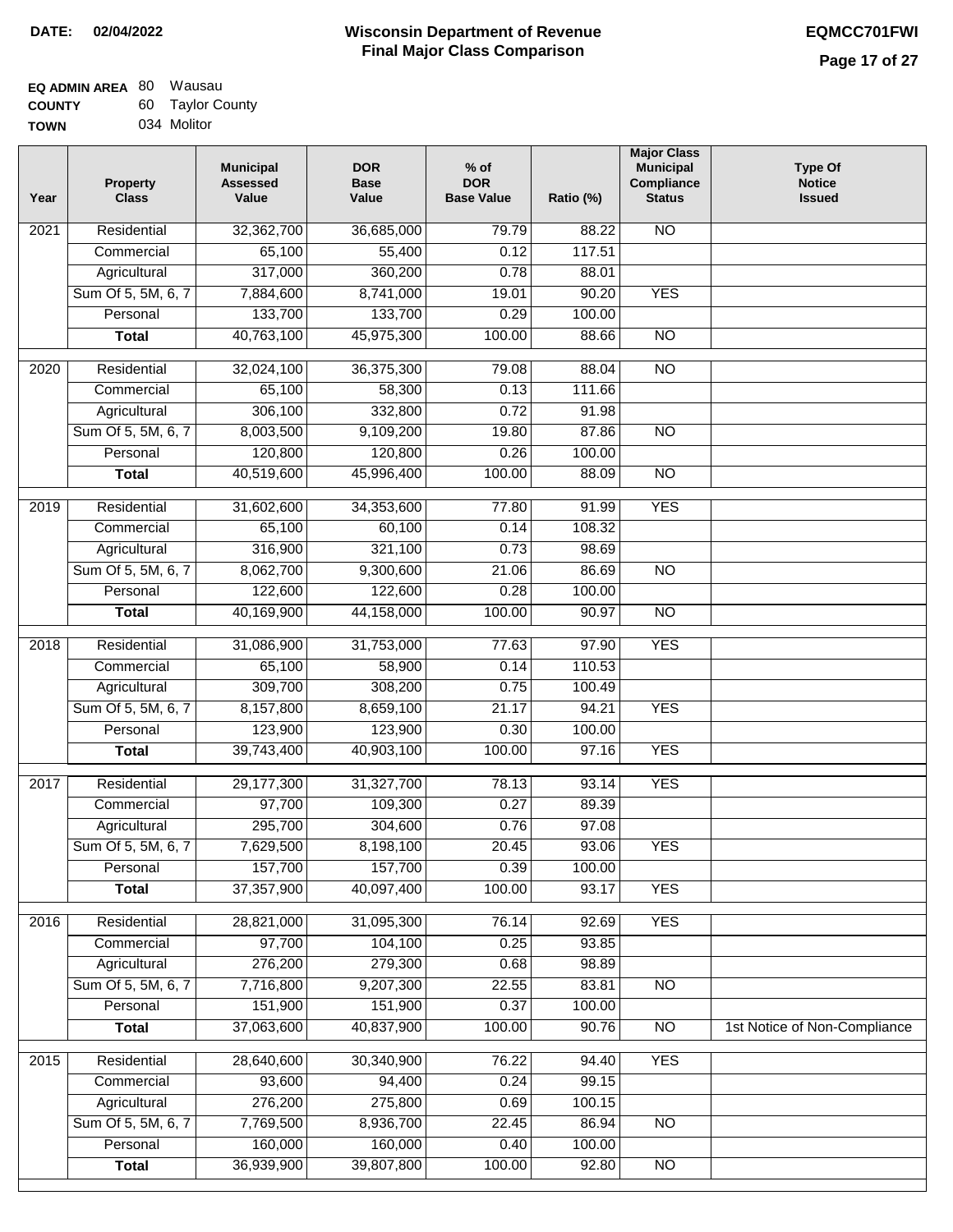| EQ ADMIN AREA 80 | Wausau           |
|------------------|------------------|
| <b>COUNTY</b>    | 60 Taylor County |
| <b>TOWN</b>      | 036 Pershing     |

| Year              | <b>Property</b><br><b>Class</b> | <b>Municipal</b><br><b>Assessed</b><br>Value | <b>DOR</b><br><b>Base</b><br>Value | $%$ of<br><b>DOR</b><br><b>Base Value</b> | Ratio (%) | <b>Major Class</b><br><b>Municipal</b><br>Compliance<br><b>Status</b> | <b>Type Of</b><br><b>Notice</b><br><b>Issued</b> |
|-------------------|---------------------------------|----------------------------------------------|------------------------------------|-------------------------------------------|-----------|-----------------------------------------------------------------------|--------------------------------------------------|
| 2021              | Residential                     | 5,246,900                                    | 5,341,700                          | 26.81                                     | 98.23     | <b>YES</b>                                                            |                                                  |
|                   | Commercial                      | 20,000                                       | 18,900                             | 0.09                                      | 105.82    |                                                                       |                                                  |
|                   | Agricultural                    | 1,084,400                                    | 1,061,000                          | 5.33                                      | 102.21    |                                                                       |                                                  |
|                   | Sum Of 5, 5M, 6, 7              | 12,220,000                                   | 13,431,600                         | 67.42                                     | 90.98     | <b>YES</b>                                                            |                                                  |
|                   | Personal                        | 68,000                                       | 68,000                             | 0.34                                      | 100.00    |                                                                       |                                                  |
|                   | <b>Total</b>                    | 18,639,300                                   | 19,921,200                         | 100.00                                    | 93.57     | <b>YES</b>                                                            |                                                  |
| $\overline{2020}$ | Residential                     | 4,576,600                                    | 5,400,100                          | 27.48                                     | 84.75     | $\overline{NO}$                                                       |                                                  |
|                   | Commercial                      | 20,000                                       | 19,900                             | 0.10                                      | 100.50    |                                                                       |                                                  |
|                   | Agricultural                    | 896,800                                      | 1,023,600                          | 5.21                                      | 87.61     |                                                                       |                                                  |
|                   | Sum Of 5, 5M, 6, 7              | 12,510,500                                   | 13,142,600                         | 66.87                                     | 95.19     | <b>YES</b>                                                            |                                                  |
|                   | Personal                        | 67,800                                       | 67,800                             | 0.34                                      | 100.00    |                                                                       |                                                  |
|                   | <b>Total</b>                    | 18,071,700                                   | 19,654,000                         | 100.00                                    | 91.95     | $\overline{NO}$                                                       |                                                  |
| 2019              | Residential                     | 4,342,000                                    | 5,064,200                          | 26.37                                     | 85.74     | $\overline{10}$                                                       |                                                  |
|                   | Commercial                      | 30,700                                       | 32,200                             | 0.17                                      | 95.34     |                                                                       |                                                  |
|                   | Agricultural                    | 897,100                                      | 982,500                            | 5.12                                      | 91.31     |                                                                       |                                                  |
|                   | Sum Of 5, 5M, 6, 7              | 12,574,200                                   | 13,059,700                         | 68.01                                     | 96.28     | <b>YES</b>                                                            |                                                  |
|                   | Personal                        | 64,500                                       | 64,500                             | 0.34                                      | 100.00    |                                                                       |                                                  |
|                   | <b>Total</b>                    | 17,908,500                                   | 19,203,100                         | 100.00                                    | 93.26     | $\overline{NO}$                                                       |                                                  |
| 2018              | Residential                     | 4,327,200                                    | 4,855,200                          | 25.98                                     | 89.13     | $\overline{NO}$                                                       |                                                  |
|                   | Commercial                      | 30,700                                       | 31,500                             | 0.17                                      | 97.46     |                                                                       |                                                  |
|                   | Agricultural                    | 897,700                                      | 958,300                            | 5.13                                      | 93.68     |                                                                       |                                                  |
|                   | Sum Of 5, 5M, 6, 7              | 12,843,000                                   | 12,776,100                         | 68.36                                     | 100.52    | <b>YES</b>                                                            |                                                  |
|                   | Personal                        | 67,900                                       | 67,900                             | 0.36                                      | 100.00    |                                                                       |                                                  |
|                   | <b>Total</b>                    | 18,166,500                                   | 18,689,000                         | 100.00                                    | 97.20     | $\overline{NO}$                                                       |                                                  |
| 2017              | Residential                     | 4,268,700                                    | 4,657,000                          | 24.06                                     | 91.66     | <b>YES</b>                                                            |                                                  |
|                   | Commercial                      | 30,700                                       | 33,800                             | 0.17                                      | 90.83     |                                                                       |                                                  |
|                   | Agricultural                    | 891,300                                      | 930,800                            | 4.81                                      | 95.76     |                                                                       |                                                  |
|                   | Sum Of 5, 5M, 6, 7              | 12,688,400                                   | 13,653,800                         | 70.54                                     | 92.93     | <b>YES</b>                                                            |                                                  |
|                   | Personal                        | 80,400                                       | 80,400                             | 0.42                                      | 100.00    |                                                                       |                                                  |
|                   | <b>Total</b>                    | 17,959,500                                   | 19,355,800                         | 100.00                                    | 92.79     | <b>YES</b>                                                            |                                                  |
| 2016              | Residential                     | 4,172,800                                    | 4,516,000                          | 22.69                                     | 92.40     | <b>YES</b>                                                            |                                                  |
|                   | Commercial                      | 30,700                                       | 32,200                             | 0.16                                      | 95.34     |                                                                       |                                                  |
|                   | Agricultural                    | 892,700                                      | 915,600                            | 4.60                                      | 97.50     |                                                                       |                                                  |
|                   | Sum Of 5, 5M, 6, 7              | 12,915,900                                   | 14,347,500                         | 72.08                                     | 90.02     | <b>YES</b>                                                            |                                                  |
|                   | Personal                        | 92,900                                       | 92,900                             | 0.47                                      | 100.00    |                                                                       |                                                  |
|                   | <b>Total</b>                    | 18,105,000                                   | 19,904,200                         | 100.00                                    | 90.96     | <b>YES</b>                                                            |                                                  |
| 2015              | Residential                     | 4,073,800                                    | 4,261,900                          | 22.74                                     | 95.59     | <b>YES</b>                                                            |                                                  |
|                   | Commercial                      | 36,700                                       | 35,800                             | 0.19                                      | 102.51    |                                                                       |                                                  |
|                   | Agricultural                    | 877,400                                      | 906,100                            | 4.84                                      | 96.83     |                                                                       |                                                  |
|                   | Sum Of 5, 5M, 6, 7              | 12,914,900                                   | 13,439,200                         | 71.71                                     | 96.10     | <b>YES</b>                                                            |                                                  |
|                   | Personal                        | 96,900                                       | 96,900                             | 0.52                                      | 100.00    |                                                                       |                                                  |
|                   | <b>Total</b>                    | 17,999,700                                   | 18,739,900                         | 100.00                                    | 96.05     | <b>YES</b>                                                            |                                                  |
|                   |                                 |                                              |                                    |                                           |           |                                                                       |                                                  |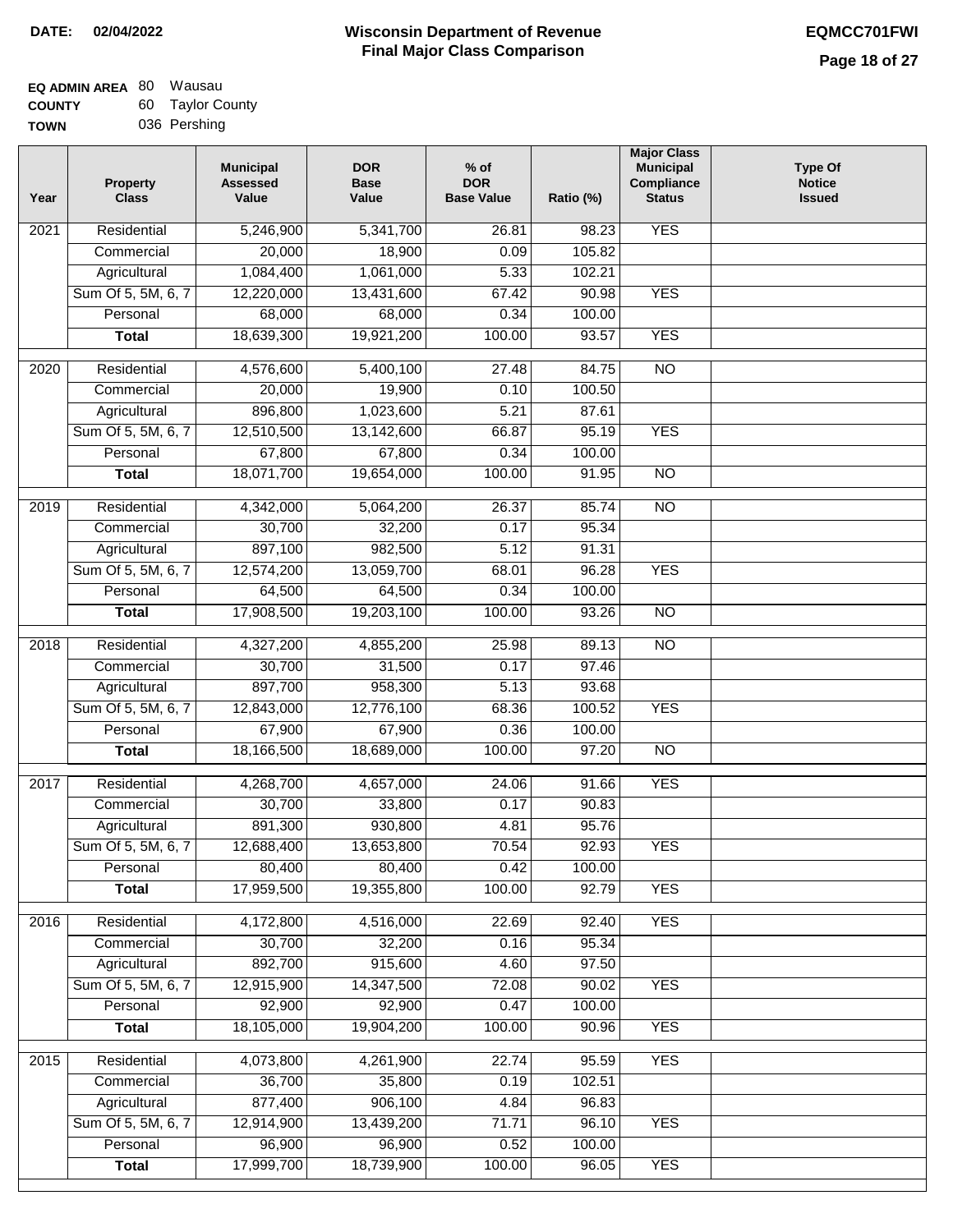| <b>EQ ADMIN AREA 80 Wausau</b> |                  |
|--------------------------------|------------------|
| <b>COUNTY</b>                  | 60 Taylor County |
| <b>TOWN</b>                    | 038 Rib Lake     |

| Year              | <b>Property</b><br><b>Class</b> | <b>Municipal</b><br><b>Assessed</b><br>Value | <b>DOR</b><br><b>Base</b><br>Value | $%$ of<br><b>DOR</b><br><b>Base Value</b> | Ratio (%) | <b>Major Class</b><br><b>Municipal</b><br>Compliance<br><b>Status</b> | Type Of<br><b>Notice</b><br><b>Issued</b> |
|-------------------|---------------------------------|----------------------------------------------|------------------------------------|-------------------------------------------|-----------|-----------------------------------------------------------------------|-------------------------------------------|
| $\overline{202}1$ | Residential                     | 51,985,700                                   | 62,587,300                         | 74.04                                     | 83.06     | $\overline{NO}$                                                       |                                           |
|                   | Commercial                      | 533,800                                      | 461,600                            | 0.55                                      | 115.64    |                                                                       |                                           |
|                   | Agricultural                    | 994,800                                      | 995,100                            | 1.18                                      | 99.97     |                                                                       |                                           |
|                   | Sum Of 5, 5M, 6, 7              | 19,802,700                                   | 20,182,900                         | 23.88                                     | 98.12     | <b>YES</b>                                                            |                                           |
|                   | Personal                        | 306,000                                      | 306,000                            | 0.36                                      | 100.00    |                                                                       |                                           |
|                   | <b>Total</b>                    | 73,623,000                                   | 84,532,900                         | 100.00                                    | 87.09     | $\overline{NO}$                                                       |                                           |
| $\overline{2020}$ | Residential                     | 50,246,900                                   | 60,425,600                         | 71.31                                     | 83.15     | $\overline{NO}$                                                       |                                           |
|                   | Commercial                      | 546,700                                      | 550,200                            | 0.65                                      | 99.36     |                                                                       |                                           |
|                   | Agricultural                    | 857,200                                      | 962,500                            | 1.14                                      | 89.06     |                                                                       |                                           |
|                   | Sum Of 5, 5M, 6, 7              | 20,097,200                                   | 22,536,600                         | 26.60                                     | 89.18     | $\overline{NO}$                                                       |                                           |
|                   | Personal                        | 257,200                                      | 257,200                            | 0.30                                      | 100.00    |                                                                       |                                           |
|                   | <b>Total</b>                    | 72,005,200                                   | 84,732,100                         | 100.00                                    | 84.98     | $\overline{NO}$                                                       |                                           |
| 2019              | Residential                     | 49,965,200                                   | 58,370,400                         | 72.02                                     | 85.60     | $\overline{NO}$                                                       |                                           |
|                   | Commercial                      | 546,700                                      | 567,200                            | 0.70                                      | 96.39     |                                                                       |                                           |
|                   | Agricultural                    | 852,900                                      | 924,000                            | 1.14                                      | 92.31     |                                                                       |                                           |
|                   | Sum Of 5, 5M, 6, 7              | 20,513,400                                   | 20,911,300                         | 25.80                                     | 98.10     | <b>YES</b>                                                            |                                           |
|                   | Personal                        | 269,800                                      | 269,800                            | 0.33                                      | 100.00    |                                                                       |                                           |
|                   | <b>Total</b>                    | 72,148,000                                   | 81,042,700                         | 100.00                                    | 89.02     | $\overline{NO}$                                                       |                                           |
| 2018              | Residential                     | 48,975,900                                   | 53,766,500                         | 70.96                                     | 91.09     | <b>YES</b>                                                            |                                           |
|                   | Commercial                      | 546,700                                      | 556,100                            | 0.73                                      | 98.31     |                                                                       |                                           |
|                   | Agricultural                    | 796,100                                      | 836,500                            | 1.10                                      | 95.17     |                                                                       |                                           |
|                   | Sum Of 5, 5M, 6, 7              | 20,893,500                                   | 20,351,400                         | 26.86                                     | 102.66    | <b>YES</b>                                                            |                                           |
|                   | Personal                        | 261,300                                      | 261,300                            | 0.34                                      | 100.00    |                                                                       |                                           |
|                   | <b>Total</b>                    | 71,473,500                                   | 75,771,800                         | 100.00                                    | 94.33     | <b>YES</b>                                                            |                                           |
|                   |                                 |                                              |                                    |                                           |           |                                                                       |                                           |
| 2017              | Residential                     | 48,029,200                                   | 52,797,800                         | 70.91                                     | 90.97     | <b>YES</b>                                                            |                                           |
|                   | Commercial                      | 546,700                                      | 598,000                            | 0.80                                      | 91.42     |                                                                       |                                           |
|                   | Agricultural                    | 799,800                                      | 819,600                            | 1.10                                      | 97.58     |                                                                       |                                           |
|                   | Sum Of 5, 5M, 6, 7              | 21,249,000                                   | 19,931,200                         | 26.77                                     | 106.61    | <b>YES</b>                                                            |                                           |
|                   | Personal                        | 308,700                                      | 308,700                            | 0.41                                      | 100.00    |                                                                       |                                           |
|                   | <b>Total</b>                    | 70,933,400                                   | 74,455,300                         | 100.00                                    | 95.27     | <b>YES</b>                                                            |                                           |
| 2016              | Residential                     | 47,552,800                                   | 52,790,000                         | 70.79                                     | 90.08     | <b>YES</b>                                                            |                                           |
|                   | Commercial                      | 546,700                                      | 569,500                            | 0.76                                      | 96.00     |                                                                       |                                           |
|                   | Agricultural                    | 799,700                                      | 809,100                            | 1.08                                      | 98.84     |                                                                       |                                           |
|                   | Sum Of 5, 5M, 6, 7              | 21,460,600                                   | 20,052,900                         | 26.89                                     | 107.02    | <b>YES</b>                                                            |                                           |
|                   | Personal                        | 355,700                                      | 355,700                            | 0.48                                      | 100.00    |                                                                       |                                           |
|                   | <b>Total</b>                    | 70,715,500                                   | 74,577,200                         | 100.00                                    | 94.82     | <b>YES</b>                                                            |                                           |
| 2015              | Residential                     | 46,825,800                                   | 50,168,300                         | 69.63                                     | 93.34     | <b>YES</b>                                                            |                                           |
|                   | Commercial                      | 546,700                                      | 552,900                            | 0.77                                      | 98.88     |                                                                       |                                           |
|                   | Agricultural                    | 799,600                                      | 798,400                            | 1.11                                      | 100.15    |                                                                       |                                           |
|                   | Sum Of 5, 5M, 6, 7              | 21,838,200                                   | 20,180,600                         | 28.01                                     | 108.21    | <b>YES</b>                                                            |                                           |
|                   | Personal                        | 354,600                                      | 354,600                            | 0.49                                      | 100.00    |                                                                       |                                           |
|                   | <b>Total</b>                    | 70,364,900                                   | 72,054,800                         | 100.00                                    | 97.65     | <b>YES</b>                                                            |                                           |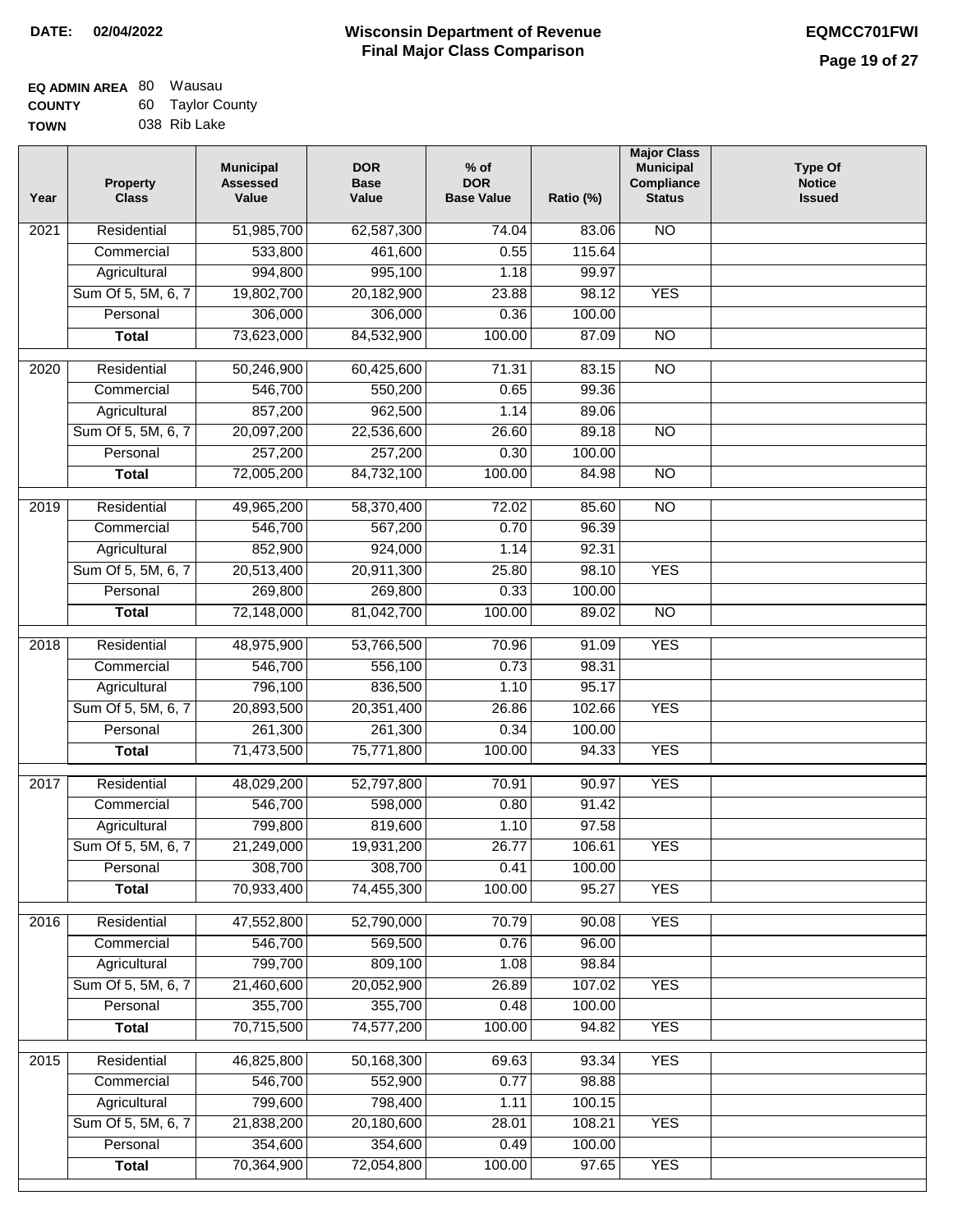| <b>EQ ADMIN AREA 80 Wausau</b> |                  |
|--------------------------------|------------------|
| <b>COUNTY</b>                  | 60 Taylor County |
| <b>TOWN</b>                    | 040 Roosevelt    |

| Year              | <b>Property</b><br><b>Class</b> | <b>Municipal</b><br><b>Assessed</b><br>Value | <b>DOR</b><br><b>Base</b><br>Value | $%$ of<br><b>DOR</b><br><b>Base Value</b> | Ratio (%)         | <b>Major Class</b><br><b>Municipal</b><br>Compliance<br><b>Status</b> | <b>Type Of</b><br><b>Notice</b><br><b>Issued</b> |
|-------------------|---------------------------------|----------------------------------------------|------------------------------------|-------------------------------------------|-------------------|-----------------------------------------------------------------------|--------------------------------------------------|
| 2021              | Residential                     | 16,614,300                                   | 17,181,600                         | 48.48                                     | $\frac{1}{96.70}$ | <b>YES</b>                                                            |                                                  |
|                   | Commercial                      | 196,400                                      | 180,800                            | 0.51                                      | 108.63            |                                                                       |                                                  |
|                   | Agricultural                    | 1,174,700                                    | 1,173,900                          | 3.31                                      | 100.07            |                                                                       |                                                  |
|                   | Sum Of 5, 5M, 6, 7              | 16,419,400                                   | 16,812,700                         | 47.44                                     | 97.66             | <b>YES</b>                                                            |                                                  |
|                   | Personal                        | 89,450                                       | 94,100                             | 0.27                                      | 95.06             |                                                                       |                                                  |
|                   | <b>Total</b>                    | 34,494,250                                   | 35,443,100                         | 100.00                                    | 97.32             | <b>YES</b>                                                            |                                                  |
| 2020              | Residential                     | 16,063,900                                   | 17,017,600                         | 47.31                                     | 94.40             | <b>YES</b>                                                            |                                                  |
|                   | Commercial                      | 196,400                                      | 190,300                            | 0.53                                      | 103.21            |                                                                       |                                                  |
|                   | Agricultural                    | 1,085,700                                    | 1,129,600                          | 3.14                                      | 96.11             |                                                                       |                                                  |
|                   | Sum Of 5, 5M, 6, 7              | 16,256,200                                   | 17,536,300                         | 48.75                                     | 92.70             | <b>YES</b>                                                            |                                                  |
|                   | Personal                        | 92,250                                       | 95,100                             | 0.26                                      | 97.00             |                                                                       |                                                  |
|                   | <b>Total</b>                    | 33,694,450                                   | 35,968,900                         | 100.00                                    | 93.68             | <b>YES</b>                                                            |                                                  |
|                   |                                 |                                              |                                    |                                           |                   |                                                                       |                                                  |
| 2019              | Residential                     | 15,606,800                                   | 16,222,900                         | 46.52                                     | 96.20             | <b>YES</b>                                                            |                                                  |
|                   | Commercial                      | 196,400                                      | 163,800                            | 0.47                                      | 119.90            |                                                                       |                                                  |
|                   | Agricultural                    | 1,083,500                                    | 1,082,600                          | 3.10                                      | 100.08            |                                                                       |                                                  |
|                   | Sum Of 5, 5M, 6, 7              | 16,389,400                                   | 17,302,200                         | 49.62                                     | 94.72             | <b>YES</b>                                                            |                                                  |
|                   | Personal                        | 98,700                                       | 98,700                             | 0.28                                      | 100.00            |                                                                       |                                                  |
|                   | <b>Total</b>                    | 33,374,800                                   | 34,870,200                         | 100.00                                    | 95.71             | <b>YES</b>                                                            |                                                  |
| 2018              | Residential                     | 14,639,200                                   | 15,418,000                         | 46.54                                     | 94.95             | <b>YES</b>                                                            |                                                  |
|                   | Commercial                      | 156,300                                      | 160,500                            | 0.48                                      | 97.38             |                                                                       |                                                  |
|                   | Agricultural                    | 1,036,500                                    | 1,058,300                          | 3.19                                      | 97.94             |                                                                       |                                                  |
|                   | Sum Of 5, 5M, 6, 7              | 13,491,800                                   | 16,388,400                         | 49.47                                     | 82.33             | <b>NO</b>                                                             |                                                  |
|                   | Personal                        | 101,200                                      | 101,200                            | 0.31                                      | 100.00            |                                                                       |                                                  |
|                   | <b>Total</b>                    | 29,425,000                                   | 33,126,400                         | 100.00                                    | 88.83             | <b>NO</b>                                                             | 1st Notice of Non-Compliance                     |
| 2017              | Residential                     | 14,322,300                                   | 14,662,100                         | 46.27                                     | 97.68             | <b>YES</b>                                                            |                                                  |
|                   | Commercial                      | 297,600                                      | 329,000                            | 1.04                                      | 90.46             |                                                                       |                                                  |
|                   | Agricultural                    | 1,034,800                                    | 1,031,800                          | 3.26                                      | 100.29            |                                                                       |                                                  |
|                   |                                 | 13,500,100                                   |                                    | 49.03                                     |                   |                                                                       |                                                  |
|                   | Sum Of 5, 5M, 6, 7<br>Personal  | 126,400                                      | 15,537,000<br>126,400              | 0.40                                      | 86.89<br>100.00   | NO                                                                    |                                                  |
|                   | <b>Total</b>                    | 29,281,200                                   | 31,686,300                         | 100.00                                    | 92.41             | $\overline{NO}$                                                       |                                                  |
|                   |                                 |                                              |                                    |                                           |                   |                                                                       |                                                  |
| 2016              | Residential                     | 13,720,300                                   | 13,921,600                         | 45.68                                     | 98.55             | <b>YES</b>                                                            |                                                  |
|                   | Commercial                      | 298,300                                      | 314,300                            | 1.03                                      | 94.91             |                                                                       |                                                  |
|                   | Agricultural                    | 1,020,500                                    | 1,020,700                          | 3.35                                      | 99.98             |                                                                       |                                                  |
|                   | Sum Of 5, 5M, 6, 7              | 13,490,100                                   | 15,081,900                         | 49.49                                     | 89.45             | $\overline{NO}$                                                       |                                                  |
|                   | Personal                        | 128,300                                      | 135,000                            | 0.44                                      | 95.04             |                                                                       |                                                  |
|                   | <b>Total</b>                    | 28,657,500                                   | 30,473,500                         | 100.00                                    | 94.04             | N <sub>O</sub>                                                        |                                                  |
| $\overline{2015}$ | Residential                     | 13,332,500                                   | 13,201,600                         | 44.45                                     | 100.99            | <b>YES</b>                                                            |                                                  |
|                   | Commercial                      | 349,800                                      | 347,800                            | 1.17                                      | 100.58            |                                                                       |                                                  |
|                   | Agricultural                    | 1,011,100                                    | 1,009,500                          | 3.40                                      | 100.16            |                                                                       |                                                  |
|                   | Sum Of 5, 5M, 6, 7              | 13,077,700                                   | 14,907,100                         | 50.19                                     | 87.73             | <b>NO</b>                                                             |                                                  |
|                   | Personal                        | 232,650                                      | 232,700                            | 0.78                                      | 99.98             |                                                                       |                                                  |
|                   | <b>Total</b>                    | 28,003,750                                   | 29,698,700                         | 100.00                                    | 94.29             | <b>NO</b>                                                             |                                                  |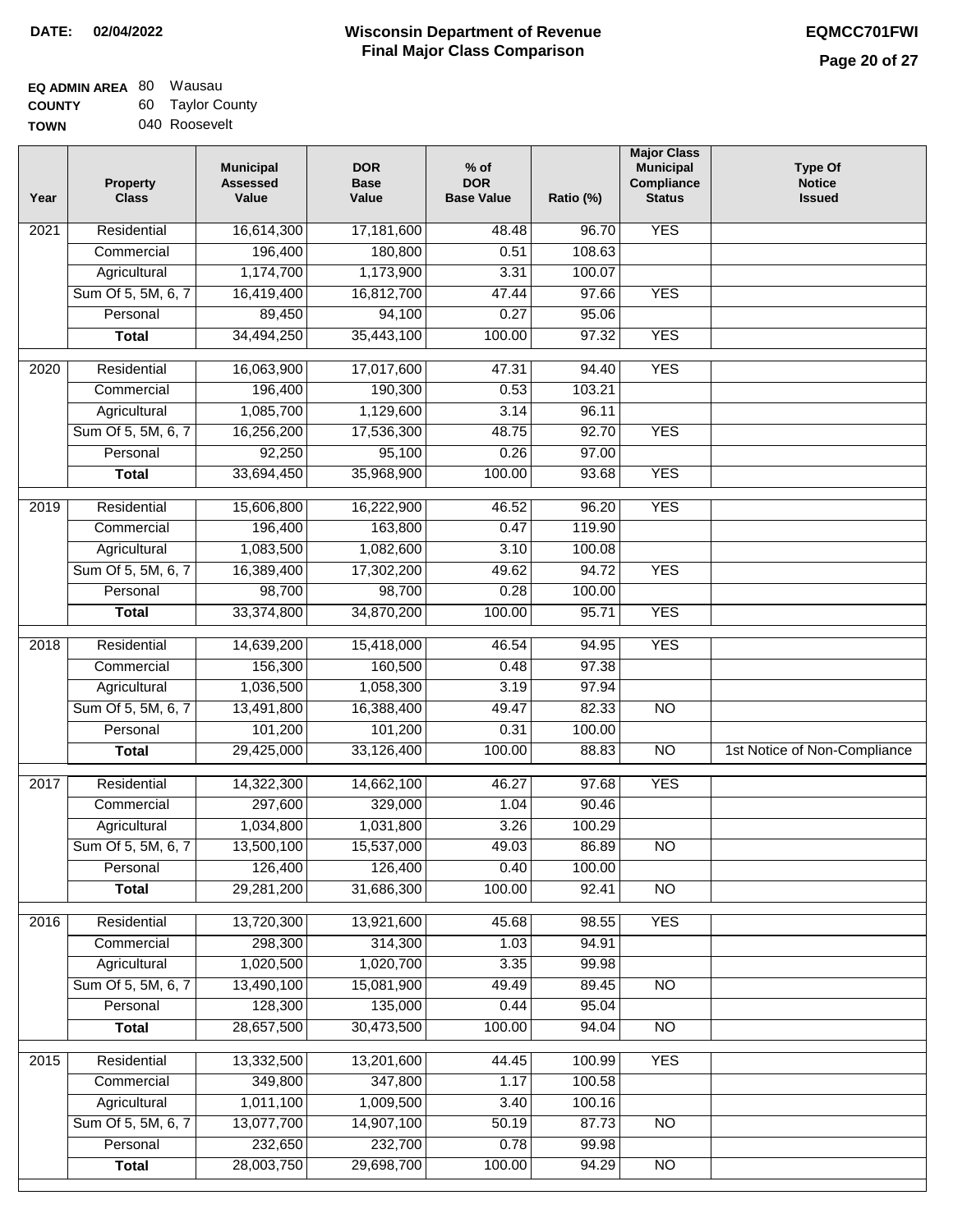| <b>EQ ADMIN AREA 80 Wausau</b> |                  |
|--------------------------------|------------------|
| <b>COUNTY</b>                  | 60 Taylor County |
| <b>TOWN</b>                    | 042 Taft         |

| Year             | <b>Property</b><br><b>Class</b> | <b>Municipal</b><br><b>Assessed</b><br>Value | <b>DOR</b><br><b>Base</b><br>Value | $%$ of<br><b>DOR</b><br><b>Base Value</b> | Ratio (%) | <b>Major Class</b><br><b>Municipal</b><br><b>Compliance</b><br><b>Status</b> | <b>Type Of</b><br><b>Notice</b><br><b>Issued</b> |
|------------------|---------------------------------|----------------------------------------------|------------------------------------|-------------------------------------------|-----------|------------------------------------------------------------------------------|--------------------------------------------------|
| 2021             | Residential                     | 12,351,200                                   | 13,837,500                         | 39.55                                     | 89.26     | <b>NO</b>                                                                    |                                                  |
|                  | Commercial                      | 510,000                                      | 575,400                            | 1.64                                      | 88.63     |                                                                              |                                                  |
|                  | Agricultural                    | 880,800                                      | 1,017,800                          | 2.91                                      | 86.54     |                                                                              |                                                  |
|                  | Sum Of 5, 5M, 6, 7              | 16,059,600                                   | 19,337,600                         | 55.27                                     | 83.05     | $\overline{NO}$                                                              |                                                  |
|                  | Personal                        | 199,800                                      | 222,000                            | 0.63                                      | 90.00     |                                                                              |                                                  |
|                  | <b>Total</b>                    | 30,001,400                                   | 34,990,300                         | 100.00                                    | 85.74     | $\overline{NO}$                                                              | 1st Notice of Non-Compliance                     |
| 2020             | Residential                     | 12,277,800                                   | 14,036,700                         | 38.86                                     | 87.47     | $\overline{NO}$                                                              |                                                  |
|                  | Commercial                      | 522,000                                      | 624,100                            | 1.73                                      | 83.64     |                                                                              |                                                  |
|                  | Agricultural                    | 883,800                                      | 982,900                            | 2.72                                      | 89.92     |                                                                              |                                                  |
|                  | Sum Of 5, 5M, 6, 7              | 15,858,700                                   | 20,251,800                         | 56.07                                     | 78.31     | <b>NO</b>                                                                    |                                                  |
|                  | Personal                        | 202,950                                      | 225,500                            | 0.62                                      | 90.00     |                                                                              |                                                  |
|                  | <b>Total</b>                    | 29,745,250                                   | 36,121,000                         | 100.00                                    | 82.35     | <b>NO</b>                                                                    |                                                  |
|                  |                                 |                                              |                                    |                                           |           |                                                                              |                                                  |
| $\frac{1}{2019}$ | Residential                     | 11,938,600                                   | 13,394,000                         | 38.24                                     | 89.13     | $\overline{NO}$                                                              |                                                  |
|                  | Commercial                      | 522,000                                      | 643,400                            | 1.84                                      | 81.13     |                                                                              |                                                  |
|                  | Agricultural                    | 882,800                                      | 932,400                            | 2.66                                      | 94.68     |                                                                              |                                                  |
|                  | Sum Of 5, 5M, 6, 7              | 15,915,800                                   | 19,838,800                         | 56.64                                     | 80.23     | $\overline{NO}$                                                              |                                                  |
|                  | Personal                        | 195,000                                      | 216,700                            | 0.62                                      | 89.99     |                                                                              |                                                  |
|                  | <b>Total</b>                    | 29,454,200                                   | 35,025,300                         | 100.00                                    | 84.09     | $\overline{NO}$                                                              |                                                  |
| 2018             | Residential                     | 11,706,000                                   | 12,630,000                         | 38.37                                     | 92.68     | <b>YES</b>                                                                   |                                                  |
|                  | Commercial                      | 522,000                                      | 630,800                            | 1.92                                      | 82.75     |                                                                              |                                                  |
|                  | Agricultural                    | 904,500                                      | 927,000                            | 2.82                                      | 97.57     |                                                                              |                                                  |
|                  | Sum Of 5, 5M, 6, 7              | 15,838,900                                   | 18,543,200                         | 56.34                                     | 85.42     | N <sub>O</sub>                                                               |                                                  |
|                  | Personal                        | 183,950                                      | 184,000                            | 0.56                                      | 99.97     |                                                                              |                                                  |
|                  | <b>Total</b>                    | 29,155,350                                   | 32,915,000                         | 100.00                                    | 88.58     | $\overline{NO}$                                                              |                                                  |
| 2017             | Residential                     | 11,402,900                                   | 11,971,200                         | 38.21                                     | 95.25     | <b>YES</b>                                                                   |                                                  |
|                  | Commercial                      | 471,000                                      | 623,400                            | 1.99                                      | 75.55     |                                                                              |                                                  |
|                  | Agricultural                    | 909,100                                      | 909,100                            | 2.90                                      | 100.00    |                                                                              |                                                  |
|                  | Sum Of 5, 5M, 6, 7              | 16,104,000                                   | 17,579,200                         | 56.10                                     | 91.61     | <b>YES</b>                                                                   |                                                  |
|                  | Personal                        | 250,300                                      | 250,400                            | 0.80                                      | 99.96     |                                                                              |                                                  |
|                  | <b>Total</b>                    | 29,137,300                                   | 31,333,300                         | 100.00                                    | 92.99     | <b>YES</b>                                                                   |                                                  |
| 2016             | Residential                     | 11,222,100                                   | 11,674,300                         | 37.69                                     | 96.13     | <b>YES</b>                                                                   |                                                  |
|                  | Commercial                      | 471,000                                      | 593,700                            | 1.92                                      | 79.33     |                                                                              |                                                  |
|                  | Agricultural                    | 903,400                                      | 902,800                            | 2.91                                      | 100.07    |                                                                              |                                                  |
|                  | Sum Of 5, 5M, 6, 7              | 16,033,000                                   | 17,532,300                         | 56.60                                     | 91.45     | <b>YES</b>                                                                   |                                                  |
|                  | Personal                        | 258,850                                      | 272,400                            | 0.88                                      | 95.03     |                                                                              |                                                  |
|                  | <b>Total</b>                    | 28,888,350                                   | 30,975,500                         | 100.00                                    | 93.26     | <b>YES</b>                                                                   |                                                  |
| 2015             | Residential                     | 10,960,400                                   | 11,177,800                         | 36.53                                     | 98.06     | <b>YES</b>                                                                   |                                                  |
|                  | Commercial                      | 471,000                                      | 560,100                            | 1.83                                      | 84.09     |                                                                              |                                                  |
|                  | Agricultural                    | 899,500                                      | 894,600                            | 2.92                                      | 100.55    |                                                                              |                                                  |
|                  | Sum Of 5, 5M, 6, 7              | 15,987,200                                   | 17,704,000                         | 57.87                                     | 90.30     | <b>YES</b>                                                                   |                                                  |
|                  | Personal                        | 258,300                                      | 258,300                            | 0.84                                      | 100.00    |                                                                              |                                                  |
|                  | <b>Total</b>                    | 28,576,400                                   | 30,594,800                         | 100.00                                    | 93.40     | <b>YES</b>                                                                   |                                                  |
|                  |                                 |                                              |                                    |                                           |           |                                                                              |                                                  |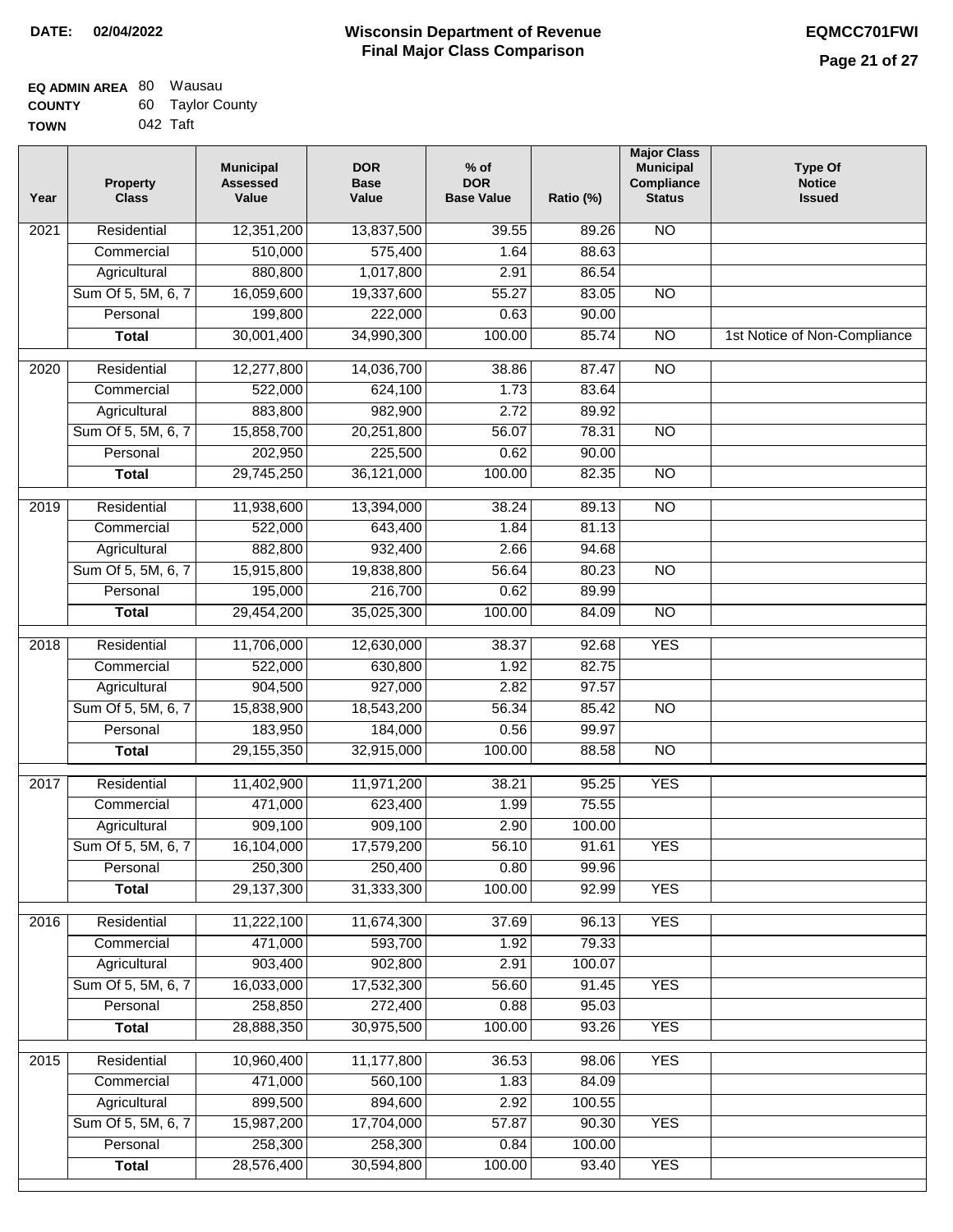| EQ ADMIN AREA 80 | Wausau           |
|------------------|------------------|
| <b>COUNTY</b>    | 60 Taylor County |
| <b>TOWN</b>      | 044 Westboro     |

| Year              | <b>Property</b><br><b>Class</b> | <b>Municipal</b><br><b>Assessed</b><br>Value | <b>DOR</b><br><b>Base</b><br>Value | $%$ of<br><b>DOR</b><br><b>Base Value</b> | Ratio (%) | <b>Major Class</b><br><b>Municipal</b><br>Compliance<br><b>Status</b> | <b>Type Of</b><br><b>Notice</b><br><b>Issued</b> |
|-------------------|---------------------------------|----------------------------------------------|------------------------------------|-------------------------------------------|-----------|-----------------------------------------------------------------------|--------------------------------------------------|
| $\overline{202}1$ | Residential                     | 40,181,200                                   | 39,260,100                         | 61.36                                     | 102.35    | <b>YES</b>                                                            |                                                  |
|                   | Commercial                      | 1,176,100                                    | 1,000,200                          | 1.56                                      | 117.59    |                                                                       |                                                  |
|                   | Agricultural                    | 692,700                                      | 690,800                            | 1.08                                      | 100.28    |                                                                       |                                                  |
|                   | Sum Of 5, 5M, 6, 7              | 22,949,400                                   | 22,721,500                         | 35.51                                     | 101.00    | <b>YES</b>                                                            |                                                  |
|                   | Personal                        | 311,400                                      | 311,400                            | 0.49                                      | 100.00    |                                                                       |                                                  |
|                   | <b>Total</b>                    | 65,310,800                                   | 63,984,000                         | 100.00                                    | 102.07    | <b>YES</b>                                                            |                                                  |
| $\overline{2020}$ | Residential                     | 32,726,400                                   | 39,493,800                         | 59.52                                     | 82.86     | $\overline{NO}$                                                       |                                                  |
|                   | Commercial                      | 1,109,000                                    | 1,194,700                          | 1.80                                      | 92.83     |                                                                       |                                                  |
|                   | Agricultural                    | 418,100                                      | 579,200                            | 0.87                                      | 72.19     |                                                                       |                                                  |
|                   | Sum Of 5, 5M, 6, 7              | 23,443,300                                   | 24,825,500                         | 37.41                                     | 94.43     | <b>YES</b>                                                            |                                                  |
|                   | Personal                        | 223,700                                      | 263,100                            | 0.40                                      | 85.02     |                                                                       |                                                  |
|                   | <b>Total</b>                    | 57,920,500                                   | 66,356,300                         | 100.00                                    | 87.29     | $\overline{NO}$                                                       | 1st Notice of Non-Compliance                     |
| 2019              | Residential                     | 32,340,200                                   | 38,990,000                         | 57.34                                     | 82.94     | $\overline{NO}$                                                       |                                                  |
|                   | Commercial                      | 1,109,000                                    | 1,231,700                          | 1.81                                      | 90.04     |                                                                       |                                                  |
|                   | Agricultural                    | 458,200                                      | 553,200                            | 0.81                                      | 82.83     |                                                                       |                                                  |
|                   | Sum Of 5, 5M, 6, 7              | 23,765,500                                   | 26,971,500                         | 39.67                                     | 88.11     | $\overline{NO}$                                                       |                                                  |
|                   | Personal                        | 225,100                                      | 247,400                            | 0.36                                      | 90.99     |                                                                       |                                                  |
|                   | <b>Total</b>                    | 57,898,000                                   | 67,993,800                         | 100.00                                    | 85.15     | $\overline{NO}$                                                       |                                                  |
| 2018              | Residential                     | 31,808,500                                   | 35,826,400                         | 56.68                                     | 88.79     | <b>NO</b>                                                             |                                                  |
|                   | Commercial                      | 1,109,000                                    | 1,207,600                          | 1.91                                      | 91.84     |                                                                       |                                                  |
|                   | Agricultural                    | 473,300                                      | 517,900                            | 0.82                                      | 91.39     |                                                                       |                                                  |
|                   | Sum Of 5, 5M, 6, 7              | 24,104,500                                   | 25,319,300                         | 40.06                                     | 95.20     | <b>YES</b>                                                            |                                                  |
|                   | Personal                        | 315,900                                      | 332,600                            | 0.53                                      | 94.98     |                                                                       |                                                  |
|                   | <b>Total</b>                    | 57,811,200                                   | 63,203,800                         | 100.00                                    | 91.47     | <b>NO</b>                                                             |                                                  |
| 2017              | Residential                     | 31,490,900                                   | 35,506,600                         | 58.36                                     | 88.69     | <b>NO</b>                                                             |                                                  |
|                   | Commercial                      | 1,134,400                                    | 1,223,400                          | 2.01                                      | 92.73     |                                                                       |                                                  |
|                   | Agricultural                    | 472,000                                      | 504,200                            | 0.83                                      | 93.61     |                                                                       |                                                  |
|                   | Sum Of 5, 5M, 6, 7              | 24,419,300                                   | 23,340,800                         | 38.36                                     | 104.62    | <b>YES</b>                                                            |                                                  |
|                   | Personal                        | 255,900                                      | 263,800                            | 0.43                                      | 97.01     |                                                                       |                                                  |
|                   | <b>Total</b>                    | 57,772,500                                   | 60,838,800                         | 100.00                                    | 94.96     | <b>NO</b>                                                             |                                                  |
| 2016              | Residential                     | 31,156,300                                   | 34,450,900                         | 57.18                                     | 90.44     | <b>YES</b>                                                            |                                                  |
|                   | Commercial                      | 1,134,400                                    | 1,165,100                          | 1.93                                      | 97.37     |                                                                       |                                                  |
|                   | Agricultural                    | 455,300                                      | 494,200                            | 0.82                                      | 92.13     |                                                                       |                                                  |
|                   | Sum Of 5, 5M, 6, 7              | 24,940,500                                   | 23,804,200                         | 39.51                                     | 104.77    | <b>YES</b>                                                            |                                                  |
|                   | Personal                        | 315,100                                      | 331,700                            | 0.55                                      | 95.00     |                                                                       |                                                  |
|                   | <b>Total</b>                    | 58,001,600                                   | 60,246,100                         | 100.00                                    | 96.27     | <b>YES</b>                                                            |                                                  |
| 2015              | Residential                     | 30,616,800                                   | 32,372,900                         | 54.72                                     | 94.58     | <b>YES</b>                                                            |                                                  |
|                   | Commercial                      | 975,700                                      | 953,200                            | 1.61                                      | 102.36    |                                                                       |                                                  |
|                   | Agricultural                    | 448,300                                      | 486,000                            | 0.82                                      | 92.24     |                                                                       |                                                  |
|                   | Sum Of 5, 5M, 6, 7              | 24,884,900                                   | 24,971,000                         | 42.21                                     | 99.66     | <b>YES</b>                                                            |                                                  |
|                   | Personal                        | 362,300                                      | 373,500                            | 0.63                                      | 97.00     |                                                                       |                                                  |
|                   | <b>Total</b>                    | 57,288,000                                   | 59,156,600                         | 100.00                                    | 96.84     | <b>YES</b>                                                            |                                                  |
|                   |                                 |                                              |                                    |                                           |           |                                                                       |                                                  |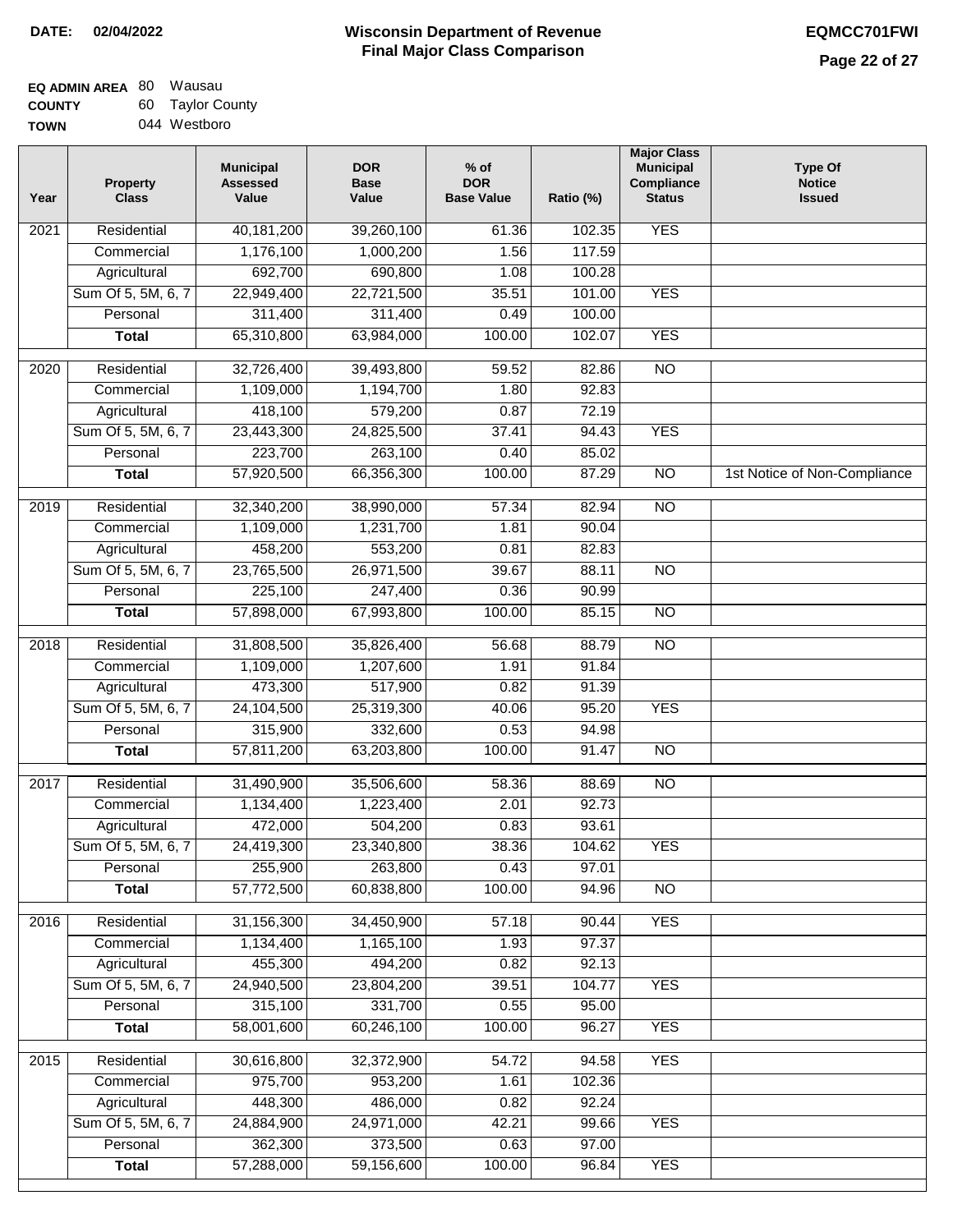| <b>EQ ADMIN AREA 80 Wausau</b> |                  |
|--------------------------------|------------------|
| <b>COUNTY</b>                  | 60 Taylor County |
| <b>VILLAGE</b>                 | 131 Gilman       |

| Year              | <b>Property</b><br><b>Class</b> | <b>Municipal</b><br><b>Assessed</b><br>Value | <b>DOR</b><br><b>Base</b><br>Value | $%$ of<br><b>DOR</b><br><b>Base Value</b> | Ratio (%) | <b>Major Class</b><br><b>Municipal</b><br>Compliance<br><b>Status</b> | <b>Type Of</b><br><b>Notice</b><br><b>Issued</b> |
|-------------------|---------------------------------|----------------------------------------------|------------------------------------|-------------------------------------------|-----------|-----------------------------------------------------------------------|--------------------------------------------------|
| $\overline{202}1$ | Residential                     | 10,846,100                                   | 11,074,700                         | 69.46                                     | 97.94     | <b>YES</b>                                                            |                                                  |
|                   | Commercial                      | 4,457,700                                    | 4,053,200                          | 25.42                                     | 109.98    | <b>YES</b>                                                            |                                                  |
|                   | Agricultural                    | 116,400                                      | 120,300                            | 0.75                                      | 96.76     |                                                                       |                                                  |
|                   | Sum Of 5, 5M, 6, 7              | 310,900                                      | 298,700                            | 1.87                                      | 104.08    |                                                                       |                                                  |
|                   | Personal                        | 396,400                                      | 396,400                            | 2.49                                      | 100.00    |                                                                       |                                                  |
|                   | <b>Total</b>                    | 16,127,500                                   | 15,943,300                         | 100.00                                    | 101.16    | <b>YES</b>                                                            |                                                  |
| $\overline{2020}$ | Residential                     | 10,550,300                                   | 10,547,300                         | 67.43                                     | 100.03    | <b>YES</b>                                                            |                                                  |
|                   | Commercial                      | 4,418,800                                    | 4,304,100                          | 27.52                                     | 102.66    | <b>YES</b>                                                            |                                                  |
|                   | Agricultural                    | 110,100                                      | 121,300                            | 0.78                                      | 90.77     |                                                                       |                                                  |
|                   | Sum Of 5, 5M, 6, 7              | 269,500                                      | 269,100                            | 1.72                                      | 100.15    |                                                                       |                                                  |
|                   | Personal                        | 400,900                                      | 400,900                            | 2.56                                      | 100.00    |                                                                       |                                                  |
|                   | <b>Total</b>                    | 15,749,600                                   | 15,642,700                         | 100.00                                    | 100.68    | <b>YES</b>                                                            |                                                  |
| 2019              | Residential                     | 10,537,900                                   | 10,860,400                         | 67.41                                     | 97.03     | <b>YES</b>                                                            |                                                  |
|                   | Commercial                      | 4,409,200                                    | 4,450,500                          | 27.63                                     | 99.07     | <b>YES</b>                                                            |                                                  |
|                   | Agricultural                    | 110,100                                      | 116,000                            | 0.72                                      | 94.91     |                                                                       |                                                  |
|                   | Sum Of 5, 5M, 6, 7              | 270,400                                      | 261,700                            | 1.62                                      | 103.32    |                                                                       |                                                  |
|                   | Personal                        | 421,400                                      | 421,400                            | 2.62                                      | 100.00    |                                                                       |                                                  |
|                   | <b>Total</b>                    | 15,749,000                                   | 16,110,000                         | 100.00                                    | 97.76     | <b>YES</b>                                                            |                                                  |
|                   |                                 |                                              |                                    |                                           |           |                                                                       |                                                  |
| 2018              | Residential                     | 10,401,500                                   | 10,213,100                         | 65.90                                     | 101.84    | <b>YES</b>                                                            |                                                  |
|                   | Commercial                      | 4,510,100                                    | 4,592,700                          | 29.63                                     | 98.20     | <b>YES</b>                                                            |                                                  |
|                   | Agricultural                    | 108,100                                      | 110,800                            | 0.71                                      | 97.56     |                                                                       |                                                  |
|                   | Sum Of 5, 5M, 6, 7              | 308,500                                      | 280,300                            | 1.81                                      | 110.06    |                                                                       |                                                  |
|                   | Personal                        | 301,300                                      | 301,300                            | 1.94                                      | 100.00    |                                                                       |                                                  |
|                   | <b>Total</b>                    | 15,629,500                                   | 15,498,200                         | 100.00                                    | 100.85    | <b>YES</b>                                                            |                                                  |
| 2017              | Residential                     | 10,325,700                                   | 10,222,700                         | 62.23                                     | 101.01    | <b>YES</b>                                                            |                                                  |
|                   | Commercial                      | 4,220,300                                    | 4,938,400                          | 30.06                                     | 85.46     | $\overline{NO}$                                                       |                                                  |
|                   | Agricultural                    | 110,500                                      | 110,000                            | 0.67                                      | 100.45    |                                                                       |                                                  |
|                   | Sum Of 5, 5M, 6, 7              | 279,300                                      | 256,100                            | 1.56                                      | 109.06    |                                                                       |                                                  |
|                   | Personal                        | 899,000                                      | 899,000                            | 5.47                                      | 100.00    |                                                                       |                                                  |
|                   | <b>Total</b>                    | 15,834,800                                   | 16,426,200                         | 100.00                                    | 96.40     | <b>NO</b>                                                             |                                                  |
| 2016              | Residential                     | 10,222,800                                   | 9,637,900                          | 63.80                                     | 106.07    | <b>YES</b>                                                            |                                                  |
|                   | Commercial                      | 3,992,200                                    | 4,644,800                          | 30.75                                     | 85.95     | N <sub>O</sub>                                                        |                                                  |
|                   | Agricultural                    | 109,300                                      | 89,900                             | 0.60                                      | 121.58    |                                                                       |                                                  |
|                   | Sum Of 5, 5M, 6, 7              | 283,600                                      | 252,400                            | 1.67                                      | 112.36    |                                                                       |                                                  |
|                   | Personal                        | 482,200                                      | 482,200                            | 3.19                                      | 100.00    |                                                                       |                                                  |
|                   | <b>Total</b>                    | 15,090,100                                   | 15,107,200                         | 100.00                                    | 99.89     | N <sub>O</sub>                                                        |                                                  |
| 2015              | Residential                     | 10,216,300                                   | 10,070,900                         | 66.95                                     | 101.44    | <b>YES</b>                                                            |                                                  |
|                   | Commercial                      | 3,952,700                                    | 4,225,000                          | 28.09                                     | 93.56     | <b>YES</b>                                                            |                                                  |
|                   | Agricultural                    | 109,300                                      | 88,800                             | 0.59                                      | 123.09    |                                                                       |                                                  |
|                   | Sum Of 5, 5M, 6, 7              | 261,200                                      | 253,800                            | 1.69                                      | 102.92    |                                                                       |                                                  |
|                   | Personal                        | 404,800                                      | 404,800                            | 2.69                                      | 100.00    |                                                                       |                                                  |
|                   | <b>Total</b>                    | 14,944,300                                   | 15,043,300                         | 100.00                                    | 99.34     | <b>YES</b>                                                            |                                                  |
|                   |                                 |                                              |                                    |                                           |           |                                                                       |                                                  |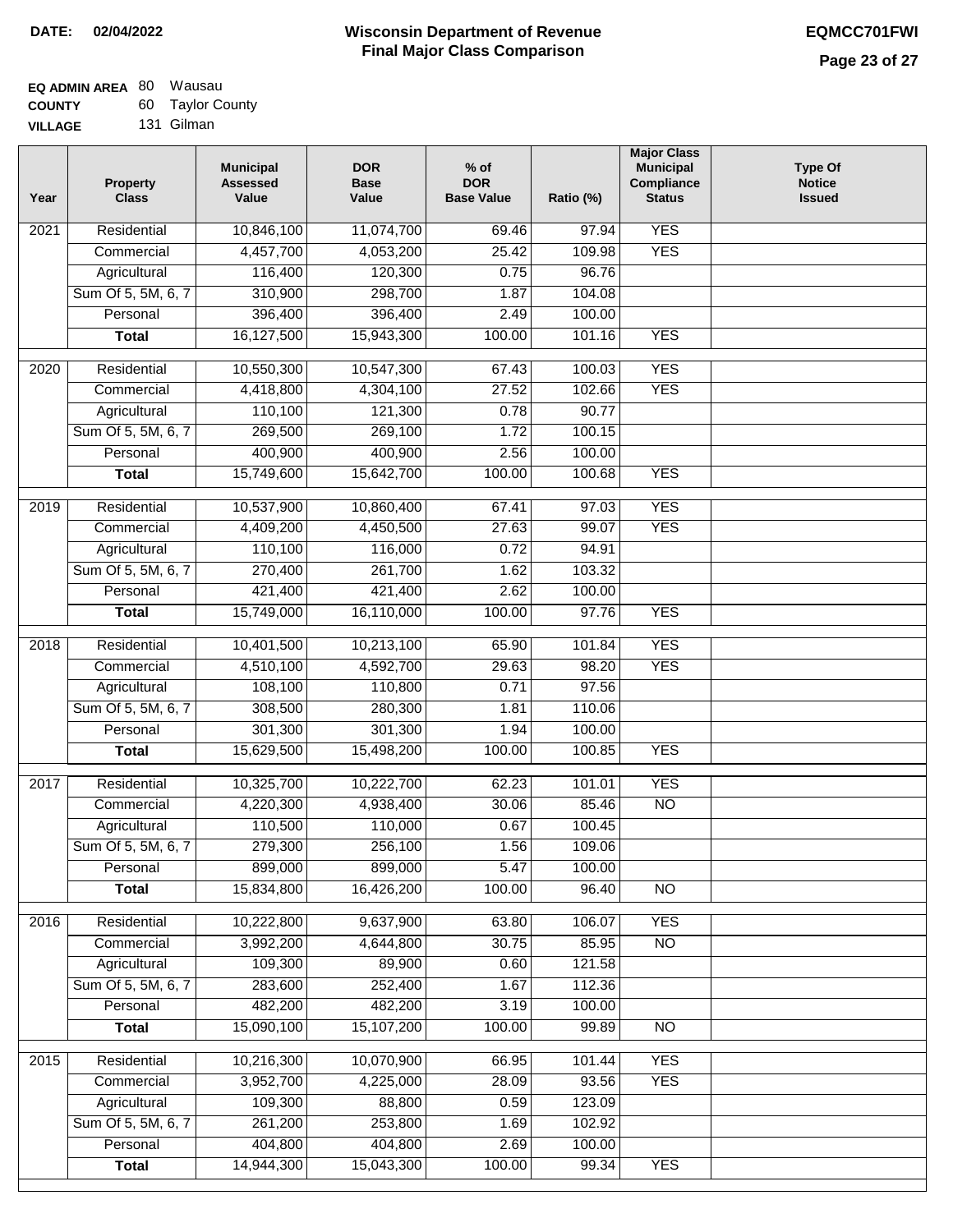| EQ ADMIN AREA 80 | Wausau           |
|------------------|------------------|
| <b>COUNTY</b>    | 60 Taylor County |
| <b>VILLAGE</b>   | 146 Lublin       |

| Year | <b>Property</b><br><b>Class</b> | <b>Municipal</b><br><b>Assessed</b><br>Value | <b>DOR</b><br><b>Base</b><br>Value | $%$ of<br><b>DOR</b><br><b>Base Value</b> | Ratio (%) | <b>Major Class</b><br><b>Municipal</b><br>Compliance<br><b>Status</b> | <b>Type Of</b><br><b>Notice</b><br><b>Issued</b> |
|------|---------------------------------|----------------------------------------------|------------------------------------|-------------------------------------------|-----------|-----------------------------------------------------------------------|--------------------------------------------------|
| 2021 | Residential                     | 3,131,600                                    | 3,065,700                          | 76.54                                     | 102.15    | <b>YES</b>                                                            |                                                  |
|      | Commercial                      | 217,800                                      | 239,500                            | 5.98                                      | 90.94     |                                                                       |                                                  |
|      | Agricultural                    | 22,100                                       | 22,300                             | 0.56                                      | 99.10     |                                                                       |                                                  |
|      | Sum Of 5, 5M, 6, 7              | 719,900                                      | 675,600                            | 16.87                                     | 106.56    | <b>YES</b>                                                            |                                                  |
|      | Personal                        | 2,400                                        | 2,400                              | 0.06                                      | 100.00    |                                                                       |                                                  |
|      | <b>Total</b>                    | 4,093,800                                    | 4,005,500                          | 100.00                                    | 102.20    | <b>YES</b>                                                            |                                                  |
| 2020 | Residential                     | 3,056,400                                    | 2,864,000                          | 72.49                                     | 106.72    | <b>YES</b>                                                            |                                                  |
|      | Commercial                      | 217,800                                      | 252,100                            | 6.38                                      | 86.39     |                                                                       |                                                  |
|      | Agricultural                    | 22,400                                       | 23,100                             | 0.58                                      | 96.97     |                                                                       |                                                  |
|      | Sum Of 5, 5M, 6, 7              | 584,100                                      | 809,400                            | 20.49                                     | 72.16     | <b>NO</b>                                                             |                                                  |
|      | Personal                        | 2,400                                        | 2,400                              | 0.06                                      | 100.00    |                                                                       |                                                  |
|      | <b>Total</b>                    | 3,883,100                                    | 3,951,000                          | 100.00                                    | 98.28     | $\overline{NO}$                                                       | 2nd Notice of Non-Compliance                     |
| 2019 | Residential                     | 2,910,800                                    | 2,802,000                          | 73.45                                     | 103.88    | <b>YES</b>                                                            |                                                  |
|      | Commercial                      | 197,700                                      | 242,000                            | 6.34                                      | 81.69     |                                                                       |                                                  |
|      | Agricultural                    | 22,000                                       | 22,200                             | 0.58                                      | 99.10     |                                                                       |                                                  |
|      | Sum Of 5, 5M, 6, 7              | 579,500                                      | 746,700                            | 19.57                                     | 77.61     | $\overline{NO}$                                                       |                                                  |
|      | Personal                        | 2,100                                        | 2,100                              | 0.06                                      | 100.00    |                                                                       |                                                  |
|      | <b>Total</b>                    | 3,712,100                                    | 3,815,000                          | 100.00                                    | 97.30     | $\overline{NO}$                                                       | 1st Notice of Non-Compliance                     |
| 2018 | Residential                     | 2,782,400                                    | 2,550,900                          | 70.96                                     | 109.08    | <b>YES</b>                                                            |                                                  |
|      | Commercial                      | 246,700                                      | 296,200                            | 8.24                                      | 83.29     |                                                                       |                                                  |
|      | Agricultural                    | 20,900                                       | 20,800                             | 0.58                                      | 100.48    |                                                                       |                                                  |
|      | Sum Of 5, 5M, 6, 7              | 605,600                                      | 722,800                            | 20.11                                     | 83.79     | $\overline{10}$                                                       |                                                  |
|      | Personal                        | 3,900                                        | 3,900                              | 0.11                                      | 100.00    |                                                                       |                                                  |
|      | <b>Total</b>                    | 3,659,500                                    | 3,594,600                          | 100.00                                    | 101.81    | <b>NO</b>                                                             |                                                  |
| 2017 | Residential                     | 2,802,100                                    | 2,613,000                          | 71.41                                     | 107.24    | <b>YES</b>                                                            |                                                  |
|      | Commercial                      | 246,700                                      | 318,500                            | 8.70                                      | 77.46     |                                                                       |                                                  |
|      | Agricultural                    | 19,000                                       | 19,700                             | 0.54                                      | 96.45     |                                                                       |                                                  |
|      | Sum Of 5, 5M, 6, 7              | 612,400                                      | 694,200                            | 18.97                                     | 88.22     | <b>NO</b>                                                             |                                                  |
|      | Personal                        | 14,000                                       | 14,000                             | 0.38                                      | 100.00    |                                                                       |                                                  |
|      | <b>Total</b>                    | 3,694,200                                    | 3,659,400                          | 100.00                                    | 100.95    | <b>NO</b>                                                             |                                                  |
| 2016 | Residential                     | 2,661,000                                    | 2,419,000                          | 67.35                                     | 110.00    | <b>YES</b>                                                            |                                                  |
|      | Commercial                      | 402,100                                      | 459,500                            | 12.79                                     | 87.51     | N <sub>O</sub>                                                        |                                                  |
|      | Agricultural                    | 15,500                                       | 15,800                             | 0.44                                      | 98.10     |                                                                       |                                                  |
|      | Sum Of 5, 5M, 6, 7              | 625,100                                      | 676,700                            | 18.84                                     | 92.37     | <b>YES</b>                                                            |                                                  |
|      | Personal                        | 20,800                                       | 20,800                             | 0.58                                      | 100.00    |                                                                       |                                                  |
|      | <b>Total</b>                    | 3,724,500                                    | 3,591,800                          | 100.00                                    | 103.69    | N <sub>O</sub>                                                        |                                                  |
| 2015 | Residential                     | 2,691,600                                    | 2,465,800                          | 68.98                                     | 109.16    | <b>YES</b>                                                            |                                                  |
|      | Commercial                      | 399,500                                      | 430,900                            | 12.05                                     | 92.71     | <b>YES</b>                                                            |                                                  |
|      | Agricultural                    | 15,500                                       | 15,600                             | 0.44                                      | 99.36     |                                                                       |                                                  |
|      | Sum Of 5, 5M, 6, 7              | 603,800                                      | 644,800                            | 18.04                                     | 93.64     | <b>YES</b>                                                            |                                                  |
|      | Personal                        | 17,800                                       | 17,800                             | 0.50                                      | 100.00    |                                                                       |                                                  |
|      | <b>Total</b>                    | 3,728,200                                    | 3,574,900                          | 100.00                                    | 104.29    | <b>YES</b>                                                            |                                                  |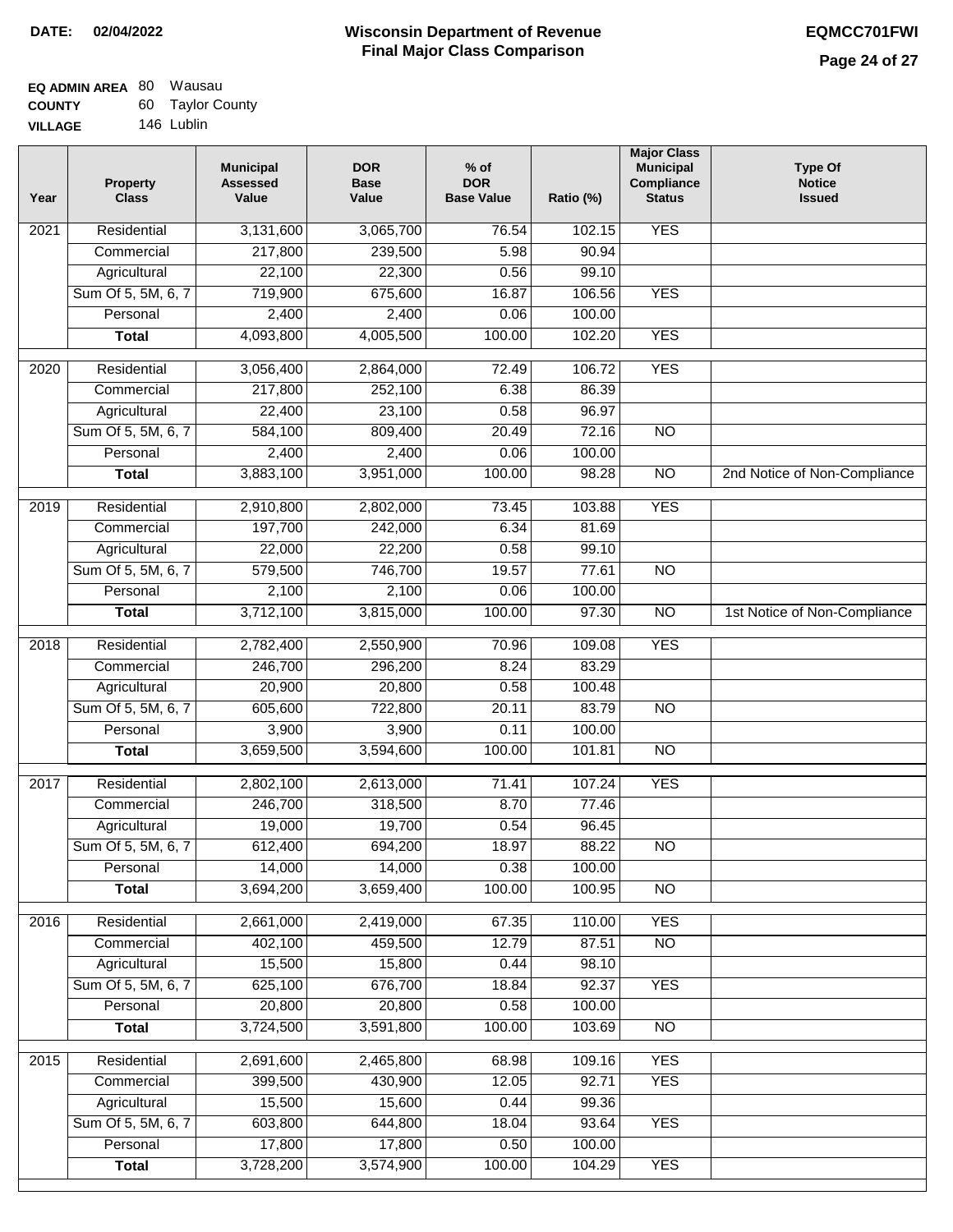| <b>EQ ADMIN AREA 80 Wausau</b> |                  |
|--------------------------------|------------------|
| <b>COUNTY</b>                  | 60 Taylor County |
| <b>VILLAGE</b>                 | 176 Rib Lake     |

| Year              | <b>Property</b><br><b>Class</b> | <b>Municipal</b><br><b>Assessed</b><br>Value | <b>DOR</b><br><b>Base</b><br>Value | $%$ of<br><b>DOR</b><br><b>Base Value</b> | Ratio (%)       | <b>Major Class</b><br><b>Municipal</b><br>Compliance<br><b>Status</b> | Type Of<br><b>Notice</b><br><b>Issued</b> |
|-------------------|---------------------------------|----------------------------------------------|------------------------------------|-------------------------------------------|-----------------|-----------------------------------------------------------------------|-------------------------------------------|
| 2021              | Residential                     | 31,064,700                                   | 29,721,200                         | 78.37                                     | 104.52          | <b>YES</b>                                                            |                                           |
|                   | Commercial                      | 7,179,100                                    | 7,092,400                          | 18.70                                     | 101.22          | <b>YES</b>                                                            |                                           |
|                   | Agricultural                    | 5,000                                        | 5,000                              | 0.01                                      | 100.00          |                                                                       |                                           |
|                   | Sum Of 5, 5M, 6, 7              | 434,200                                      | 570,100                            | 1.50                                      | 76.16           |                                                                       |                                           |
|                   | Personal                        | 536,300                                      | 536,300                            | 1.41                                      | 100.00          |                                                                       |                                           |
|                   | <b>Total</b>                    | 39,219,300                                   | 37,925,000                         | 100.00                                    | 103.41          | <b>YES</b>                                                            |                                           |
| 2020              | Residential                     | 23,583,400                                   | 28,126,500                         | 76.43                                     | 83.85           | $\overline{NO}$                                                       |                                           |
|                   | Commercial                      | 6,807,900                                    | 7,474,100                          | 20.31                                     | 91.09           | <b>YES</b>                                                            |                                           |
|                   | Agricultural                    | 4,800                                        | 4,800                              | 0.01                                      | 100.00          |                                                                       |                                           |
|                   | Sum Of 5, 5M, 6, 7              | 433,800                                      | 633,300                            | 1.72                                      | 68.50           |                                                                       |                                           |
|                   | Personal                        | 559,500                                      | 559,500                            | 1.52                                      | 100.00          |                                                                       |                                           |
|                   | <b>Total</b>                    | 31,389,400                                   | 36,798,200                         | 100.00                                    | 85.30           | $\overline{NO}$                                                       | 2nd Notice of Non-Compliance              |
| 2019              | Residential                     | 23,566,200                                   | 25,557,200                         | 75.52                                     | 92.21           | <b>YES</b>                                                            |                                           |
|                   | Commercial                      | 6,376,800                                    | 7,337,800                          | 21.68                                     | 86.90           | $\overline{NO}$                                                       |                                           |
|                   | Agricultural                    | 4,500                                        | 4,700                              | 0.01                                      | 95.74           |                                                                       |                                           |
|                   | Sum Of 5, 5M, 6, 7              | 433,800                                      | 567,400                            | 1.68                                      | 76.45           |                                                                       |                                           |
|                   | Personal                        | 374,900                                      | 374,900                            | 1.11                                      | 100.00          |                                                                       |                                           |
|                   | <b>Total</b>                    | 30,756,200                                   | 33,842,000                         | 100.00                                    | 90.88           | $\overline{NO}$                                                       | 1st Notice of Non-Compliance              |
| 2018              | Residential                     | 23,581,900                                   | 24,306,200                         | 74.86                                     | 97.02           | <b>YES</b>                                                            |                                           |
|                   | Commercial                      | 6,304,400                                    | 7,180,500                          | 22.11                                     | 87.80           | $\overline{NO}$                                                       |                                           |
|                   | Agricultural                    | 4,500                                        | 4,500                              | 0.01                                      | 100.00          |                                                                       |                                           |
|                   | Sum Of 5, 5M, 6, 7              | 482,100                                      | 564,800                            | 1.74                                      | 85.36           |                                                                       |                                           |
|                   | Personal                        | 413,900                                      | 413,900                            | 1.27                                      | 100.00          |                                                                       |                                           |
|                   | <b>Total</b>                    | 30,786,800                                   | 32,469,900                         | 100.00                                    | 94.82           | NO                                                                    |                                           |
|                   |                                 |                                              |                                    |                                           |                 |                                                                       |                                           |
| $\overline{2017}$ | Residential                     | 23,582,300                                   | 24,552,300                         | 73.00                                     | 96.05           | <b>YES</b>                                                            |                                           |
|                   | Commercial                      | 6,403,100                                    | 7,772,400                          | 23.11                                     | 82.38           | N <sub>O</sub>                                                        |                                           |
|                   | Agricultural                    | 4,400                                        | 4,500                              | 0.01                                      | 97.78           |                                                                       |                                           |
|                   | Sum Of 5, 5M, 6, 7              | 423,400                                      | 517,100                            | 1.54                                      | 81.88           |                                                                       |                                           |
|                   | Personal<br><b>Total</b>        | 786,100<br>31,199,300                        | 786,100<br>33,632,400              | 2.34<br>100.00                            | 100.00<br>92.77 | <b>NO</b>                                                             |                                           |
|                   |                                 |                                              |                                    |                                           |                 |                                                                       |                                           |
| 2016              | Residential                     | 23,622,300                                   | 23,877,000                         | 73.51                                     | 98.93           | <b>YES</b>                                                            |                                           |
|                   | Commercial                      | 6,381,100                                    | 7,401,300                          | 22.79                                     | 86.22           | $\overline{NO}$                                                       |                                           |
|                   | Agricultural                    | 4,200                                        | 4,300                              | 0.01                                      | 97.67           |                                                                       |                                           |
|                   | Sum Of 5, 5M, 6, 7              | 423,400                                      | 506,400                            | 1.56                                      | 83.61           |                                                                       |                                           |
|                   | Personal                        | 716,400                                      | 692,200                            | 2.13                                      | 103.50          |                                                                       |                                           |
|                   | <b>Total</b>                    | 31, 147, 400                                 | 32,481,200                         | 100.00                                    | 95.89           | N <sub>O</sub>                                                        |                                           |
| 2015              | Residential                     | 23,623,900                                   | 24,874,500                         | 75.24                                     | 94.97           | <b>YES</b>                                                            |                                           |
|                   | Commercial                      | 6,383,600                                    | 6,981,900                          | 21.12                                     | 91.43           | <b>YES</b>                                                            |                                           |
|                   | Agricultural                    | 4,200                                        | 4,300                              | 0.01                                      | 97.67           |                                                                       |                                           |
|                   | Sum Of 5, 5M, 6, 7              | 423,400                                      | 506,400                            | 1.53                                      | 83.61           |                                                                       |                                           |
|                   | Personal                        | 719,170                                      | 694,800                            | 2.10                                      | 103.51          |                                                                       |                                           |
|                   | <b>Total</b>                    | 31, 154, 270                                 | 33,061,900                         | 100.00                                    | 94.23           | <b>YES</b>                                                            |                                           |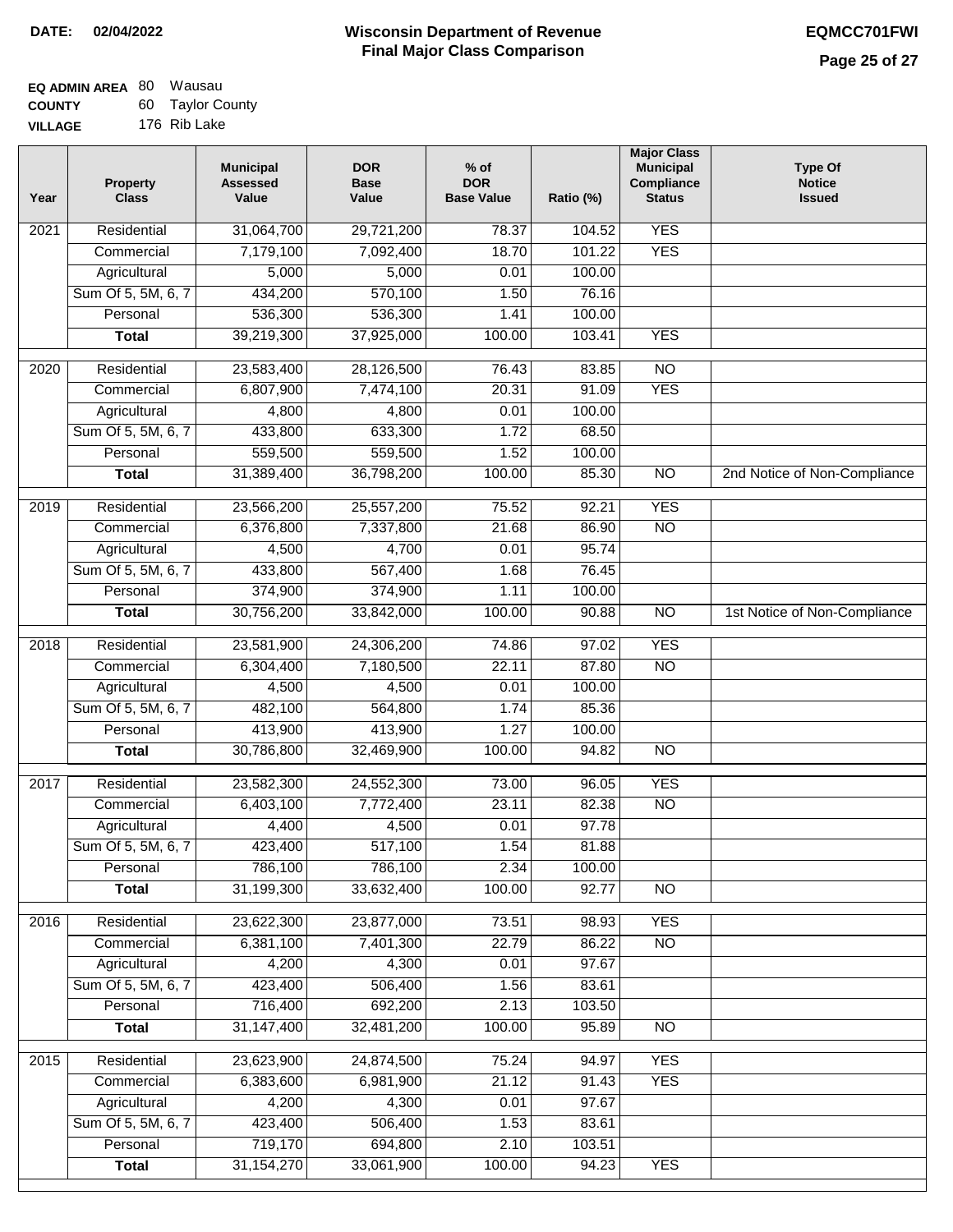| EQ ADMIN AREA 80 | Wausau           |
|------------------|------------------|
| <b>COUNTY</b>    | 60 Taylor County |
| <b>VILLAGE</b>   | 181 Stetsonville |

| Year              | <b>Property</b><br><b>Class</b>    | <b>Municipal</b><br><b>Assessed</b><br>Value | <b>DOR</b><br><b>Base</b><br>Value | $%$ of<br><b>DOR</b><br><b>Base Value</b> | Ratio (%)      | <b>Major Class</b><br><b>Municipal</b><br>Compliance<br><b>Status</b> | <b>Type Of</b><br><b>Notice</b><br><b>Issued</b> |
|-------------------|------------------------------------|----------------------------------------------|------------------------------------|-------------------------------------------|----------------|-----------------------------------------------------------------------|--------------------------------------------------|
| 2021              | Residential                        | 19,045,100                                   | 20,951,600                         | 89.74                                     | 90.90          | <b>YES</b>                                                            |                                                  |
|                   | Commercial                         | 2,303,800                                    | 2,270,000                          | 9.72                                      | 101.49         |                                                                       |                                                  |
|                   | Agricultural                       | 2,600                                        | 2,700                              | 0.01                                      | 96.30          |                                                                       |                                                  |
|                   | Sum Of 5, 5M, 6, 7                 | $\overline{200}$                             | 300                                | 0.00                                      | 66.67          |                                                                       |                                                  |
|                   | Personal                           | 123,500                                      | 123,500                            | 0.53                                      | 100.00         |                                                                       |                                                  |
|                   | <b>Total</b>                       | 21,475,200                                   | 23,348,100                         | 100.00                                    | 91.98          | <b>YES</b>                                                            |                                                  |
| $\overline{2020}$ | Residential                        | 18,593,000                                   | 20,965,800                         | 90.09                                     | 88.68          | $\overline{N}$                                                        |                                                  |
|                   | Commercial                         | 2,248,200                                    | 2,170,100                          | 9.32                                      | 103.60         |                                                                       |                                                  |
|                   | Agricultural                       | 2,600                                        | 2,600                              | 0.01                                      | 100.00         |                                                                       |                                                  |
|                   | Sum Of 5, 5M, 6, 7                 | 200                                          | 400                                | 0.00                                      | 50.00          |                                                                       |                                                  |
|                   | Personal                           | 134,200                                      | 134,200                            | 0.58                                      | 100.00         |                                                                       |                                                  |
|                   | <b>Total</b>                       | 20,978,200                                   | 23,273,100                         | 100.00                                    | 90.14          | $\overline{NO}$                                                       |                                                  |
| 2019              | Residential                        | 18,453,700                                   | 21,050,100                         | 89.98                                     | 87.67          | $\overline{10}$                                                       |                                                  |
|                   | Commercial                         | 2,208,100                                    | 2,195,900                          | 9.39                                      | 100.56         |                                                                       |                                                  |
|                   | Agricultural                       | 2,500                                        | 2,500                              | 0.01                                      | 100.00         |                                                                       |                                                  |
|                   | Sum Of 5, 5M, 6, 7                 | 200                                          | 300                                | 0.00                                      | 66.67          |                                                                       |                                                  |
|                   | Personal                           | 146,300                                      | 146,300                            | 0.63                                      | 100.00         |                                                                       |                                                  |
|                   | <b>Total</b>                       | 20,810,800                                   | 23,395,100                         | 100.00                                    | 88.95          | $\overline{NO}$                                                       |                                                  |
| 2018              | Residential                        | 18,234,600                                   | 19,688,000                         | 89.37                                     | 92.62          | <b>YES</b>                                                            |                                                  |
|                   | Commercial                         | 2,250,500                                    | 2,194,600                          | 9.96                                      | 102.55         |                                                                       |                                                  |
|                   | Agricultural                       | 2,500                                        | 2,500                              | 0.01                                      | 100.00         |                                                                       |                                                  |
|                   | Sum Of 5, 5M, 6, 7                 | 200                                          | 300                                | 0.00                                      | 66.67          |                                                                       |                                                  |
|                   | Personal                           | 146,800                                      | 145,400                            | 0.66                                      | 100.96         |                                                                       |                                                  |
|                   | <b>Total</b>                       | 20,634,600                                   | 22,030,800                         | 100.00                                    | 93.66          | <b>YES</b>                                                            |                                                  |
| 2017              | Residential                        | 18,161,900                                   | 18,185,600                         | 88.84                                     | 99.87          | <b>YES</b>                                                            |                                                  |
|                   | Commercial                         | 2,235,800                                    | 2,172,900                          | 10.61                                     | 102.89         | <b>YES</b>                                                            |                                                  |
|                   | Agricultural                       | 2,400                                        | 2,400                              | 0.01                                      | 100.00         |                                                                       |                                                  |
|                   | Sum Of 5, 5M, 6, 7                 | 200                                          | 400                                | 0.00                                      | 50.00          |                                                                       |                                                  |
|                   | Personal                           | 109,200                                      | 109,200                            | 0.53                                      | 100.00         |                                                                       |                                                  |
|                   | <b>Total</b>                       | 20,509,500                                   | 20,470,500                         | 100.00                                    | 100.19         | <b>YES</b>                                                            |                                                  |
| 2016              | Residential                        | 18,208,400                                   | 18,075,600                         | 87.72                                     | 100.73         | <b>YES</b>                                                            |                                                  |
|                   | Commercial                         | 2,261,600                                    | 2,415,800                          | 11.72                                     | 93.62          | <b>YES</b>                                                            |                                                  |
|                   | Agricultural                       | 2,400                                        | 2,400                              | 0.01                                      | 100.00         |                                                                       |                                                  |
|                   | Sum Of 5, 5M, 6, 7                 | 200                                          | 300                                | 0.00                                      | 66.67          |                                                                       |                                                  |
|                   | Personal                           | 110,800                                      | 110,800                            | 0.54                                      | 100.00         |                                                                       |                                                  |
|                   | <b>Total</b>                       | 20,583,400                                   | 20,604,900                         | 100.00                                    | 99.90          | <b>YES</b>                                                            |                                                  |
|                   |                                    |                                              |                                    |                                           |                |                                                                       |                                                  |
| 2015              | Residential                        | 18,239,200                                   | 18,083,300                         | 88.27                                     | 100.86         | <b>YES</b>                                                            |                                                  |
|                   | Commercial                         | 2,261,600                                    | 2,279,000                          | 11.12                                     | 99.24          | <b>YES</b>                                                            |                                                  |
|                   | Agricultural<br>Sum Of 5, 5M, 6, 7 | 2,400<br>$\overline{200}$                    | 2,300                              | 0.01                                      | 104.35         |                                                                       |                                                  |
|                   | Personal                           | 119,600                                      | 400<br>120,800                     | 0.00<br>0.59                              | 50.00<br>99.01 |                                                                       |                                                  |
|                   | <b>Total</b>                       | 20,623,000                                   | 20,485,800                         | 100.00                                    | 100.67         | <b>YES</b>                                                            |                                                  |
|                   |                                    |                                              |                                    |                                           |                |                                                                       |                                                  |